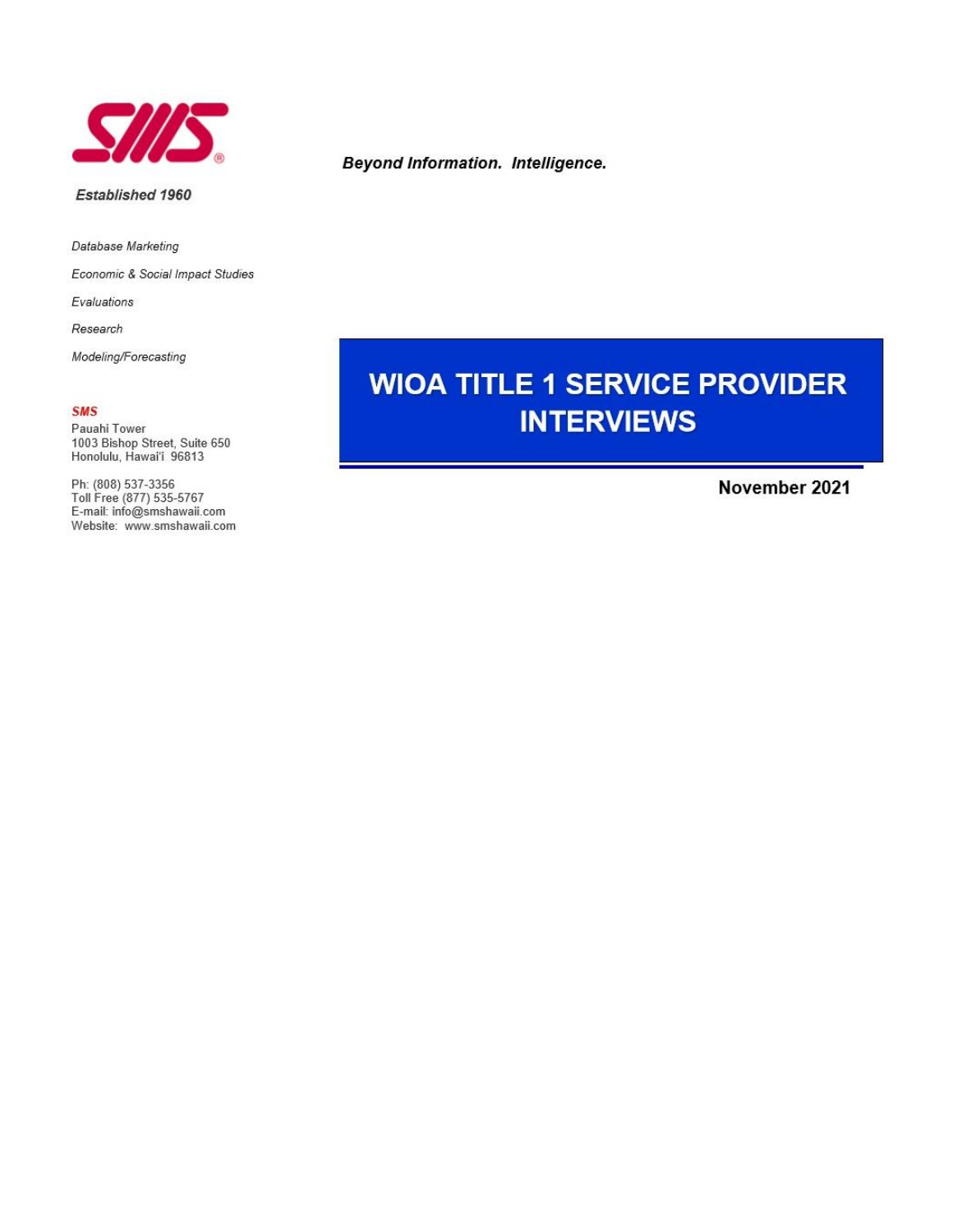## **Service Provider WIOA Title 1**

Date 7/21/21

Name Kealoha Daubert

Role Asst Director for Youth Services

Organization Goodwill Industries Hawai'i

Location Hawaii County

- 1. **Which program do you work in?** Youth
- **2. How many years have you been with the organization?** Since 2007
- **3. How many years has the organization been offering services (Youth/Adult/Dislocated Worker)?** Since 2004/2005
- **4. Please describe the training/career services that you offer.**

We offer the 14 Youth Program Elements:

- 1. Tutoring, study skills training, instruction, and dropout prevention services
- 2. Alternative secondary school services and dropout recovery services
- 3. Paid and unpaid experiences
- 4. Occupational skills training
- 5. Education offered concurrently with workforce preparation and training
- 6. Leadership development opportunities
- 7. Supportive services
- 8. Adult mentoring
- 9. Follow-up services
- 10. Comprehensive guidance and counseling
- 11. Financial literacy education
- 12. Entrepreneurial skills training
- 13. Services that provide labor market information
- 14. Post-secondary preparation and transition activities

The staff goes through the 14 elements with program participants and we update the content of the training based on the participants' inputs

## 5. **Which of these training/career services is the most popular?**

Before, we were not meeting the goals because the participants were not informed that follow-ups are part of the process. Telling them that we will follow-up on them for 12 months after they exit program during Orientation has made a difference. Since then, we have been achieving the goals.

# **6. Have you had training within the past year to carry out the programs/s that you work in?** Yes

## **7. Briefly describe the training have you received?**

The Human Resource provides the ff trainings to new hires: Orientation, safety guidelines, mission services (e.g. case management and data entry)

I have 3 case managers and 1 administrative assistant working with me. I trained them on our outreach efforts and keep them updated of the state and federal laws about the program.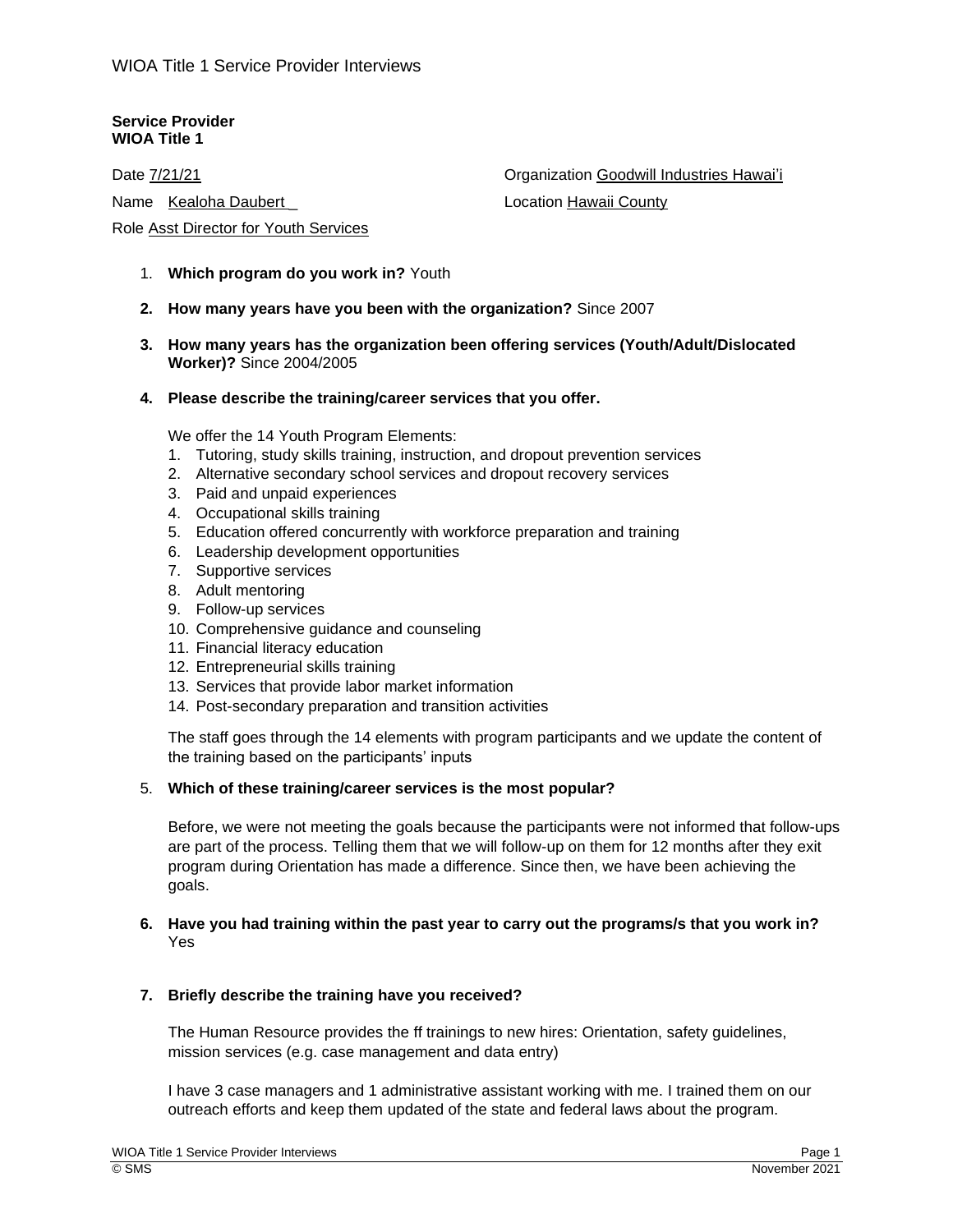However, since Sandra receives the new policies quite late, so when she forwards it to us, we have to rush complying.

## **8. How often do you meet with the AJC? Describe your relationship with the AJC.**

Before 2019, we were not required to set up an office at the AJC. But during COVID, we have to manage social distancing, so we continue to set-up shop in our Goodwill office.

## **9. Are you satisfied with the financial/material resources that are available to your program/s?**

With the amount of work we are doing, I feel that my staff should be paid more but the funds are limited so I try to apply to smaller grants to supplement.

# **OUTREACH**

## **10. How are you currently reaching out to individuals to encourage them to take advantage of your service/s?**

Pre-Covid we used to visit schools and organizations, we have community-type events (e.g. job fairs). During COVID-19, more email promotion and phone calls.

But mostly, we get our clients through word of mouth from our networks.

## **11. How are you currently reaching out to individuals with barriers to employment to encourage them to take advantage of your service/s?**

Our clients prefer text messaging to communicate with their case manager. We use a text messaging app.

## **12. If necessary, how do you prioritize serving individuals with barriers to employment?**

We do blended learning. If they want to come to office, they have to make an appointment.

## **13. Does the organization offer the services in person only, online only, or both?**

Both. Before COVID-19, it was in person but during the pandemic and presently, we are offering services both online and in-person.

## **14. Do you feel HireNet as a system to manage files is adequate?**

The current HireNet system is a lot better now because it's more comprehensive. However, we have our own tracking system because I cannot access the reports with my own account if I want to see how our clients are performing. If I want to see the reports, I have to inform Sandra and she gets its for us.

# **IN THE PROGRAM**

## **15. Please describe the training/career service process.**

Each class is 2-3 hours. Some students want to come back, while some students want to continue studying virtually.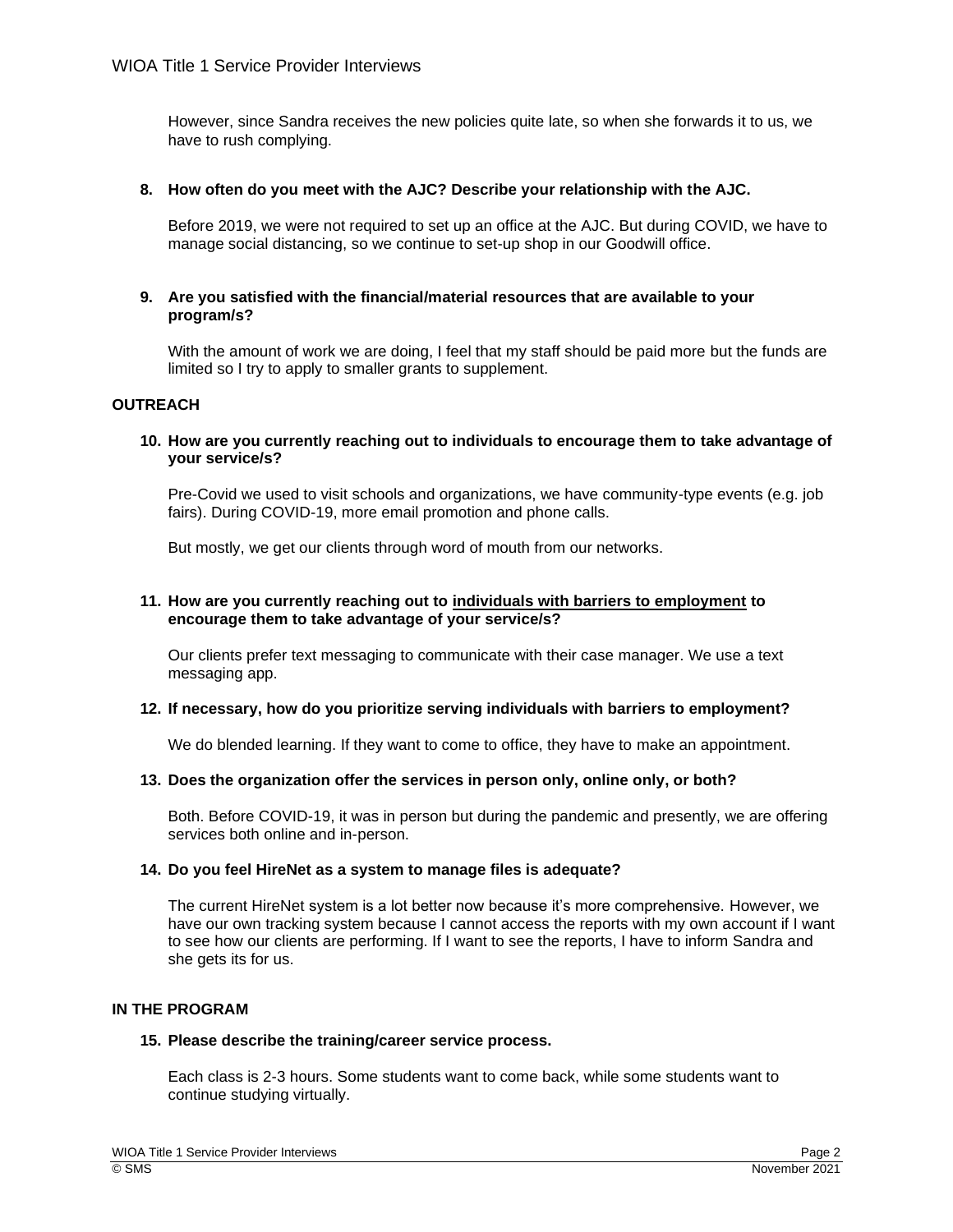# **16. How do you track the attendance of participants in training?**

We have sign-up sheets for each class and if a student does not attend a class, it is the responsibility of the case manager to contact the student via phone call. If the case manager cannot get hold of the student, we call their parents.

## **17. Please describe the organization's capacity to work remotely before COVID-19? During COVID-19?**

We only closed for 2 weeks, but after that I would come back every day to office. My staff and I would meet regularly. We were able to transition easily and the students were given zoom accounts so they can continue attending classes.

#### **18. Do you feel the case managers have adequate capacity to access the service/s remotely before COVID-19? During COVID-19? What are the challenges, if any?**

Yes

## 19. **In what ways do you communicate with program participants?**

\_\_\_\_\_ In person

|  | Via phone call |  |
|--|----------------|--|

\_\_x\_\_ Via text messaging

\_\_\_\_\_ Via email

\_x\_\_ Social media \_\_\_\_\_ All of the above

Other, please specify

# **EXITING THE PROGRAM**

# **20. How often do you monitor the participants that have exited the program?**

Minimum twice per quarter

# **21. What do you consider the strengths of your organization and the service/s you provide?**

Teamwork and communication. Everybody is on the same page

## **22. Are there any aspects of the service you provide that could be improved? In what way?**

Entrepreneurship as we do not have much resources. Many of our young participants want to build their own business and be their own bosses but no company wants to lend them money for capital.

# **COVID-19**

## **23. What were the challenges faced because of the pandemic in relation to the delivery of services?**

Access to staff from the office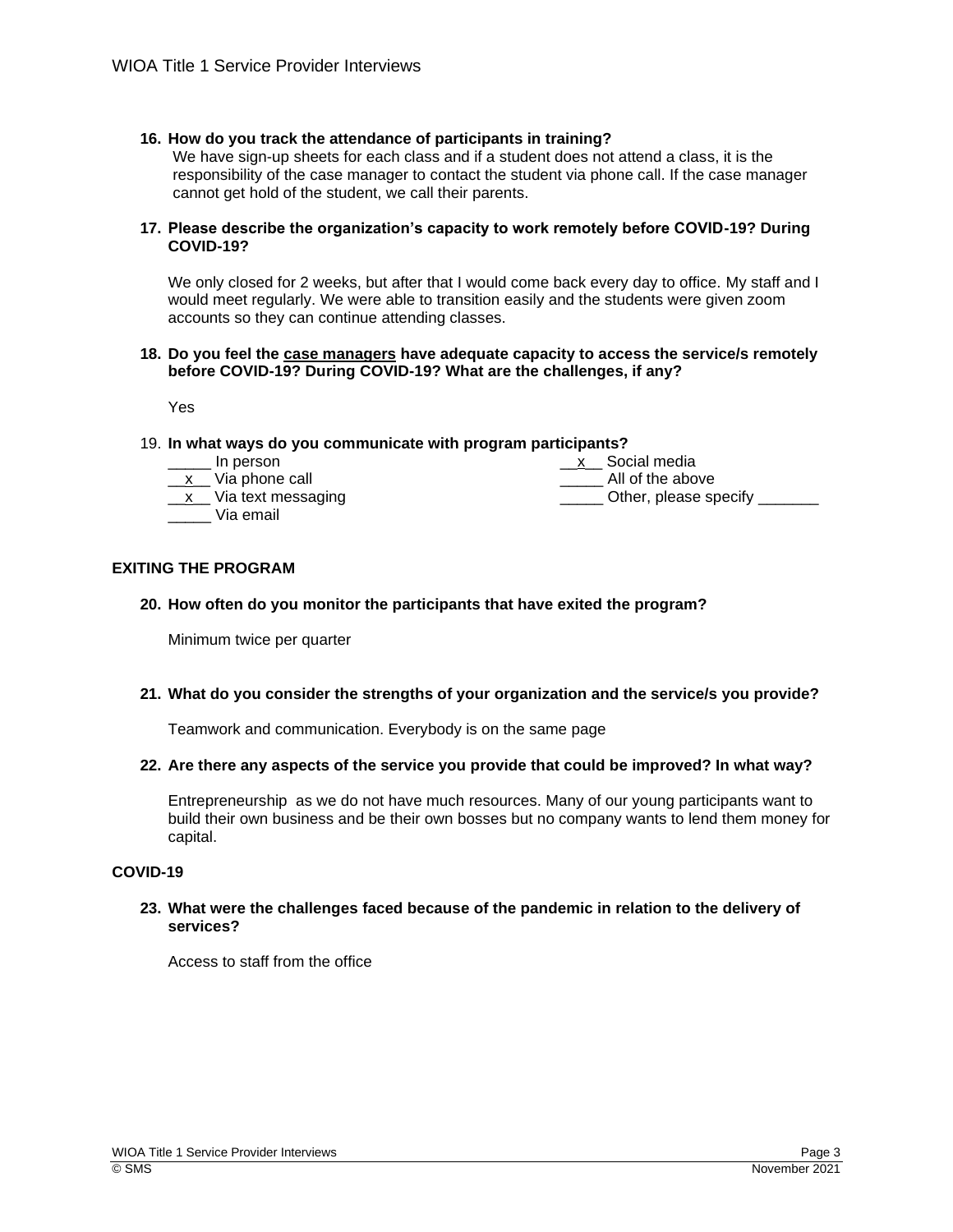| <b>Service Provider</b><br><b>WIOA Title 1</b> |                                         |
|------------------------------------------------|-----------------------------------------|
| Date 7/21/21                                   | Organization <u>Goodwill</u> Industries |
| Name _Siniva Pota and Ray Saludares            | Location Hilo, Hawaii                   |
| Role                                           |                                         |

## 1. **Which program do you work in?** Adult and Dislocated Worker

Siniva Pota – Program Coordinator overseeing both the Adult and Dislocated Worker programs. I have three staff under me that provide the direct client support and services which include job placement and assistance, counseling, mentorship, all the ground level work designed to help the clients achieve their desired outcomes as far as career is concerned. Both Ray and I oversee the two programs and is not separated between the two of us.

As the program coordinator, I assure that the program is managed in the right direction – provide support to the staff, oversee the programmatic budget: training costs, enrollment, eligibility screening review and approval. We have our tiered systems in place to assure that we are doing things accurately and separation of duties. I pretty much manage the day-to-day operations of the program.

Ray Saludares – Assistant Director of Career Services. I provide Siniva the administrative support that she needs from the upper level. I manage the grant from the implementation and outcomes. I take into consideration the recommendations she has in case we need to change process or if there's anything new that comes up administratively, from the Board or from the County that we need to implement. If there's new policies that filters to me and I send it to her and to her staff

## 2. **How many years have you been with the organization?**

Siniva – 3 years  $Ray - 7.5$  years

Employment counselors are Bachelor holders, administrative assistant is not required to have a Bachelor's degree. If they don't have a bachelor's degree, then we look at experience.

The counselors have also undergone training with us. One of them came directly under Ray's other program.

We also provided other trainings to our staff. Last week, we had a training on Motivational Interviewing to help steer the conversation about eligibility, barriers. This has been done in-person recently because our team is so small, we feel comfortable. During COVID, we did all trainings online. Specifically, during COVID, we launched professional development training for our staff so we would have a professional series every other month. We would train them on topics that they are interested in to help them service their clients better.

In the beginning, Siniva was the one choosing the topic then she would talk to Ray and after two rounds we opened it up to staff and they let us know what kind of training they need.

Towards their professional development during COVID, Siniva had her staff train her on a topic because they are the ones training the clients, so she wants to know what they are training them on.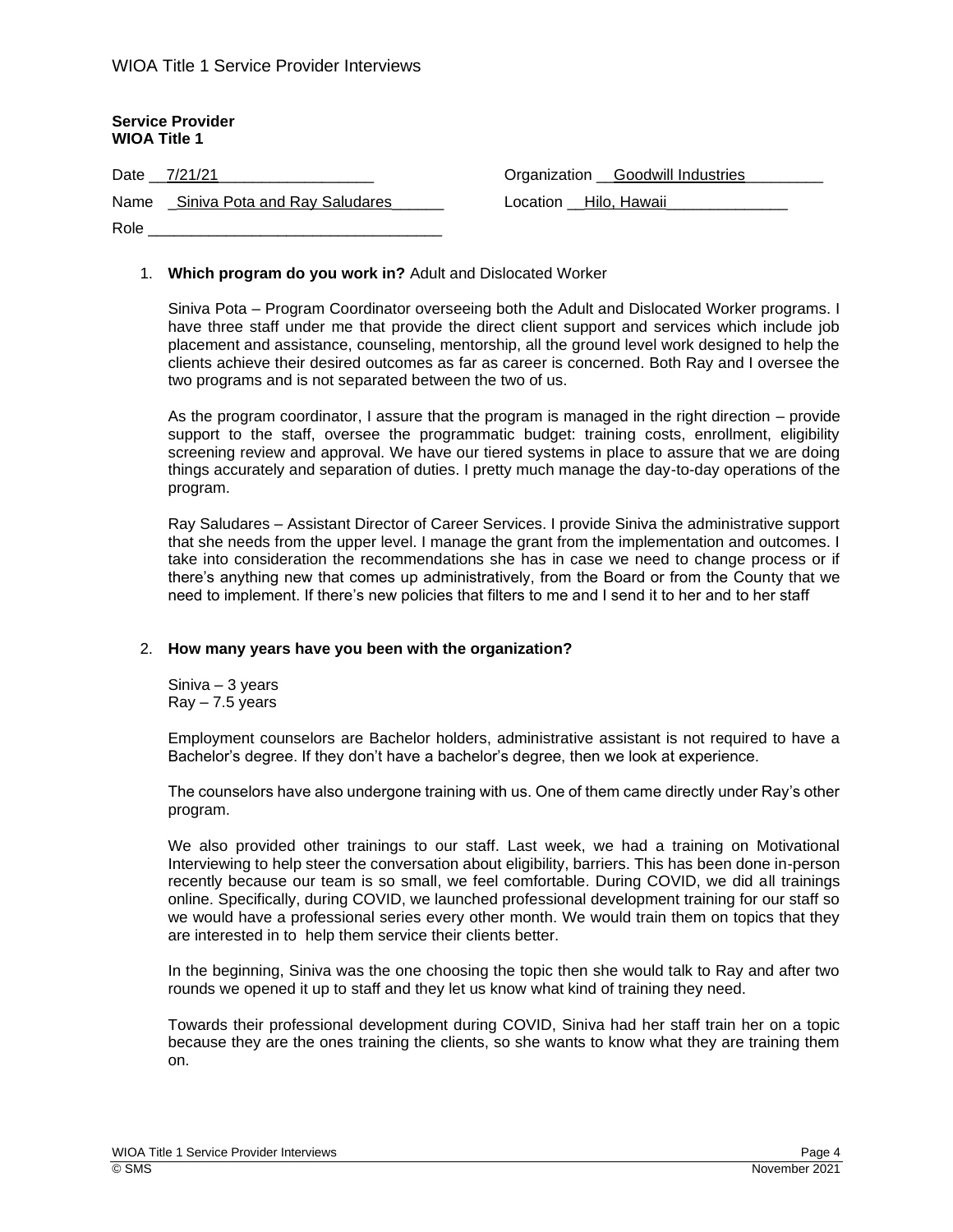# **3. How many years has the organization been offering services (Youth/Adult/Dislocated Worker)?**

We are a very new grantee. We just completed our second year.

# **4. Please describe the training/career services that you offer.**

The services are identical for either program. From the inception, when they walk through the door and when they exit.

We assess their needs; we look for what it is that they are interested in. Some folks come to us and they know what they want. Example, they want to become a CDL driver. The person comes to us and they want to do CDL driving. What our employment counselors are trained to do is to provide them with the assessment and the discussions they need if that is even an appropriate fit for them. They'll do several assessments, screen for eligibility, then they will have the counselors will several discussions to ensure that the participants understand the commitment of the program, what the program is about, and the long-term trajectory of the program. It is very essential that our employment counselors help them to understand that we are not just a funding source but a holistic program that focuses not just on giving the money but helping them with the support and services that they need to attain gainful employment and once they are employed to stay within employment for a year.

# Program has several phases.

The active phase consists of assessment, the development of individual employment plan, through orientation, coaching, one-on-one career guidance, counseling, mentorship. We have a wide array of activities that we do with the participant and the beautiful about it is it's based on their need. Once we address their needs, once they get to where as far as employment is concerned, we help them, if they need clothing, uniform, if they need access to financial resources to help them get the license or the permit. Of course, there are thresholds that we must abide by. After all of that is done, one month post-employment, we begin to prepare them for the second phase of the program, which is the follow-up phase.

The aim of the follow-up phase is to ensure that they stay gainfully employed. If for whatever reason, employment is lost during that one year, the employment counselors assist them with finding another employment and giving them support for the entire year.

# **5. Have you had training within the past year to carry out the programs/s that you work in?**

My team and I manage the whole island. We walked into this contract with a lot! Currently, we have one assistant direct, one program coordinator, two full-time employment counselors, and one administrative assistant. We are a small team but we have accomplished a lot. But we are actively looking to expand. We've conducted interviews and now it's just a matter of finding that qualified candidate to come and join us.

Ray – non-profit background and have experienced working with federal grants such as an HIV program. I'm familiar with federal regulations, policies and interpreting that. I could make some sense of it but not everything. There's a federal policy, there's a state policy, then a local policy and we have to know all of that.

Siniva – prior to transitioning to this side, I was managing a Native Hawaiian contract which provides direct services to the Native Hawaiian population. I had that experience of case management and working with clients. My background is not even human services but accounting and finances. I teach accounting at UHH in my role here. That time, this opportunity came up and Ray and I worked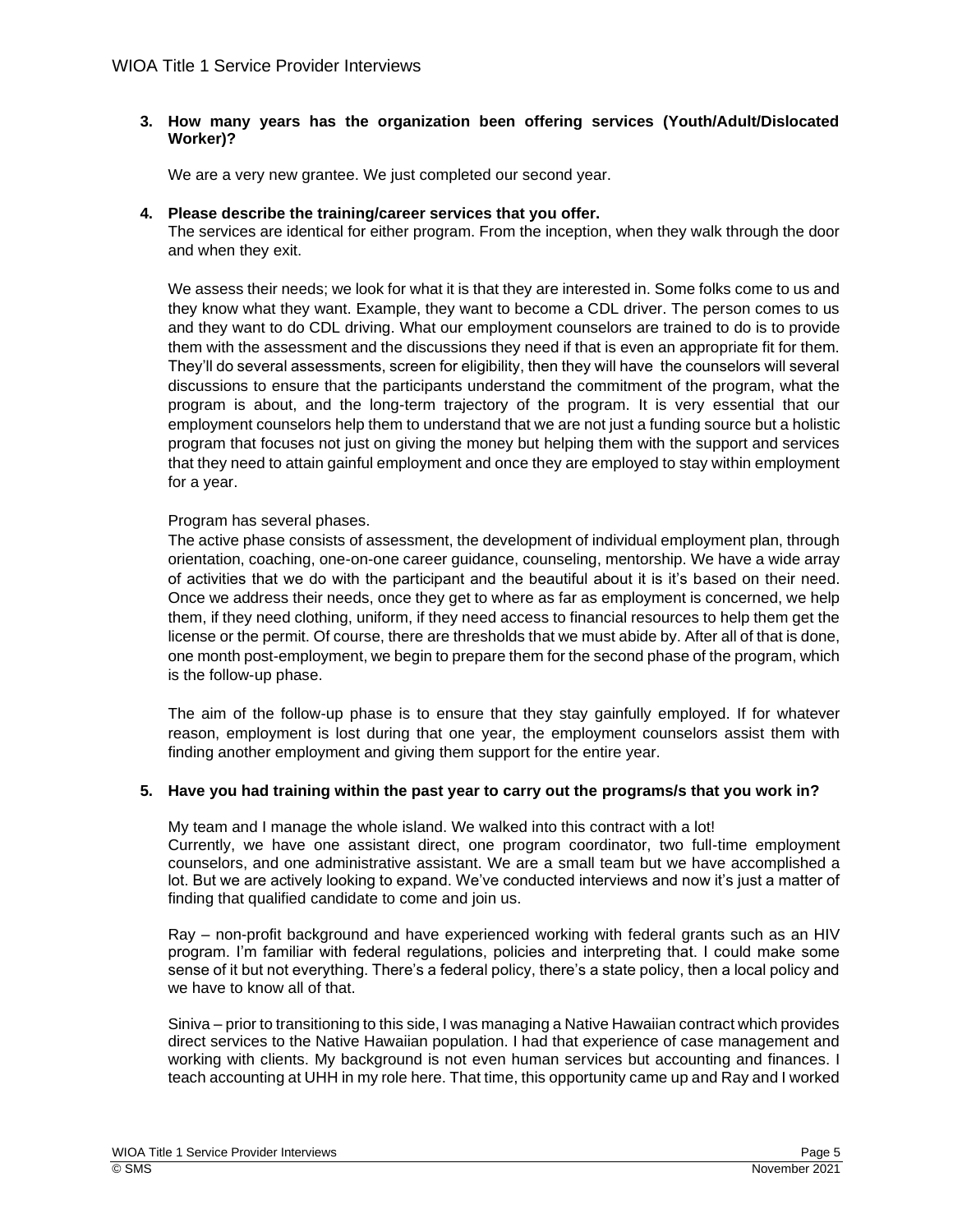together. He and I have a good relationship. He knew where my areas of concern where and was always willing to work with me.

From September to December 2019, we were really on our own. We were also brought on board when one of the grant specialists we relied on was also hired around the same time. It didn't help that she doesn't know either.

Ray and I were called on the day of. September  $3<sup>rd</sup>$ , to come down here at the AJC because we got the contract. We were expected to start executing the services. We were already with Goodwill doing something else. We were provided a crash course right there and then with a client coming at the same time. He had one client and I had one.

# **6. Briefly describe the training you have received.**

We received the contract in September 2019. We inherited the contract from another provider, which was challenging in itself because it wasn't a smooth transition. There was very little mentorship and preparation for the transition.

There were several issues and the big piece was the technical issue. We didn't know how to navigate the HireNet database.

We were given a crash course on HireNet late October. Jason from WDC flew down. We had no HireNet experience, we had no understanding of the federal guidelines or the process. We were in that hot seat trying to provide case management, trying to understand the eligibility criteria.

We inherited over 100 clients. About 80 Adults and about 20 DW. That time, I didn't know what the two programs meant nor the eligibility requirements for each. We were also told to work with the Youth provider. The youth provider is Goodwill so she's raised counterpart. But the issue was the programs and training services offered are different.

It was a bumpy start. We took what we were given and we thought of what Goodwill does best and that is case management and made everything our own. We decided to be consistent with the way we run and manage our other programs. For the most part of 2019, we didn't get any training. The other training that we got was recent; end of 2020.

# **7. Do you need additional training for current service/s or training for new service/s that you may be required to assist in the near future?**

We had our first hire in 2019. He was not necessarily hired for this program but for our prison program but because there was so much pressure, Ray shifted him this way and we provided him with the training that he needed. Just to get started so we can have someone in here dedicated to case management.

When 2020 came around, we hired one more February then hired another one. When COVID-19 came, we had to restructure, there was furloughs that happened. Thankfully one of the case counselors from Ray's side of the program we were able to retain her. We have two now.

Luckily, the services provided by the American Job Center were considered essential so the program didn't shut down. The AJC closed to the public but services didn't stop. Because we still have staff on board, rather than furlough, we did lateral moves.

## **8. How often do you meet with the AJC? Describe your relationship with the AJC.**

We were able to build a relationship with our funder. She has been more receptive and coming from a good place. She has provided us with some technical training already and she is now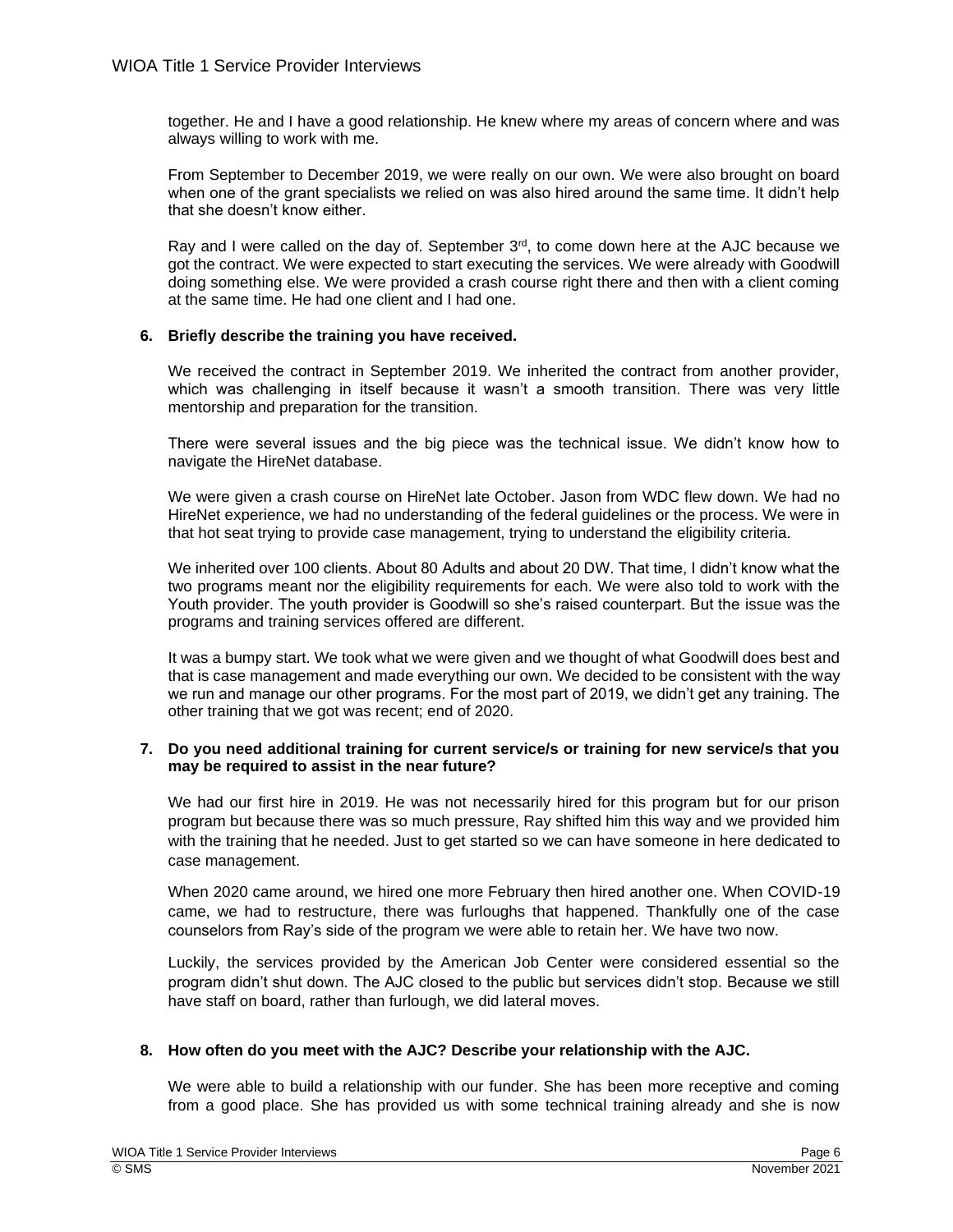meeting with both Ray and I, once a month. She decided to launch it for us because we kept having questions and so she started to find the need to start doing that. I did share with her that some technical trainings that we would need in the near future surround HireNet – activities or exits, the measurable outcomes.

## **9. Are you satisfied with the financial/material/ administrative resources that are available to your program/s?**

We created this budget and we knew where the money will be allocated. The problem was we didn't have enough eligible training providers to spend money on. It was hard to spend a tremendous amount of training budget, when you only got three eligible training providers to choose from. Not everyone that comes through our door are interested in becoming CNEs or medical assistants or security guards. The cost of those trainings are very minimal. A lot of people that are coming to us were interested in CDL. We are taking about \$3500 vs \$900 to 1,000. Spending money was an issue and our funder constantly reminded us to spend money otherwise we have to return it, which is not a good thing. That left me struggling how am I going to spend this down if we don't have the system set in place to do so.

We have more than enough money. It was just frustrating how to spend it down without really understanding what we are spending. We walked in and they kept saying PY18 and PY19. I didn't know what it meant.

We applied for PY20. But we also got PY17 money. And this was never explained to us. We kept asking why do we have this much of money. Then it was explained to us that there were different program years and we have access to it.

When things were carried over when we came in the middle of an existing program, we had to spend two years' worth of money. We were one year behind and it expires next year. Our previous programs did not operate that way. We were strict with our budgeting. That's the kind of training that we need. The case management piece, we are very confident that we've got it under control.

# **OUTREACH**

## **10. How are you currently reaching out to individuals to encourage them to take advantage of your service/s?**

We have specifically have not used AJC videos for our outreach. I know that when AJC have gone out to do outreach to promote all AJC programs they use the video.

We never really have access to a video. We didn't know there were AJC videos until recently when Kevin was filming that was the time when we found out there was a video. We found out after it was done, late last year. They called us in to show the video had filmed. That was our first viewing of the video.

As for social media, our marketing department centralized on Oahu that utilizes social media. We go that route. We funnel things through our marketing department and they publish the information. We try to steer clear of that with our staff because theirs a fine line. It is not that we discourage it, we just don't encourage the staff promoting the program unless they talk about it with their friends and family.

AJC does not have a dedicated social media account. There were discussions about an AJC website, we even voted on the AJC domain name, tried to help in our partner meeting – nothing came out of it. No social media presence.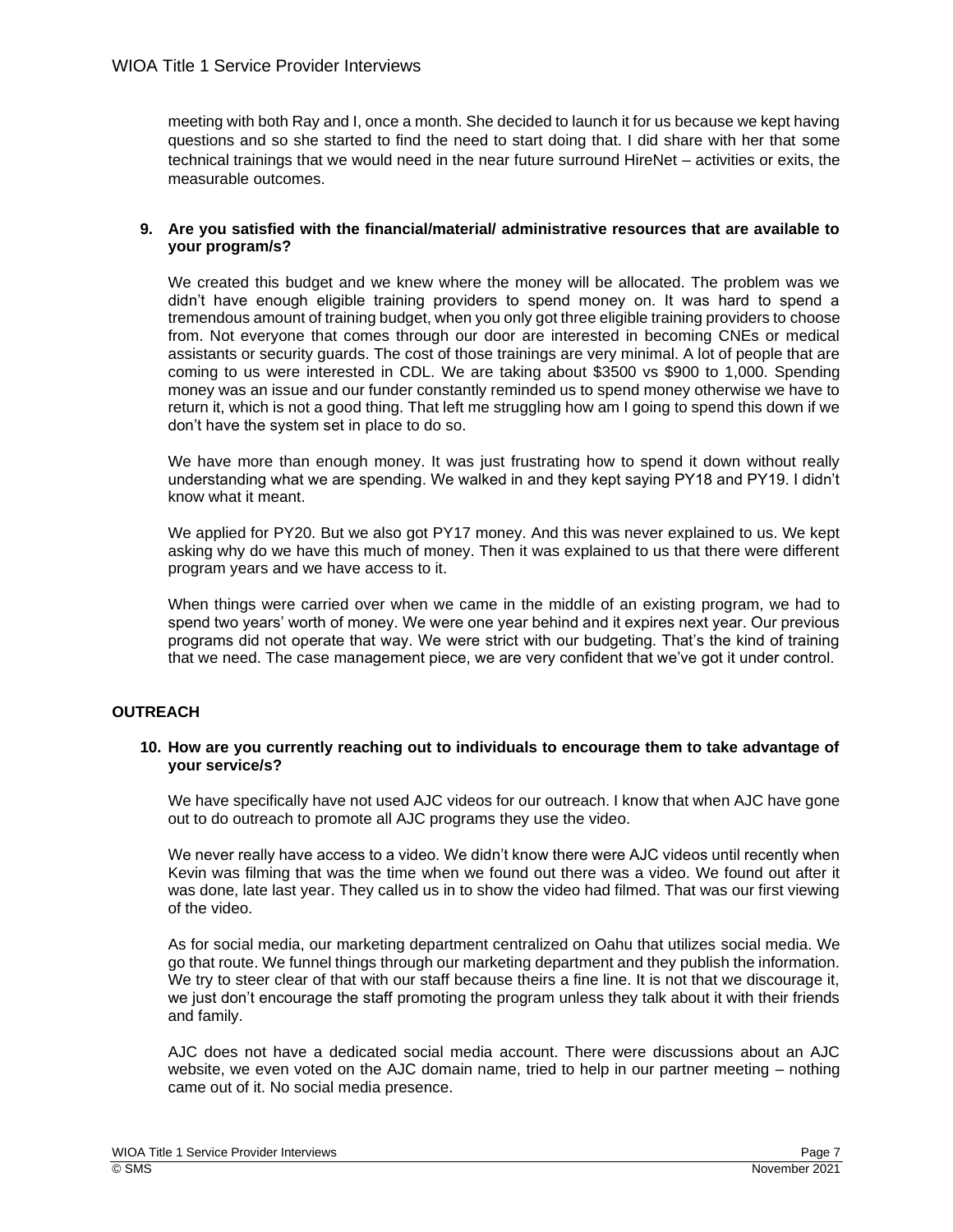## **11. How are you currently reaching out to individuals with barriers to employment to encourage them to take advantage of your service/s?**

First and foremost, we didn't want to reinvent the wheel. We just work starting with the local partners. Majority of the partners with the AJC service clients that have barriers. We start it off with them and we have checklist and we do assessments that help us identify what their barriers are and we service them that way. When it comes to priority of service, we were informed through reading the TEGLs and the laws that veterans have priority of service and that's what we do. For everybody else that has barriers, we still service them. But there's no necessary first-come-firstserve. We have a nice flow.

I give a lot of credit to our two staff. Currently, we don't have a backlog or waitlist of participants who have to be enrolled. As people come in, they are able to come in and enroll, granted eligibility and documents are correct.

While they are waiting for training providers, there are counselors who come in that offers job readiness training, resume building. So there are still services that can be provided

## **12. If necessary, how do you prioritize serving individuals with barriers to employment?**

I believe Ray and I were selected because we are connected with our community. Outreach was not a problem with us. We were able to set up meetings, send out flyers, created our own rack card and our own marketing material and being able to dispersed that to our partners. A big advantage of being part of the AJC though is that we have the network of the existing AJC partners. Ray and I knew a lot of them so it was just a matter of us saying that "hey, we have inherited the program, and now let's get to work." That came from community partners, existing training providers, schools, agencies. With the amount of Ray and I had, at the time, that was what we could have done.

Currently, from January 2021 to present, I've been working closely with my staff to develop outreach plans. We have documented outreach list of companies and employers that we work with. And Goodwill as a whole (including Oahu), leaders meet once a month to discuss are outreach and business engagement. We have a database of organizations and companies that we work with that we add on to our list. It really starts from the top and from there, we help funnel it down through our staff, but also including our staff in those kinds of discussions. They are also well-versed as far as promoting the program. That's how we do it in Goodwill. We want everybody to be aware and crosstrained. We don't have one person doing outreach in business engagement, we all play a part in it.

## **13. Do you conduct different outreach for adult and dislocated worker?**

With the adult population, we are free to outreach but with DW, depending on how it is defined and where it comes from. The AJC works on Rapid Response, whose purpose is diversion and also the first responders for any kind of large mass furloughs. Siniva and I come from a place where when we hear about it, we say, come on let's go. Didn't quite work that way. It was more like this is the responsibility of Rapid Response and "you guys participate" in the Rapid Response activity. We cannot coordinate it but we participated in the Rapid Response activity plan for DW.

It was difficult because it was almost, we had to take a back seat. There was a particular case when Siniva took the initiative and I found out and we sent letters and folks enrolled but when the funder found out, they were happy with the action but some were not happy because we didn't go the Rapid Response route. That was not communicated to us until after the fact.

It has become a challenge to reach out to DW especially in the event of company closing. We had a staff meeting about it where we informed the case managers that we must inform Rapid Response first if we hear rumors of pending closing and then we wait.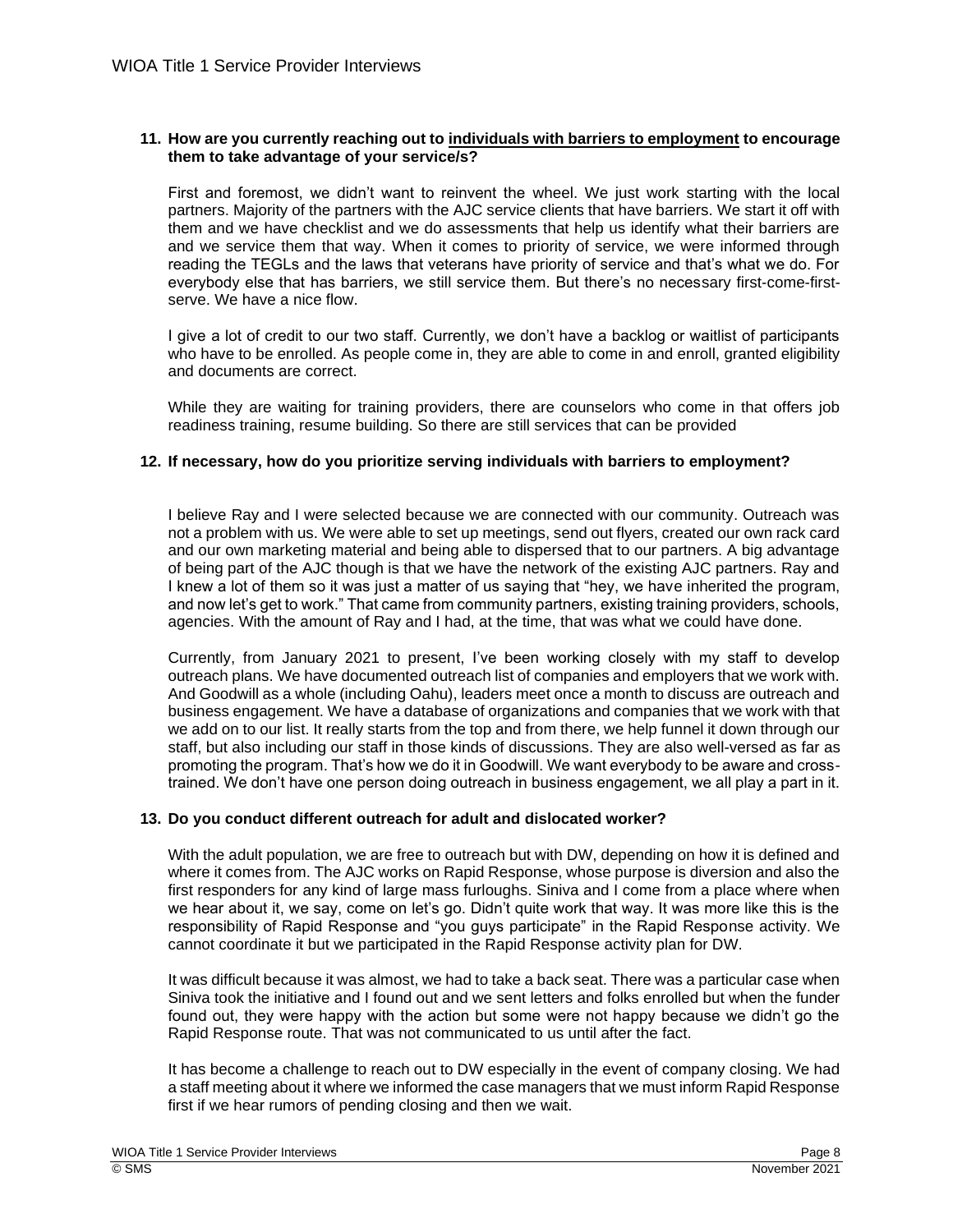Yes, the outreach to different demographics is different. Adult we have a lot of flexibility, but for DW, we take the backseat to RR.

# **ENROLLMENT PROCESS**

## **14. Please describe the enrollment process including the ways you assess the eligibility of each program participant.**

Case managers go over the policies at the time of intake. We have a participant handbook that we give so they would know who to contact and the services they need from the employment counselor

# **15. For the Youth Program, how do you assess the eligibility of the participant for each element?**

## **16. Does the organization offer the services in person only, online only, or both?**

Both. One thing we are proud about. When everything had happen, prior to the state shutting down, we were already anticipating it. We started transitioning by purchasing the needed equipment – headsets, access to Zoom, training our staff on how to use Zoom, started to conduct meetings with our staff through Zoom. We do a mixture of both services – virtual and in-person. The staff communicate that to the participants because we want them to feel comfortable and safe. They have been able to come by and drop off their documents – social distancing.

The HireNet is upgraded so people can remote-sign the application.

It is a client driven. Whatever the client is comfortable doing, we do our best to accommodate.

We also digitized our form to be fillable. We have set up Zoom meetings to go over the application.

We've also done agreements with the ETPs, because more often than not, they need to come in and sign paperwork. If they can't come here, the ETPs will print out the application and give it to them so they have something tangible for those that are not text savvy. Different routes are explored. Now I would say that since everyone is vaccinated or slowly getting there, the community is much safer with in-person

## **17. Do you feel HireNet as a system to manage files is adequate?**

We have our performance measures particularly around the  $2<sup>nd</sup>$  and  $4<sup>th</sup>$  quarter outcomes. That is something that we do not get regularly. When we need to go to a meeting, they have to run the reports for us which makes it difficult in terms of steering the program.

If you know you're behind or need to make adjustments, it's easy when you know what the target is then you already pass the goal and it's already too late

## **18. What specific rights and privileges do you have when accessing your user accounts?**

We have developed our own internal tracking system. Siniva manages this. How many enrollments do we have, how are we doing with completing their training. But the piece that continues to bother us is this percentages. Based on our trackers, it's difficult for us to know in real-time if we are meeting the 55% of the Q2 because it's rolling quarters and that's new to us too and we just learned about the rolling quarters last week.

Some of the numbers in the cohort, predate Goodwill. They are included in that number but we never served them. Our trackers show real-time of who we are actively serving. But Sandra was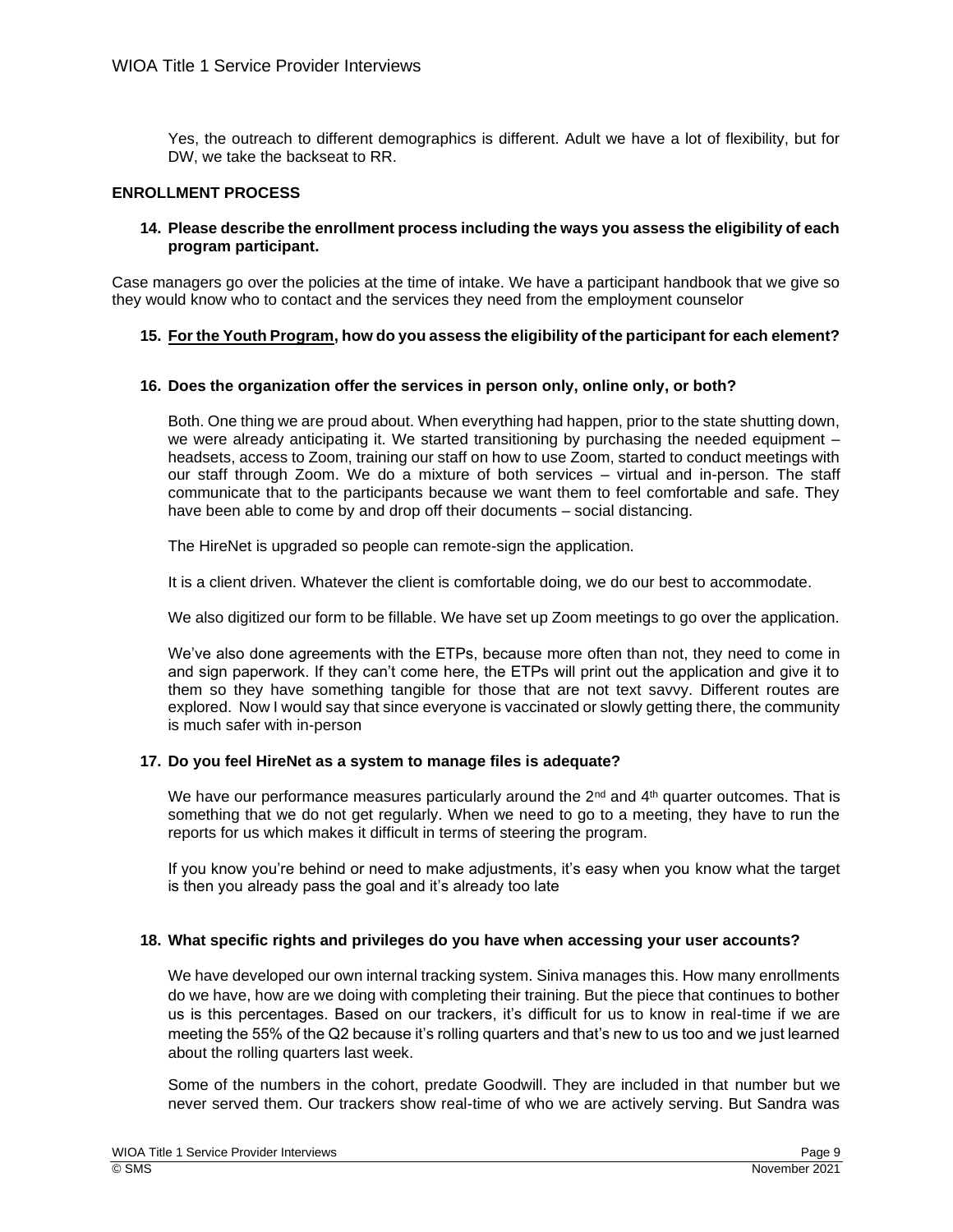here last week and she was the only one able to pull this particular report. She showed us what this rolling quarters mean and how it's capturing a different timeframe. If we could get that in a consistent basis, we would know more or less if we are getting there and what needs to be done vs after the fact. That has been something that we have already expressed to her.

# **19. In the communities that you serve, what are the issues that you are dealing now that frame what you are doing now?**

The biggest issue we have to deal with is, which we are seeing more this year, surrounds selective service (a required eligibility component) in males because we deal a lot with immigrant men. Having to get that status information letter or trying to get the exception prolongs the enrollment because we can't just enroll them without documentation. That was already a challenge from the very beginning because we didn't know about selective service; and serving immigrants is already a challenge to begin with, particularly COFA migrants, who come in with no valid passports, they've lost their N94, essentially you're an immigrant in the island and you are trapped here because you cannot go anywhere. You have to get a new passport in Micronesia which costs \$450 and they have very limited resources to get those. If you can't prove who you are and if you can't get the docs needed, so they send is over to us to start getting some of these documents together.

Usually, immigrants have difficulty getting selective service because they are not US citizens. This holds up the process. Moving forward, we work closely with one of the programs that Ray manages and we get them in that way.

They are not getting service, they are just getting it through a different route. In the meantime, our staff here help them get some kind of exemption. Our message to the staff is "let's not make the wait." The case managers write a letter for them and send them to Ray for enrollment.

We built a strong relationship with the Office of Housing Section 8. They send us quite a lot of people including one gentleman who is an immigrant and didn't have selective service. My question back to the coordinator was how did he get county housing because that is another federal program? "What document are you using? Maybe you can share that with us." Currently, she is talking to her administrators to see if that's a possibility to make the process faster

# **IN THE PROGRAM**

# **20. How do you track the attendance of participants in training?**

There is several ETPs and there is one eligible provider for online course called MedCerts, they make it really easy. They have always sent us attendance trackers but on the bigger scheme of things, our case managers for our Goodwill policy are required to make contact twice a month to the clients. That contact can come in the form of phone call, email, contacting the ET. Employment counselors for those in training essential that they call twice a month and they are required to get the status updates on attendance directly from the ETP, that's how we verify. They do that up until the person completes the training.

# **21. In what ways by which the program participants communicate/engage with the case manager?**

It depends. We have a certain generation that prefers email, the technology piece. At intake/orientation, we advise our staff to obtain that information. Clients are asked their preferred method of communication. If they email, they will be contacted through that at the first round of contact and if there's no response given then we do a phone call. We also have disclosures to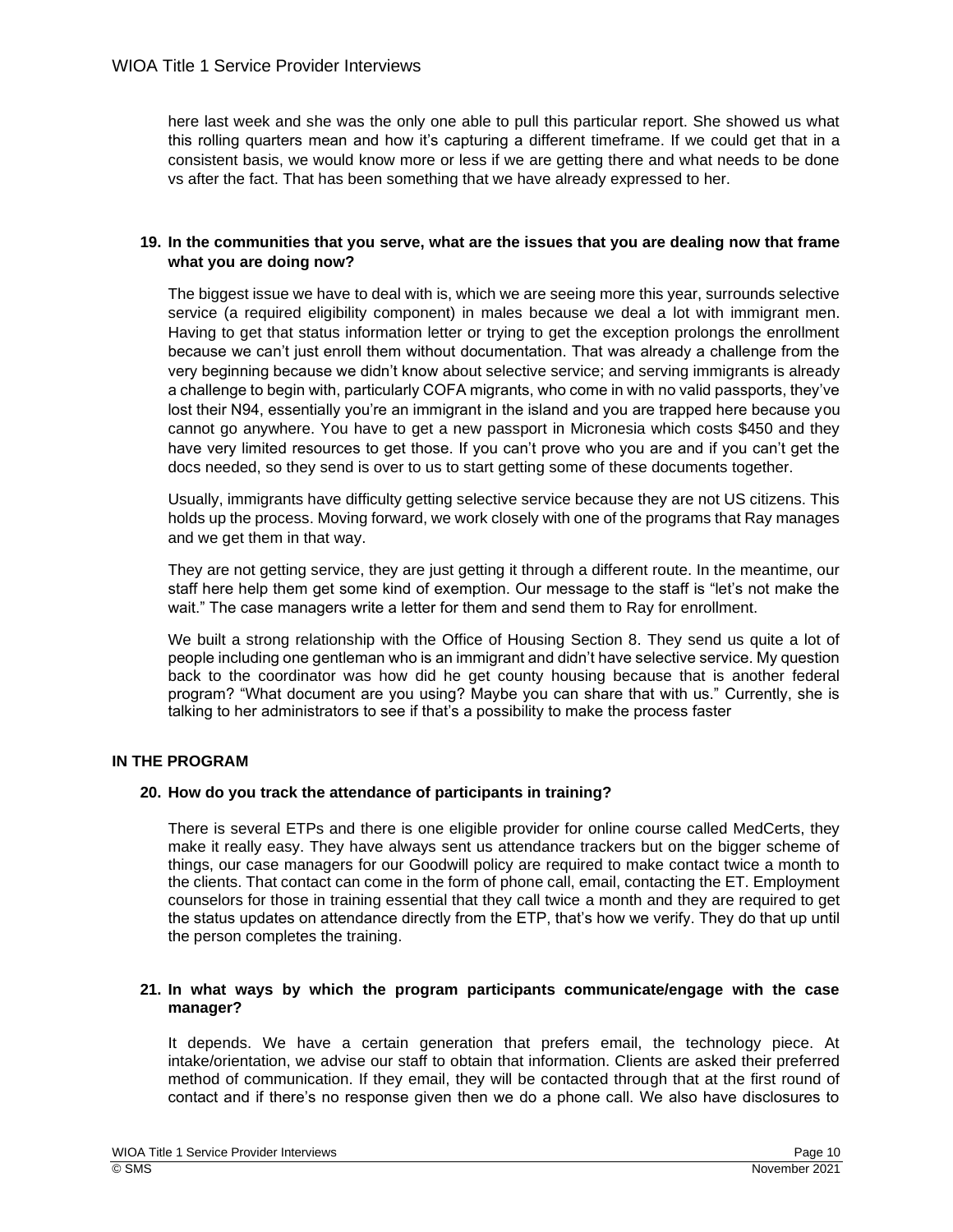reach out to an alternate contact. We at Goodwill, we try to cover all our bases as far as being able to communicate with our clients effectively. But it really depends on each client.

## **EXITING THE PROGRAM**

## **22. How often do you monitor the participants that have exited the program?**

They have three surveys that they conduct: (1) satisfaction surveys; (ii) upon discharged from the program, they have successfully completed, dropped out from the program; (iii) quarterly surveys and end of the year surveys. These surveys are Goodwill standards. Goodwill is CARF accredited.

These surveys are sent to the clients via email, paper, whatever is convenient for the participants. AJC has a kiosk wing for them to complete the survey

In conjunction to programmatic things, Siniva calls random clients monthly specially that are near training, starting employment. Her staff are aware that I'm doing this. It keeps everybody accountable. Generally, the feedback she's got is that the participants have received a lot of support from the counselors, sometimes too much.

Every month, staff are required to submit internal audits. Siniva reviews then sends to Ray and quality assurance on Oahu. That person compiles all the audits and comes down to Hilo to make sure they are on target. Based on those internal audits, Siniva generally makes four phone calls sometimes a mixture of who the staff choose to be called and a surprise participant.

#### **23. What do you consider the strengths of your organization and the service/s you provide?**

One of the strengths that Goodwill brought to the table is our existing infrastructure in managing programs. Very consistent with the financial management, internal processes (filing system, how to approve expenditures).

We have a lot of processes because the big issue was that there were no policies and procedures on enrollment, on assessing individual training accounts, support services. We were constantly being asked to refer to TEGLs so between Ray and I, we began to develop internal processes.

From there, the County has asked us to send them our internal processes. So they worked backwards, which then became policy.

When we came in, there was no system.

From the program level, the biggest strength that we provide is our case management. When we inherited the contract, we called every client and issued letters to the existing clients and heard from them that there has been no contact from any one in 3-4 months. For us, in Goodwill, we are required twice a month. Our case management services are direct services, all individualized and personalized, doing it on a consistent basis so that the client knows who we are, build a rapport, have that communication that they didn't have with a prior funder.

From the service provider perspective, our biggest strength is our chain of command. There is a direct line from Siniva to Ray; and a direct line from Ray to the VP of mission services. The communication is very transparent from ground level all the way up. And very quick. If I don't know I can go directly to the VP or to Sandra and get answers; the turn around to get answers is relatively quick. We meet regularly to strategize.

There is a clear-cut separation of duties vs who-does-what, There's no one person here who does it all. In conversation with the previous funder, I really felt bad for her, she has been doing everything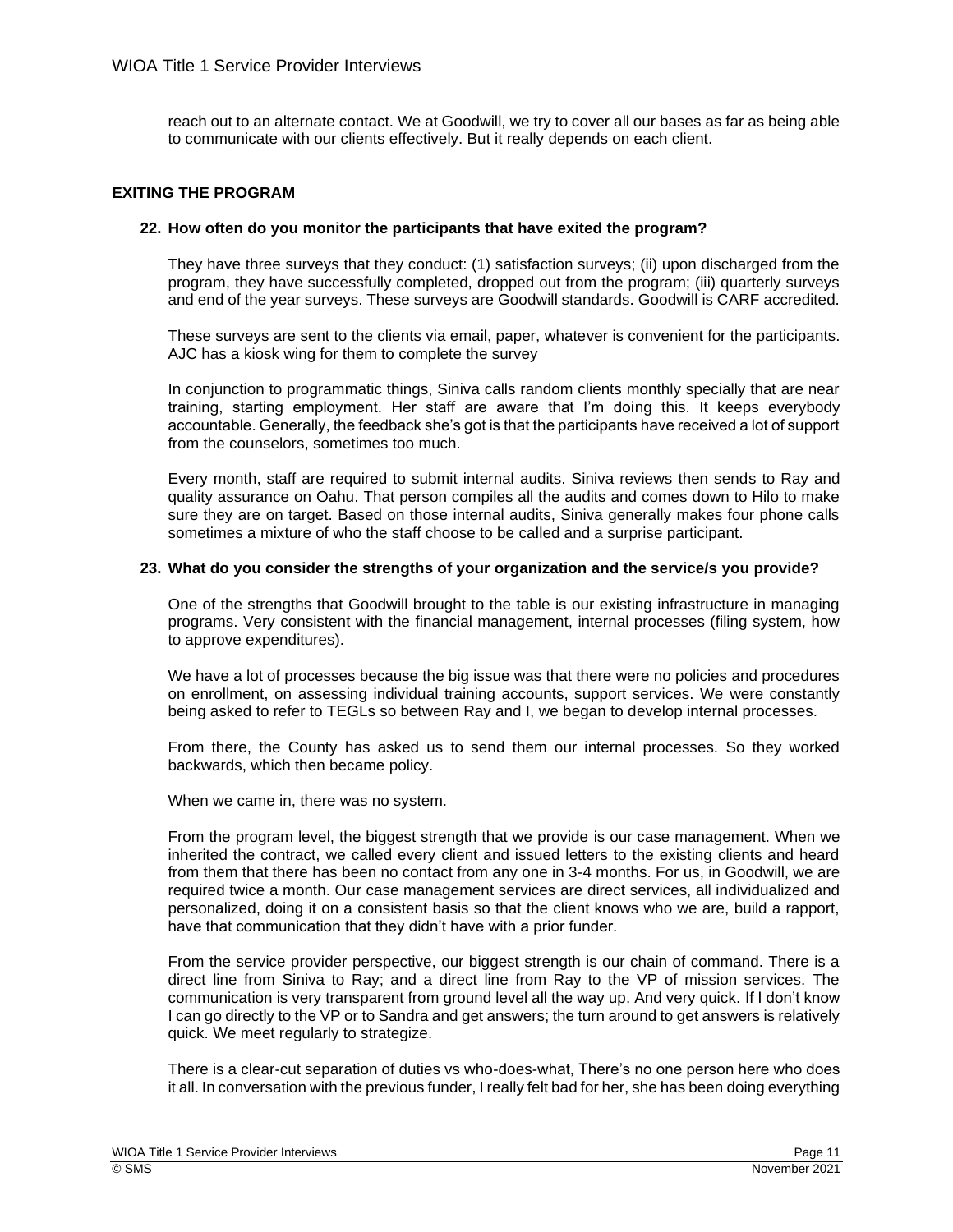by herself. That's why it caused a lot of issues because it's hard. But for us, we have that team support that I feel is our strength.

## **24. Are there any aspects of the service you provide that could be improved? In what way?**

Our training providers are vetted through the county. The person who vets the training providers is Sandra. It will depend on her workload and the paperwork that is required. We have recorded CDL as a very highly-popular/interested industry that we needed and it was not only in June 2021 that we finally got a CDL provider.

In our other programs that we used to managed, we didn't have that issue of "only-a-select pool" so we work with any CDL provider that's available as long as they are reputable. When we step foot here we realized that their was a whole list of eligibility factor that the county manages. The current CDL provider started his application in 2019. He was not happy with the amount of time that it took. Eligibility is only 2 years.

We have 10 folks in our waitlist to be approved for eligibility. Our direction to our case managers is to never turn away any client who is interested in the services. Let's enroll them but we have to be transparent with them and make sure that we keep in close contact with them and the county.

What we are working on actively now is expanding our team because we could only do so much with four people. We are hiring 1 for Kona that will take off strain from Ray, who travels there twice a week. We are also looking for another case manager in Hilo. We already hired, we are just finalizing the start date for an outreach in business engagement and support specialist. We believe that expanding that way, outside case management, it will spread the word out more about what we do.

We are actively securing on-the-job training with employers. We build the contract ground-up, and we are finalizing it with two employers. Once they become eligible, we will be able to expand services outside of training because we know training is not only the route for people. We try to diversify.

# **COVID-19**

## **25. What were the challenges faced because of the pandemic in relation to the delivery of services?**

Pre-COVID, we were still battling of not understanding on top of not having any staff. We were consistently getting warnings from funder to really hire people.

From Sept to Dec 2019 was a nightmare. We were in several meetings where we had to have our administrator, our VP, come down here to support us as we figured it all out. We had several meetings trying to iron out the kinks. In the beginning it was a hard start, sitting at those tables as being told that we need to do this and this, "I told you about that." Why haven't you hired?"

## **26. Did the pandemic affected the organization's capacity to provide service to current participants? In what ways?**

At the beginning of COVID, we had very new staff. Part of the AJC closed at the time was we could focus a little bit about learning more and train staff as best that we could; the intricacies of this is what you put in; as much as the information is available to us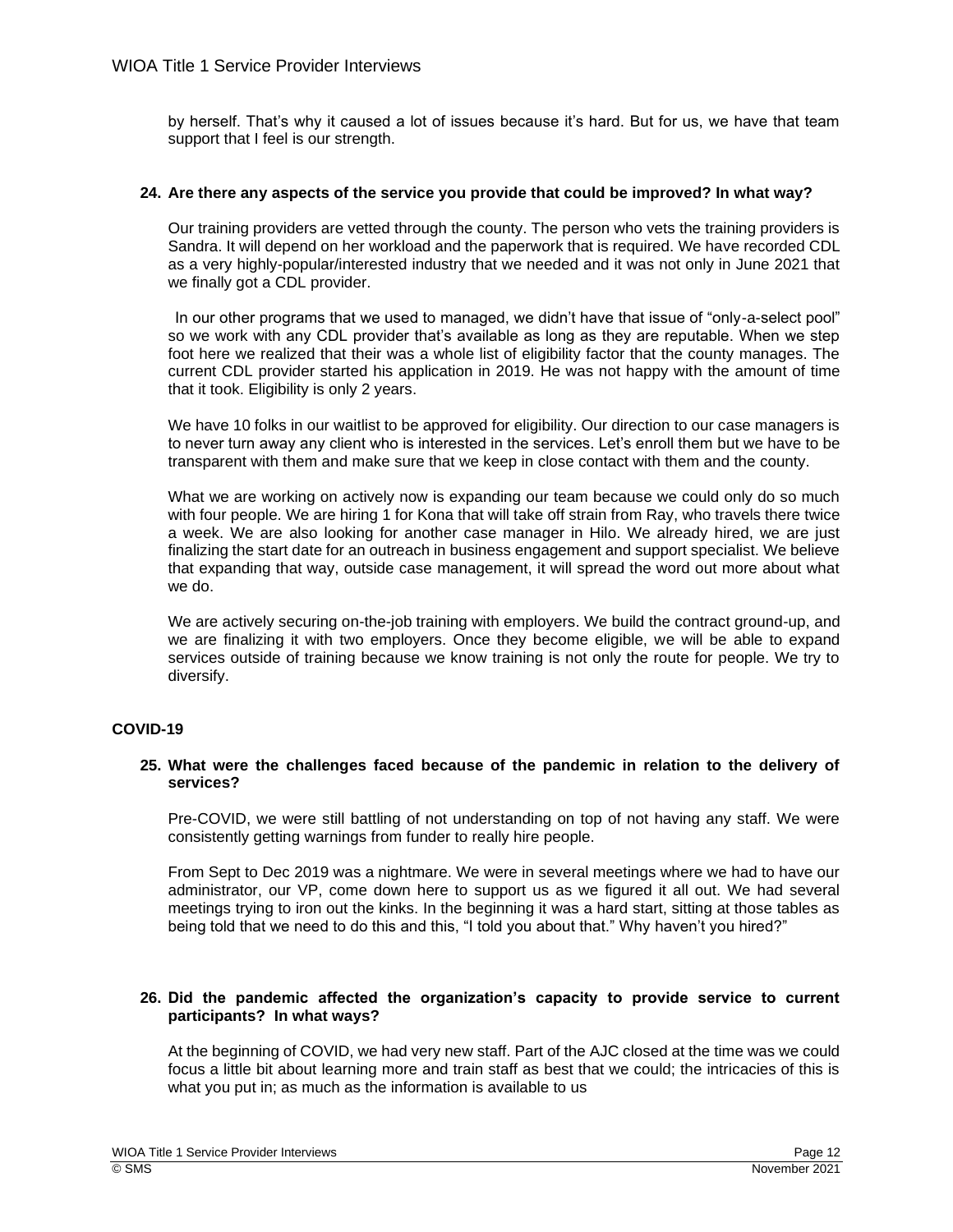At the outbreak of COVID-19, when we went primarily virtual, they loved it because they were too scared to come in. However, the ETPs were reducing class sizes, canceling it, postponing it. So from march to May 2020, while the ETPs were trying to figure out what they were doing, the clients were okay with that route and they understood there were no class to enroll in. Therefore, there was no pressure or no sense of urgency.

As we navigated in the year though and as things becoming more ease, they feel this is going to be more challenging now. Why can't they just come in and see you? So we started implementing the process of "okay, we can meet you right at the door, we will have your document/packet ready for you." We started making these accommodations as we went. Ultimately, they were welcoming that we were trying to keep them safe.

The ones in Kona were very receptive to online trainings and worked very well with the case managers based in Hilo. We also have a Goodwill location in Kona, there is no AJC so we have the latitude to go out there. There were several instances when we had to schedule appointments out there, and we would travel there. We also would meet them where they are at. The flexibility of what we can do also serves as a strength for us

## **27. Did the pandemic affect the organization's capacity to reach out to individuals with barriers to employment? In what ways?**

At first, we thought that we would have more clients because of the pandemic, but ironically, we saw that people were afraid, they didn't want to come in, they were more concerned with their employment insurance. Our staff were on high alert to be ready the Wayner-Peyser folks to help screen accounts and screen people. So we did not see an uptick of DWs until last month. We enrolled about 15. But for the entire year 2020, we struggled with our DW enrollments.

We literally have participants tell us that "I am making more through unemployment, so why not ride this out." It was a struggle in all our employment programs. We've seen the same reasoning and people have become comfortable receiving money and staying home

# **28. Are you satisfied with the measures put in place by the organization in response to COVID?**

We really appreciate working with Sandra and we understood where she came from as far as doing everything. We are hopeful that where we are moving is in a good direction. We appreciate her efforts and look forward in keeping this contract and finishing it the best way we can.

What Ray wants to see is coordinate better the services provided out of the AJC. Right now, in Hilo there is Goodwill and Workforce Development. Want to see more coordinated efforts of services by departments would be ideal. Easy to handle referrals. Would like to see more of the partners in the AJC. This is something that Sandra harps to the partners every meeting. But there is no participation if it's not mandated. The issue of space within AJC has also been shared with Sandra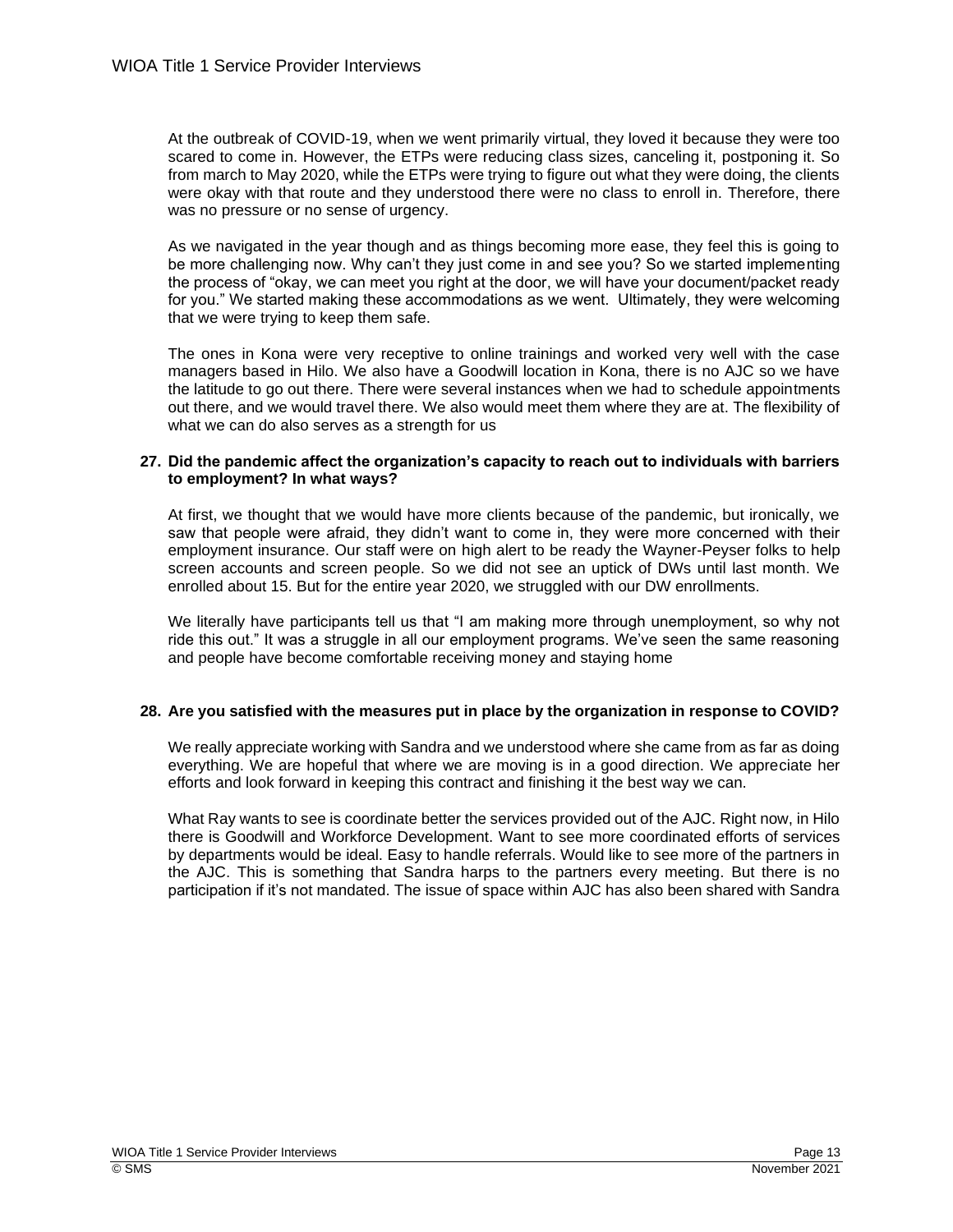## **Service Provider WIOA Title 1**

| Date | 8/10/21              | Organization ____WorkHawaii_ |
|------|----------------------|------------------------------|
| Name | __Nisa Tokunaga      | Location Oahu                |
|      | Role Program Manager | Program Youth                |

## 1. **How many years have you been with the organization?**

Three years in the manager role. Previously, was a supervisor under Erick Pascua with the Adult program. Background in organizational management with a non-profit – 20 years – providing services and training, employment services to adults with disabilities.

Been with City and County going on 8 years.

## **2. How many years has the organization been offering services (Youth/Adult/DW)?**

Over 20 years utilizing different grants as grants evolve.

#### **3. Have you had training within the past year to carry out the programs/s that you work in? If yes, briefly describe the training you have received.**

If TEGLs are in the grant, need to change work performance. Trainings are provided by the Board, WDC, workforce training available online. People also come in to conduct training on new grants, work performance outcomes/targets. There are trainings periodically during the year depending on what it is geared for.

Latest training was Trauma Informed Care – for youth dealing with trauma and getting them the service they need.

## **4. Who selects what kind of training for case managers?**

The City puts out training like Self-Awareness training, etc. Case managers have the option to get training and it gets approved by the program manager. Other than that, for the program training is dependent on the changes of grants, changes in TEGLs, if there's something new. Everyone is trying to get something new and innovative. How can the youth be serviced especially during this time.

Tries the case managers to get to attend trainings whenever they can based on their schedule. It's always good to have a lot of knowledge whether it's national or Oahu based.

General background of case managers: Majority came from non-profit. They have different titles; it could be a case manager, or a program specialist but all dealing with program roll-out. Whether it was youth, adult, disabilities, infant care (there's a staff who used to provide 0 to 5 years in CPS), they have a case management background. I have teachers that used to teach at Job Core, providing employment services. My team is very diverse in what they do including case management teaching as well as program structure and the diversity of working with the youth ages 16 to 24.

I have 5 case managers, 1 supervisor.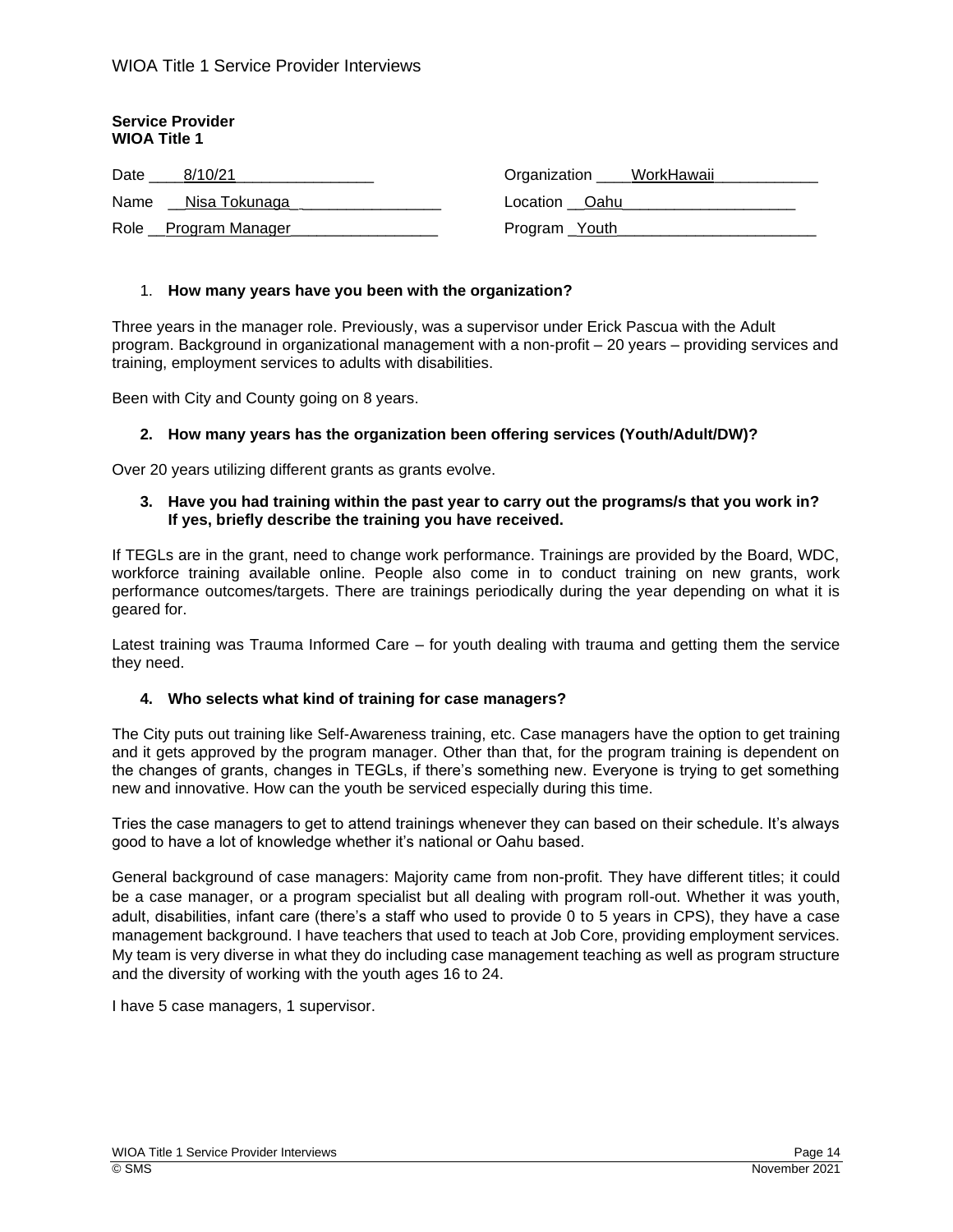# **5. Please describe the training/career services that you provide.**

Had to restructure during the pandemic, which meant that luckily under youth, there is an equipment budget. Bought laptops for the youth. How to still provide learning at home. At point, we had to work from home. How to get the case managers. It was new for everyone, but learned very quickly so that (1) still engaging with the youth and not losing them, that the youth are not just sitting at home and be depressed.

Designed a program that Essential Education is still being provided to help the youth prepare for the High School Equivalency Test to get a diploma.

We have teacher/case manager who was doing Leadership Days to just engage all the youth on Zoom platform. Talk about youth things, doing activities. To keep engaging the youth

Distributing hotspots, laptops, mouses, whatever they need. When the bus finally run, we'd give them their bus passes.

We got a lot of outcomes and day enrollments. We couldn't go out to schools for outreach but somehow word-ofmouth because families were scared and didn't want to send their kids to school or the kids just got discouraged. When the word-of-mouth got around from peer-to-peer, it really engaged the youth and their families "okay I don't want to send my child to school, is there an alternative?"

## **6. Are you satisfied with the resources (financial, material and administrative) that are available to your program/s?**

We have a Board that goes through WDC. There's only a certain time to get things moving that I'll contact WDC themselves, example things that involve HireNet. But for the most part, if I need something to move on, they help me a lot.

I do my own budget for the program and submit it to the board and the approval gets done. Coming down from the state, I could use more for programs.

I don't really interact with WDC with regards to roll-out or any type of financial. As for salaries, government positions are on a scale and nothing to do with WDC.

# **OUTREACH**

## **7. How are you currently reaching out to individuals to encourage them to take advantage of your service/s?**

There's an outreach person who is also a case manager. Case managers do not only have a case management role they may have a teaching role, an outreach specialist role, an orientation role. They may have case loads but they have other roles because case loads do not take 40 hours a week to manage so they are given other roles.

The outreach person as well as other case managers, we used to do community events, schedule with high school counselors to conduct a presentation sometimes high schools have events, and if the city has events we put a banner up. We put a little pop-up-tent with information. But majority is word-of-mouth, cousin, boyfriend, girlfriend, etc

## **8. How are you currently reaching out to individuals with barriers to employment to encourage them to take advantage of your service/s?**

Not familiar with the AJC videos or it might be on our website. My website is currently being updated right now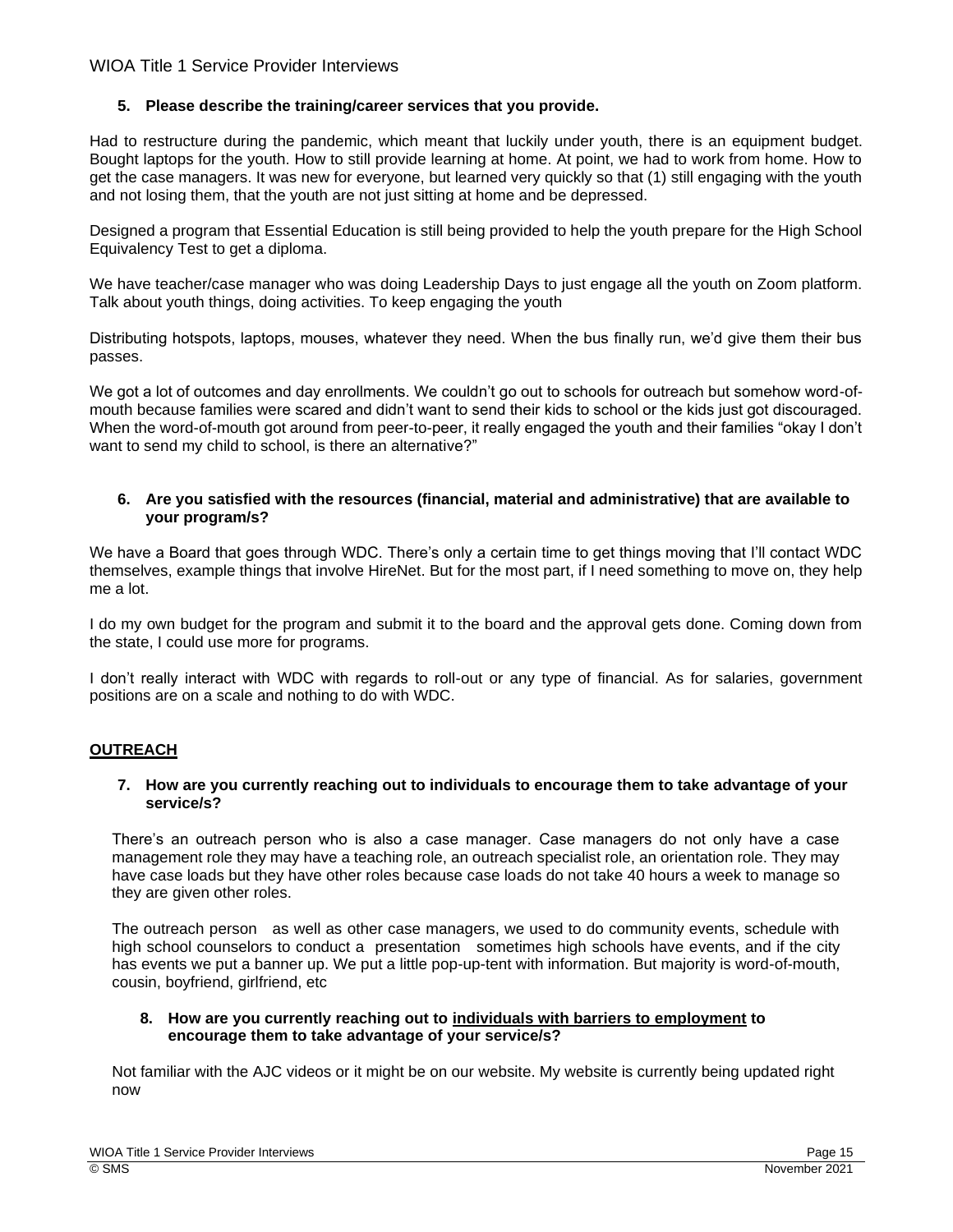Social media helped during the pandemic. We have an Instagram and Facebook, on our business cards there's a QR code. Youth nowadays love social media. There are a few millennials in my staff.

## **9. What were the challenges faced because of the pandemic in relation to the outreach and delivery of services? Coordinating with other service providers? Success stories?**

They were all focused because the kids were all at home so had a lot of outcomes on module gains on Essential Ed and to get their HiSET/HS Diploma. Of course, HISET is going away in December so these kids have to get it their GED. We are now in transition to get them ready for DED because some of them are having difficulty in certain subjects. We cannot continue on in testing them for their HISET. We have to divert them to the GED testing.

I think during the pandemic while they are home, focusing and having a case manager/teacher on the zoom with them really helped them focused in getting their diploma. We have a lot of students graduating.

Every one has to be logged on at 9am because that's the first module. If they are not logged on, another case manager would be calling them. It's a team effort for us.

# **ENROLLMENT PROCESS**

## **10. Please describe the enrollment process including the ways you assess the eligibility of each participant.**

Assesses eligibility based on income, disability, incarcerated parents.

There's an Orientation and they undergo a two-week Fundamental Skills Training class. They have to show up at 9am M-F. During that class, the teacher covers soft skills, what they are going to be learning in the program, what is expected of them, what is expected of the case manager. During the Fundamental Skills Training, that's when the youth gets to see if they want this or not. During the enrollment process, done with the two weeks, then we enroll them and have them submit documents. Once you sign the documents and enroll with us, I expect that your 100% and we are giving you our 100% to provide you the services that you need to be successful. I expect that you adhere with the rules of the program, do your occupational training, essential ed. We are going to do work experience and then find you employment. All those steps for the program, I want your commitment. Some dropped out after two weeks and that's fine.

# **11. Does the organization offer the services in person only, online only, or both?**

Both

We have class in-house but some still like to zoom in and that's fine. We are running both at the same time. These youth need one-on-one that is why some of them cannot focused in traditional high school. Majority of them like to come to the center to get that attention. But some around 5 who will zoom in on a daily basis.

Going forward, are you keeping the hybrid system?

Yes. If that's the youth are comfortable with, that's fine

We have a Leadership Day once a month, sometimes twice, where we have an activity outside of the office. We have a Leadership Council, which consists of the president and other youth members they vote in. This youth council will decide on engaging other youths on Friday to plan on their monthly outing or what kind of community service they are going to do (pick up rubbish). Or going to a museum. It's all about skills, they have to call and ask the \$ amount and the times, planning. That's the only time we don't have the Essential Ed online and we urge them to come to the office and participate.

# **12. Do you feel HireNet as a system to manage files is adequate? Why do you say that? (probe for things that work well, solutions to problems)**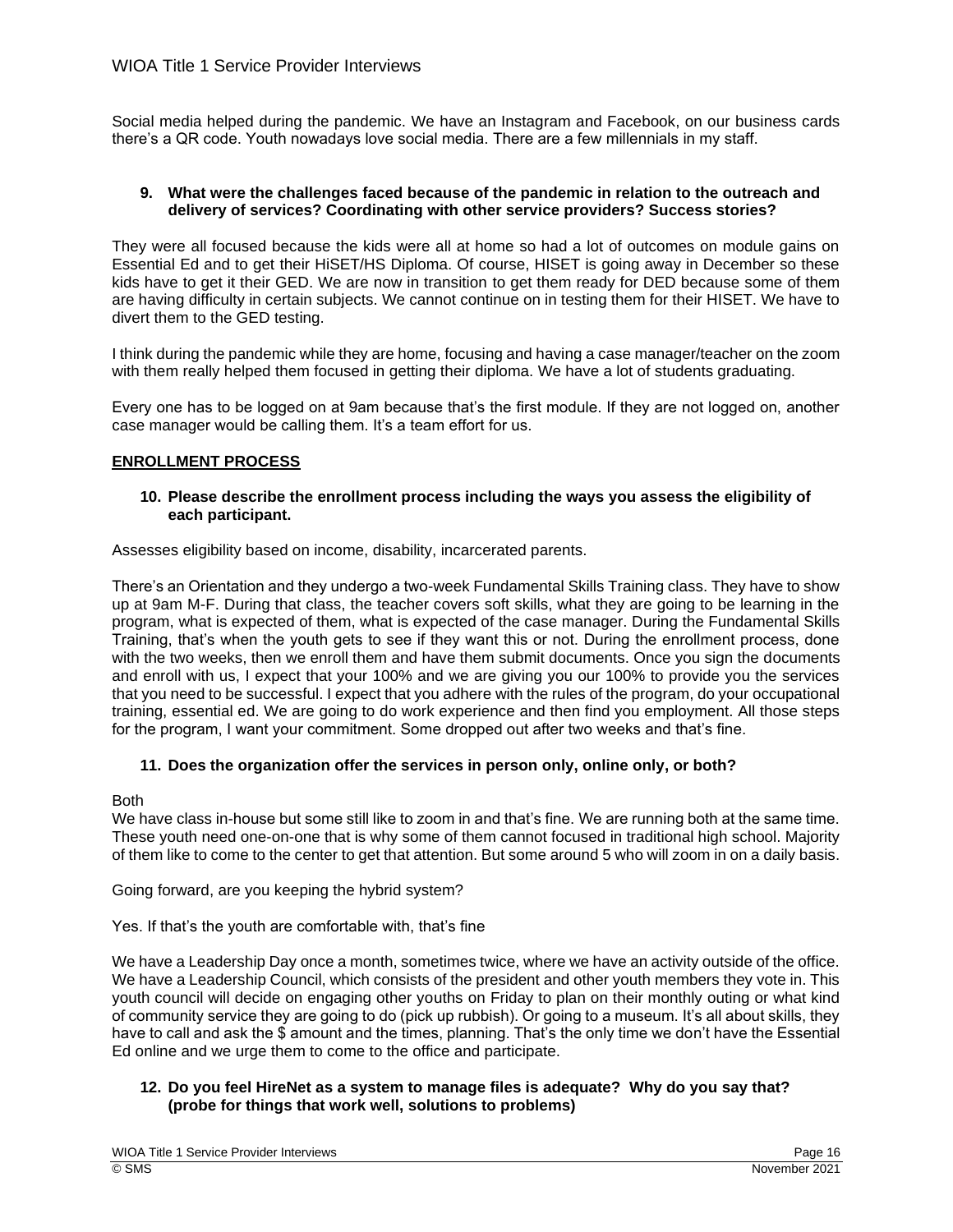The good thing about HireNet is for the case managers because there's a 20-day lock on it. If they are not on it inputting information for the participants, it's going to get locked. The program manager will know if their case management is up to par or not.

But there are some drop boxes that I would like to see added because I cannot tag certain things. I think certain program services need to be tagged. For example, disabilities, there is nothing in there that tells me except the question "Does this person have disability?" It doesn't tell me…

Right now, I also have a program that is called DEI (Disability Employment Initiative) project, this is also under the state. There are certain things you cannot tagged.

I don't really do the inputting in HireNet that would be the case manager but nobody said anything to me about HireNet. I used to do HireNet under the Adult program. It wasn't so bad.

# **13. Can you track your metrics and outcomes in HireNet?**

Yes, if we tagged it. If we input it. If we tag certain measurable gains and outcomes. But I know my case managers will say it's another database because they have to input on three databases. It depends if they are working on their Youth Build or WIOA Title 1 or Juvenile Justice, which is another database. I'm sure in their heads they have these databases to manage and input that as some point they will get frustrated. If we can just join one and make one database, that would be good. But I know HireNet is costly and we have the DCS database which is free. But you can tagged as much as HireNet. The case managers would just tell you there's so much databases we have to enter.

For the juvenile justice program, we enter into the DCS database which is the city.

I ran performance report from HireNet. It will tell you, all my actives, cases. It will give you percentage of different activities. Running report is good in HireNet because it's all right there. The tagging option to classify things I would see most changed.

# **IN THE PROGRAM**

## **14. How do you track the attendance of participants in training? How did you assess/measure the development/improvement of the participants during the pandemic?**

From the businesses, under the timesheet there is a survey. Every week, they fill out and once I see the number going to 3, 2 or 1; the case managers have to call the business because they have to know what's going on and then meet with the participants. The participant gets counseled by the case manager, reiterating timeliness, etc.

# **15. Please describe the organization and case managers' capacity to work remotely before COVID-19? During COVID-19?**

The transition was tough but the case managers were very encouraging. Eventually we got them all to go online.

We all had to learn the Zoom platform, who was going to manage that but somehow we all got it together. Specifically, one person was in-charge of the Zoom. All the case managers worked together.

Did the city provide resources?

The city gave us a zoom account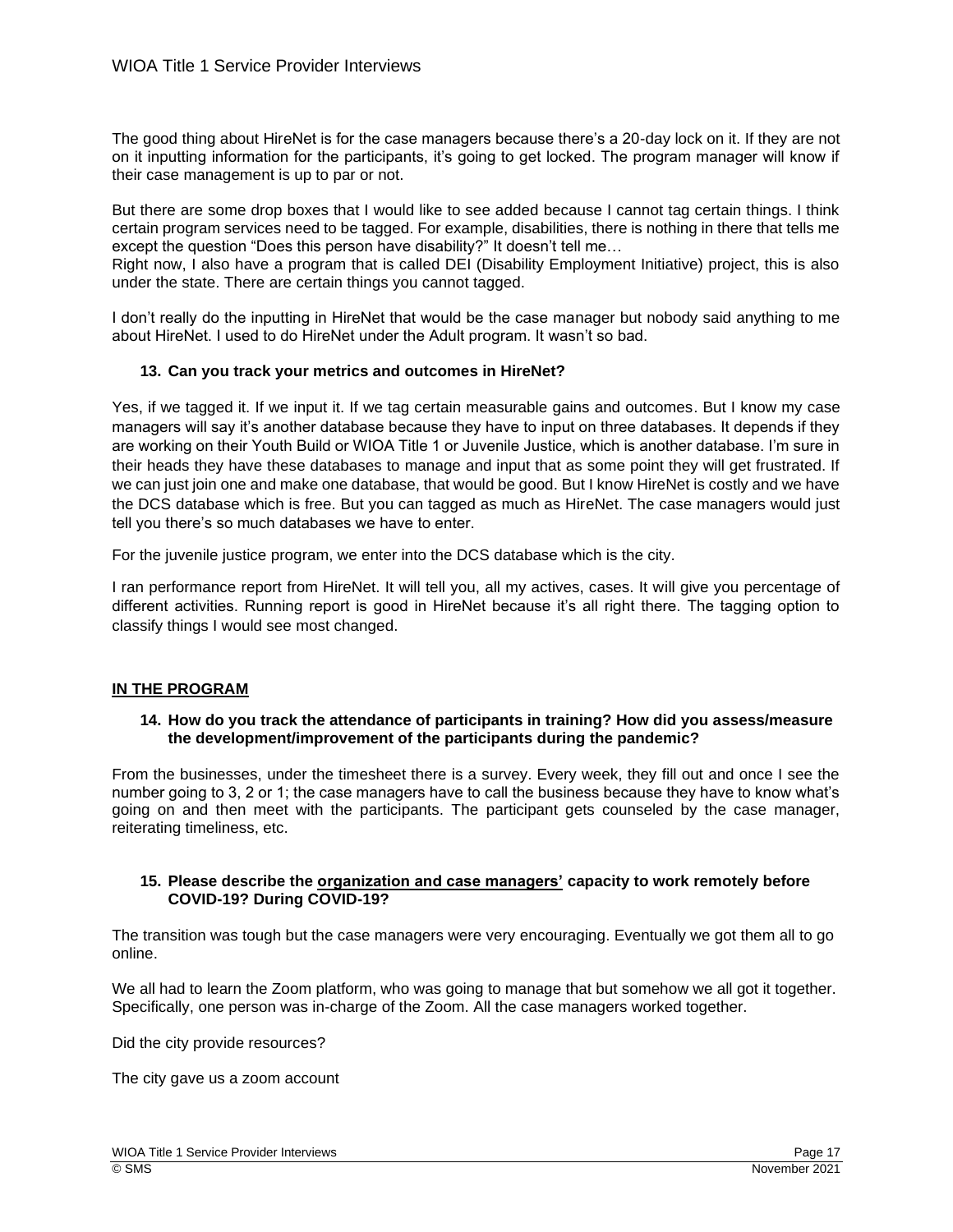## **16. Do you feel the program participants have adequate capacity to access the service/s remotely before COVID-19? During COVID-19? What are the challenges, if any?**

The youth were very comfortable. That age group is used to digital. They know what's going on, unmute themselves

## **17. In what ways do you communicate with program participants?**

During the pandemic, call or text. I know some of my case managers get messages on social media – Facebook.

## **18. In what ways by which the program participants communicate/engage with the case manager?**

But only a few of the students use the social media to communicate. Don't know, maybe they don't have cellphones or got cut off but they had our computer where they could use a hotspot.

# **EXITING THE PROGRAM**

## **19. How often do you monitor the participants that have exited the program? How about those that did not complete the program?**

Monitoring is every three months – 4 quarters every exit.

We have been successful in reaching out to them especially those who have exited in good outcome meaning they have been employed – gathering their paystub, seeing how they are doing. We always want to keep them engaged as some of them want to change jobs.

If we exit them from the youth program, they are usually 18 and over. Say if they want to get more training or if they want to find another employment, that is when I work with Erick under the Adult program. Doesn't meet that you have exited the youth it doesn't mean the AJCH cannot provide you with other programs. That is highly encouraged when we do follow-up.

We have experienced youth where they exited without completing the program, while we do encourage them, some don't want to continue. "I have a boyfriend now." They are just being teenagers wanting to do their own thing.

The case managers have three months to follow-up through phone calls, emails, letters sent home. If they don't respond, I am not going to keep that file open because it doesn't make sense and no response back. I have my case managers exit them and it is a bad exit. It's better than having an open file and no contact, nothing has been done, it is repetitive and time-consuming. Unfortunately, at that time they may not want to be with the Youth program. But we always let them know that if they need assistance to give us a call.

## Tracks?

We have different tracks. We have Customer Service (I want all my students to take that), which is a basic class that they take – Leeward CC teaches this.

They can branch off to Medical Billing and Coding; Construction; Culinary.

We have different work experience providers. These are businesses they can get work experience from.

It's finding their path and it may take two years for one youth to figure it.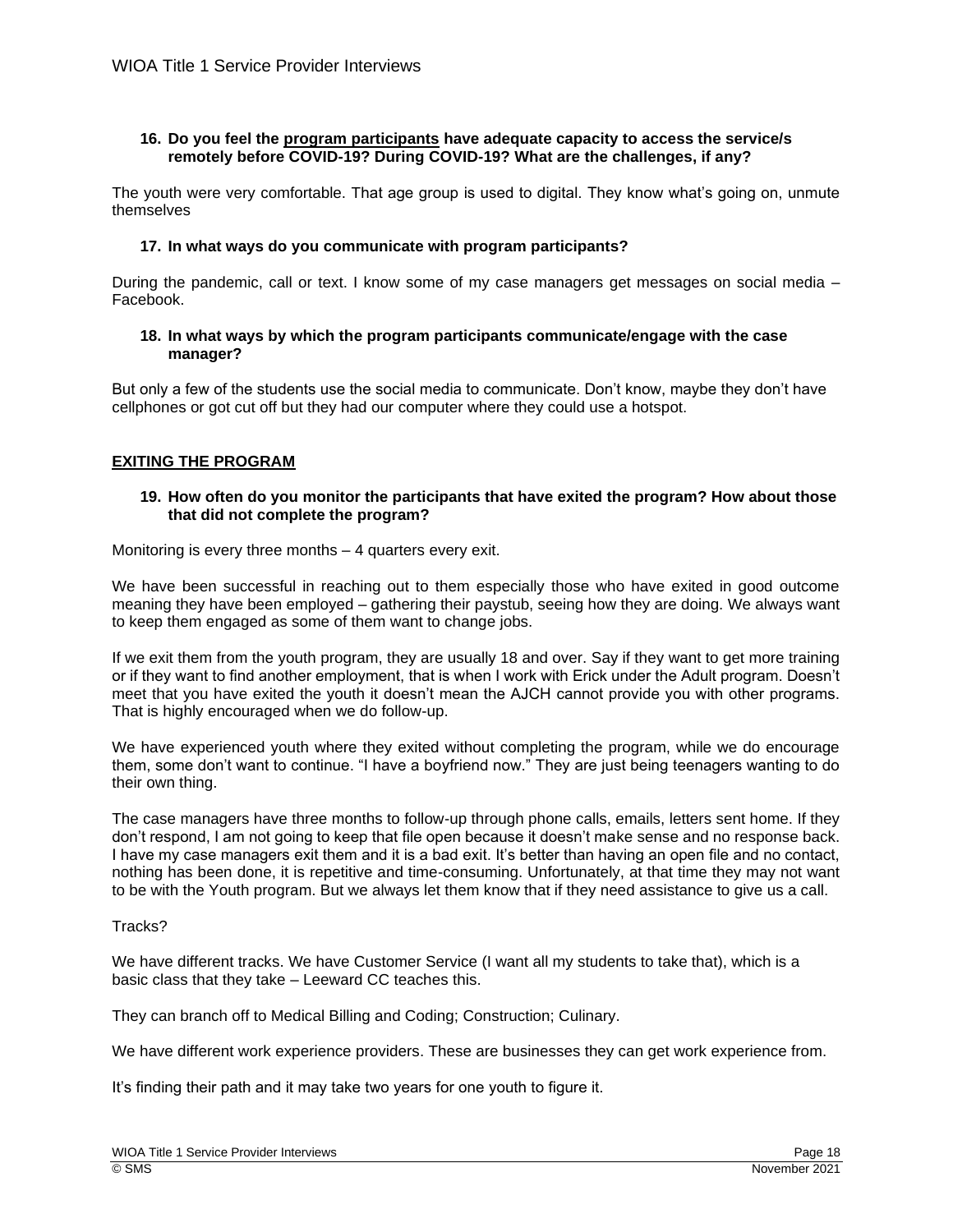# **20. What do you consider are the strengths of your organization and the service/s you provide?**

My team is very outgoing and has a diverse personality, which really works with the youth. We have a diverse youth – some doesn't talk, shy, some don't know how to stop talking. My team members are all willing to assist these youth and go over. They still reach out beyond office hours. We all know what to do to provide program services and to engage and re-engage with the youth and the community. We are all on the same page. I don't have strugglers.

Everybody brings in different ideas to the table which helps each one of us decide how to reach out to the youth, how to roll out services and where to take it from them.

# **21. Are there any aspects of the service you provide that could be improved? In what way?**

The most challenging part is to keep them engaged because it's always changing. It may not work today, or tomorrow and after a week nothing is changing, we're going to change. The attention span of these youth is very short. We have to be innovative with what's going on, new trends, what catches their eyes. How to keep them engage is a good, fun challenge because it helps us think all together as a team. This new thing came out, how can we make that into a learning tool. As a manager, I'm all about change, some in my team don't like it but it doesn't matter. If I see nothing's working, nothing's going to change and I'm not going to wait months.

The youth are very vocal with things that they don't like. If the case managers get more reports that we come together on Fridays when we have team meetings after lunch where we discuss on the youth's concerns. I don't do written surveys but they have discussion class. Some of the topics discussed cover not only module on Essential Ed but also topics that are happening in today's world, career pathways. We get verbal feedback from the youth and we then decide whether to change or shift the program.

Since our enrollment went up, we need more space, using the 6-ft social distancing. I have 30 kids coming in at one time so we have to be strategic about it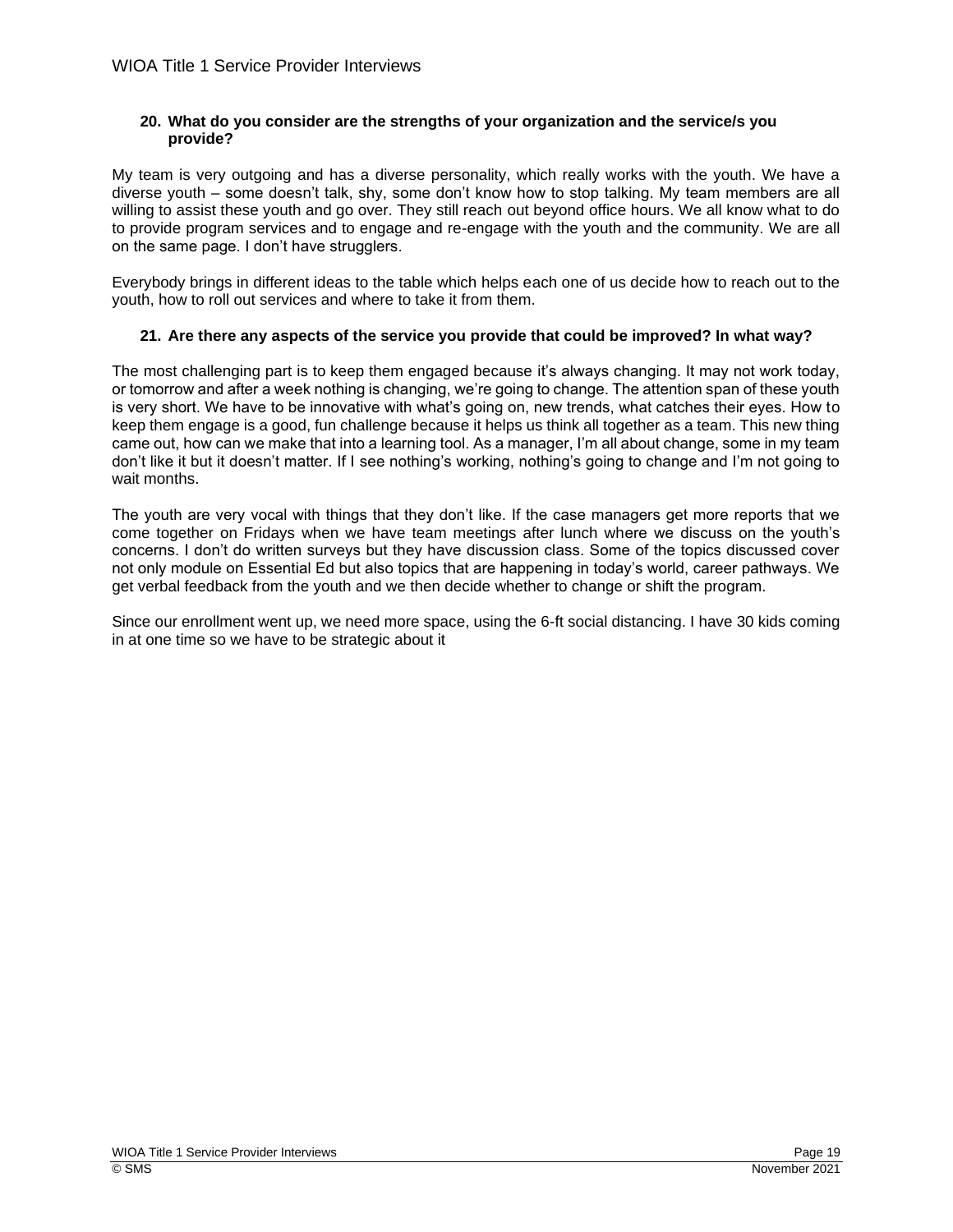| <b>Service Provider</b><br><b>WIOA Title 1</b> |                           |
|------------------------------------------------|---------------------------|
| Date _8/10/21                                  | Organization __WorkHawaii |
| Name Erick Pascua                              | Location _Oahu_           |
| Role __Program Manager                         | Program _Adult & DW       |

## 1. **How many years have you been with the organization? Describe your role.**

Under the City Department of Community Services – Work Hawaii Division. The AJC is one of the sections for the WorkHawaii Division, where the one-stop system where we are the service provider.

We provide basic career services to any individuals 18 years and older. We provide individualized services as well as training services. Career services encompasses whether providing initial assessment for those who are looking for jobs to upgrade their skillsets or providing comprehensive guidance counseling in terms of their career pathways. After providing the initial assessment, if they needed to be able upgraded. If they are interested in training we can enroll them to training services.

Regardless whether you are a Title 1 staff or co-located partners, we are all going to be able to provide basic services, individual services. The training services will always be a part of the WIOA because we have the training funds here. The other partners co-located here, we coordinate services with them towards whatever the needs of the individual. For example if they need training on something that the other partners offer, then we refer him/her to them. As well as with DVR who is a co-located part time here.

If we do have a client that needs their services because they have more resources in the DVR so we will refer it to them. Again, what we are trying to do is make sure that the center of all the services that we provide is focused on the client.

The wrap-around case management services is beneficial to the client. We are not focusing on what we can offer to our program. We find first the need of that individual and provide it, ensuring that there is no duplication among the programs.

For example, if DVR is already providing the training and paying the cost of that training, we make sure that we are not doing the same thing but maybe WIOA Title 1 can support it. Same thing, if we are able to provide the training services and they need additional support because the training costs is higher than what is allotted to us because we have the ITA cap that's only \$4K for an individual. We look for resources within our co-located partners on what is available and what is allowable in their programs. That is how we coordinate in terms of training services.

#### **2. Have you had training within the past year to carry out the programs/s that you work in? If yes, briefly describe the training you have received.**

The City and County have professional development training that is free and anybody can sign-up. There are different resources. For example GPS Workforce offers one of the best professional trainings out

#### **3. Are you satisfied with the resources (financial, material and administrative) that are available to your program/s?**

Right now I have 8 staff members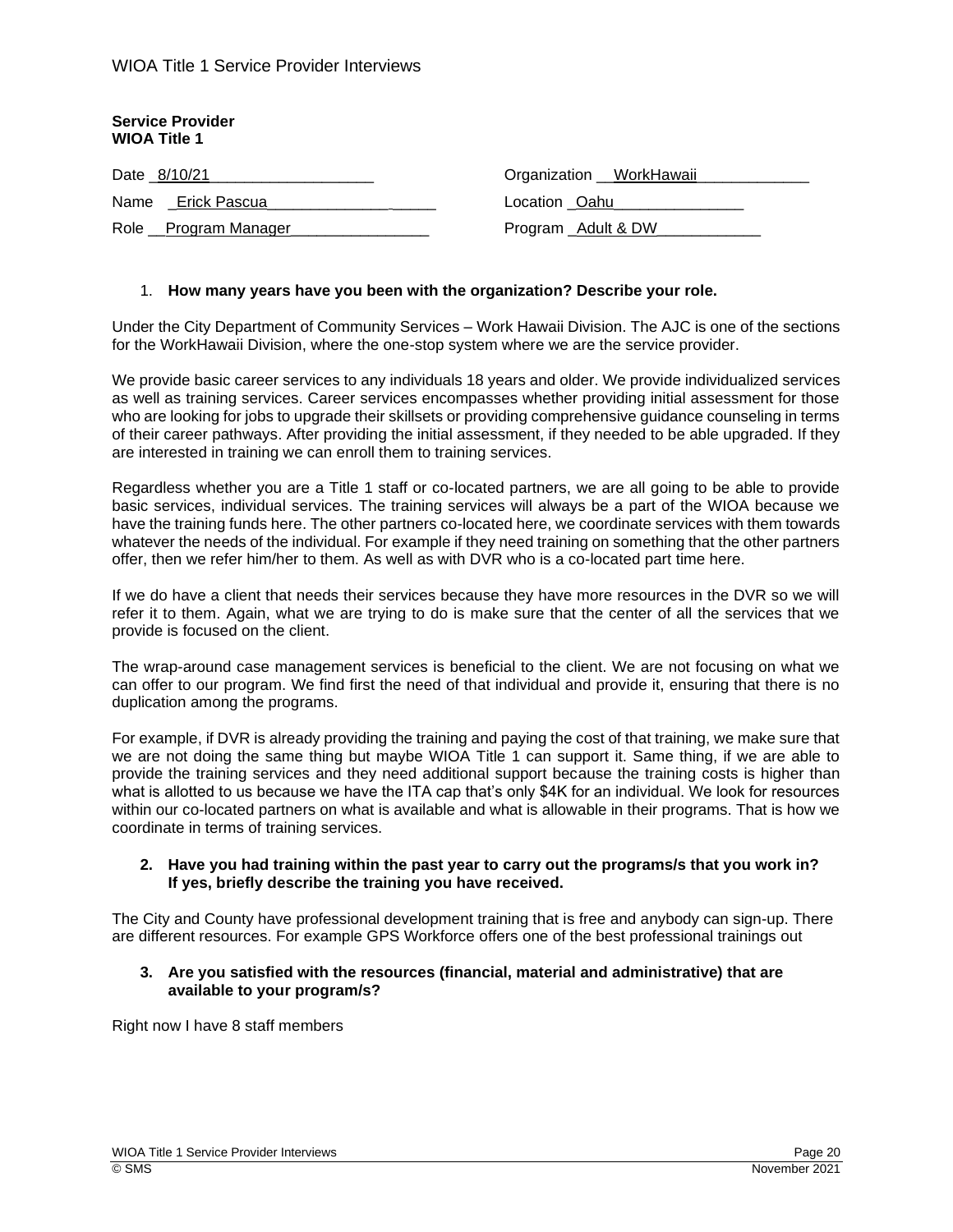# **OUTREACH**

#### **4. If necessary, how do you prioritize serving individuals with barriers to employment?**

We don't set goals on the percentage of individual. I do know TeamWork Hawaii. I think 100% of them has barriers for employment. With someone who has been homeless. The good thing about TeamWork Hawaii is that their funding has more flexibility especially in helping homelessness. For example, if that person needs a ID, TeamWork can pay for the cost as oppose to WIOA which cannot because they are not an enrolled participant. If they need housing because how can you help this person if they don't have the support system. No stable housing, no ID and it's great that they are doing that before referring to us. If they assess/identify this person that is ready for employment, and it's committed for us to help him/her, and that is where we come in. That is done across the board with all the people they are outreaching. They have a comprehensive assessment to identify the barriers, strengths and needs of the people they talk to and they will refer them among the partner/services available in the WorkHawaii Division, not exactly within the AJCH because the housing is the number 1 priority. The best thing is that they are very knowledgeable about the services

#### **5. What were the challenges faced because of the pandemic in relation to the outreach and delivery of services? Coordinating with other service providers?**

We are very blessed as AJCH is one of the sections of the WorkHawaii Division under the Department of Community Services and we have a section within the division called Teamwork Hawaii. Teamwork Hawaii is funded by another grant primarily coming from the Department of Housing and Urban Development Hub and CBDG. They gave that money and what they do is that Teamwork Hawaii is the outreach and recruitment arm of the division for WorkHawaii. Theya re augmenting AJCH. They are out there 3x a week doing outreach, whether these individuals are experiencing homelessness (sheltered or unsheltered), individuals who have been incarcerated, and ready to go back to the community. They are the ones going to the prisons – ex-felons. Anyone out there they do the outreach for us.

We provide our outreach materials to them, there are point of contacts if there is a presentation about AJCH or the division.

Teamwork Hawaii has been very valuable to us because the most vulnerable population is targeted. As we are co-located with JVSG grant, in terms of our mandate to be able to outreach to veterans, we have them in here, they are referred to us. In terms of people with disability, we have the referral process with DVR and we have the youth there as well that can also be dually-enrolled into our program.

Oahu has been more advance in terms of the process but we can do more, because we have the people. In terms of outreach, we have been doing job fairs which have been very successful because we want to be able to outreach not only the job seeker but also the employer. Employers are our second client since we have to link our clients to them.

The opportunity populations of sector partnership committee at the WDC, we met with them and one of my staff is Micronesian, who is very active in the community, providing outreach for us. We've been using her in that type of population. The other population, I am Filipino, I've been out there and I do outreach in the community and provide information of the services we offer through the AJCH.

At the peak of the pandemic with lockdown and you cannot go out, what Teamwork Hawaii did was through phone call, doing virtual. But it wasn't that long because they went back. I remember them because they were full on PPE. Our department, particularly our division, was one of those that hardly worked from home. Because our job is to assist individuals face-to-face. Although there were some weeks wherein that was how we communicated with our enrolled participants when lockdown was imposed. After that, we went back to full-on face-to-face in-person.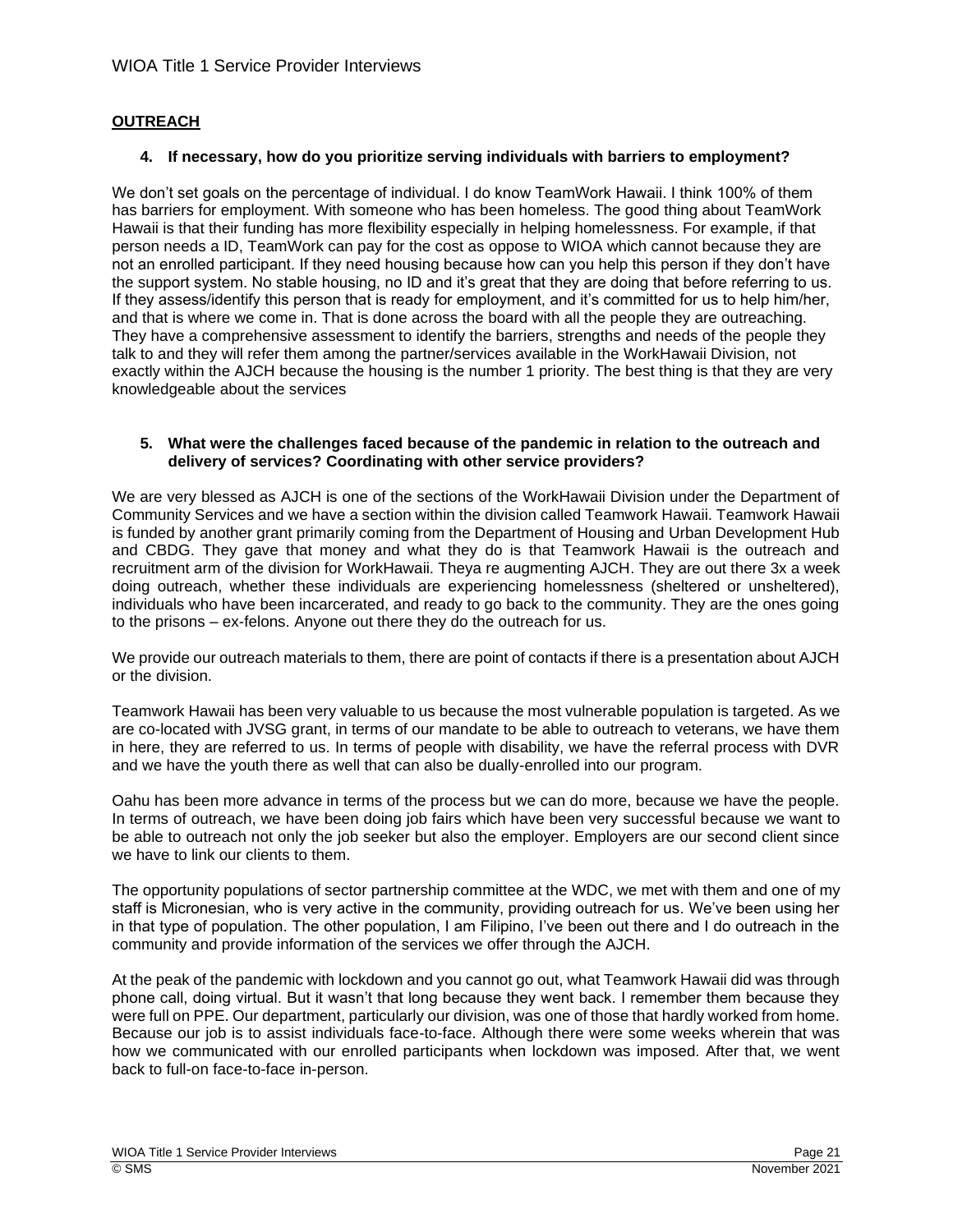My team's capacity to work remotely was hard. They are not technologically-savvy. When we were told that we have all the laptops, we made sure that all are connected because everything is on shared drive but there are certain access that we could only allow our staff to be able to have access with and we have to identify all of that to work with our DIT and for the staff it was their first time to use zoom to connect with clients even for us. It was an opportunity. It was challenging in the beginning because they City, as they rolled out these new programs and initiatives, ways to continue our job; they don't come out with a policy and procedures and after you start implementing and that's when all the policies come back after. Thankfully at our old office, it was big and because we were not meeting with clients and we have social distancing and the State was primarily working remotely. It was easier and my staff was better for them to come to work. So we did. I was the only one working remotely, 2-3x a week. It's different because we still have to man the phone, I am not allowing them to bring the case files home and those case files are not in shared drive neither they are electronic. Not that I don't trust them but I know that when they are working from home, they are not producing the same amount of work vs when they are in the workplace. Even after you have zoom meeting after zoom meeting, you can only do so much so it's better if they come to the office. It was staggard. Half of them work from home today, half work at home.

It was challenging at the time because the service providers are also adjusting. A lot of those currently enrolled in our program are either enrolled into trainings but because the training providers are also trying to figure out how they can continue to train these participants. At one point, they stopped , until they were able to figure out that they need to do virtual and distance learning. Not all of them but majority. But when the training providers figured out how to continue with the training, that's when we communicated back to the participant. The training providers are good with communicating with them as well. That this is now the new module.

On our part, we have to make sure that they are equipped with the resources. There are some trainings that require them to have a laptop or connectivity to the internet and that's where we have to make some adjustments. We had to make sure we follow the rules/regulations of the procurement process.

All those experiences is an opportunity for us. Now, we are ready. All my staff now have their own laptop and they can connect. One of the great things that happened is that we were able to get cellphone for each one of them. That way they can communicate with the client if they are allowed to work from home.

## **ENROLLMENT PROCESS**

## **6. Please describe the enrollment process including the ways you assess the eligibility of each participant.**

When they walk in here, there is a process where they will be referred at the back and will be assisted by one of our employment consultants or employment specialists on the Wegner-Peyser side on the State side.

If that individual is just looking for a job on HireNet or using the resource center, then we will direct that client to the resource center.

If we identify that person has no direction on how to get to where they needed, that's when we have to bring them in. We have staff members to assist them to assess them, identify their needs. We direct them to see what the labor market looks like. We use different assessment tools. How are we able to help you from your previous jobs, perhaps your traumatize because you lose your job due to the pandemic, but you do have skillsets that is transferable to another occupation. That's how we individualized our services to a particular job seeker.

Because we also have a business services unit. We have a full-time employee now, whose specific role is business engagement as well as rapid response. If this particular job seeker does not need training service perhaps because the person already has a masters degree or good work experience, just needs to go where I go from here. This happened to many people this pandemic who were traumatized losing their jobs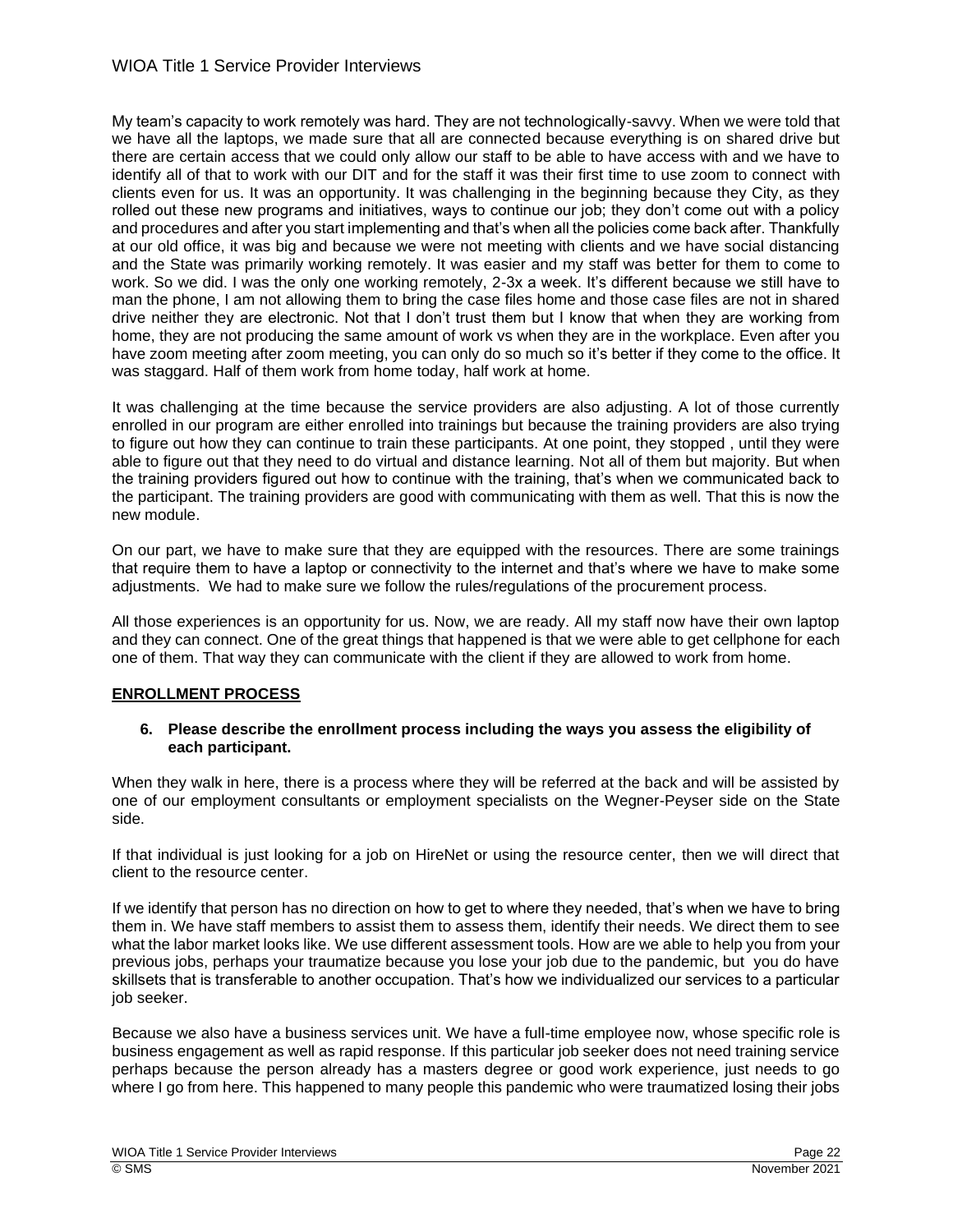for 20+ years and they don't know how to start and that's where we come in. We could either link them with employers that we have worked with or provide them putting on-the-job training for a new occupation.

We can offer very limited training opportunities especially now that in order to get WIOA funds you have to go to a rigorous eligibility process and because so much funding is available to the State that sometimes there's duplication.

For example, currently, the UH system community college have this Hana career pathways and they also offer trainings. In order to get into those trainings, it's a lot simpler and easier to enroll vs WIOA, they have to provide all the documentation to deem them eligible to the services. This is a challenge.

It's not that we are competing. Thankfully, we work together because there are certain trainings that Hana career pathways offer… there are trainings that we are able to help with the costs since it's not going to be paid off by the grant. That is the kind of collaboration we have now with Hana Career Pathways. For trainings that we could assist in paying, they refer to us. We do have a referral process with them.

With other non-profit organization, who may also have received some Cares Act funding or other funding such as from the defense forces. They can also provide training opportunities for cost. We are looking at how we can leverage. With Alu Like and HCAP we have the collaboration and coordination. But the enrollment is not as many as we would like. But at least we have it. The partnership and leveraging of funds is very important. Because they are also our partners. They are not the core partners of WIOA but they are the mandatory partners under WIOA.

Thats the current process but as I mentioned to my bosses the last couple of weeks, we really need to sit down, especially the core partners, to figure out a seamless process on coordinating and integration of all the services. For the job seeker and employers perspectives, they don't need to know who is funding. They don't need to know if you are with the State or DOE, we should not be identified or labeled. All they need to care is the service based on the needs. The coordination should be put in an SOP that's blessed by the authority above us. The challenge is regardless of whether we can put up an SOP here for everyone to follow but if its not being mandated or required by higher up (e.g. State), it is not going to happen because we don't have authority over our partners. For them, it's going to be more work. They are focused on their own program and ensure that they are meeting their enrolment goal and performance outcomes which I have also been focusing most of the time. The reason why I said that bluntly is because we are service providers and if we don't meet performance outcomes, there is a possibility that the Board may decide to RFP out. Thankfully for this past program year, we exceeded the performance outcomes under the Adult and DW programs. I am not going to give the Board a reason to say that "hey, you are not doing your job." But I do know that we can do more by putting together a seamless process of integration and coordination of services; even just among the co-located partners. The dual-enrolment process is very critical for us because if that particular job seeker, if that person got a job, have a sustainable income, retain the job – all the partners, everybody, is going to get a positive outcome. I always see that as a good way to do but I can't speak for the rest of the partners.

I have shared this with the partners and to my bosses during meetings because it's a win-win, but again, it's a personal commitment. If it's coming from that top and put in writing, we are going to be trained and we have a process, I think it's going to be successful. I've mentioned this to the one-stop operator. It is their job to able to coordinate and integrate the services because they are conducting of all these players – must be in sync – like an orchestra. I am sure they already have a plan on how to tackle this because the core partners and other partners must be able to sit in and figure it out so that at least.

Right now, things are siloed. While we do have the dual-enrollment process but only for certain individuals in the programs but not everybody is buying that. I do have an individual in my team that because she has relationship with other partners, they get that but not everybody is doing it.

For State and city workers, regardless, if they are doing the task today, they are still getting paid tomorrow – an entitlement. You have to change the mindset. There are certain individuals that I don't really know if it's self-serving. That's the hardest.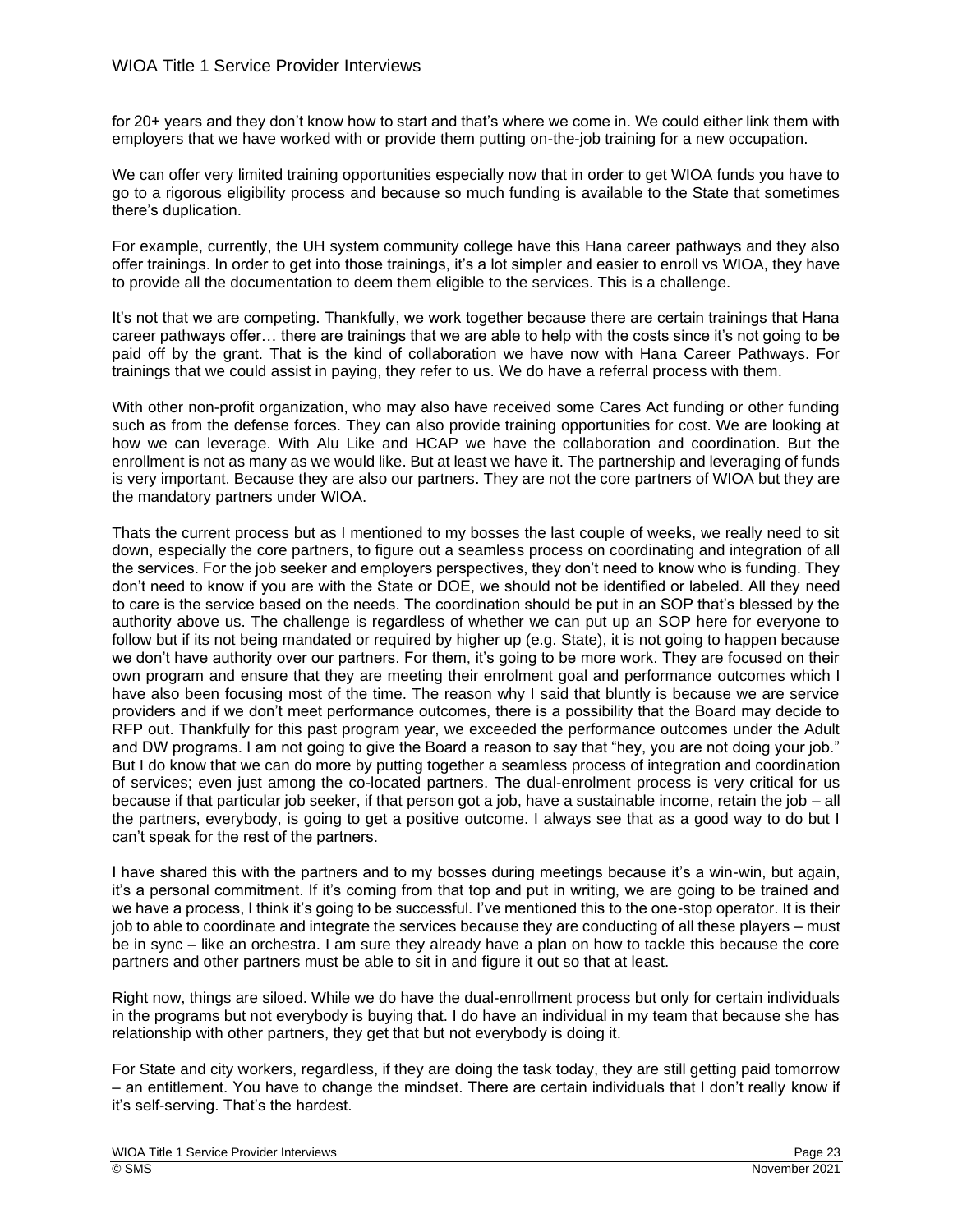But even you are the operator, you don't have an administrative authority over them. You can only tell them this is what to do, benefit the client. I'm hoping that with what's happening at the state level, they may come up. Right now, WDD is controlling everything. I would expect some changes if they buy this, because then they would have to imposed this. If I'm the one who has control, I will put it in all the contracts.

# **7. Does the organization offer the services in person only, online only, or both?**

Hybrid - I think that is what's happening. They are offering in-person and online. Majority though is still online. Our biggest training provider is the Community Colleges. Some of them are in the mainland such as the MedSearch

## **8. Do you feel HireNet as a system to manage files is adequate? Why do you say that? (probe for things that work well, solutions to problems)**

Yes, HireNet is adequate. I've been using HireNet for the longest time here. If you are a new HireNet user, you will be frustrated. It is not the most user-friendly. True. It is not the simplest database you could imagine. True. However, all the reporting requirements are right there. All the reporting you could be able to generate, for example finding out if this participant is active, what services are being offered/delivered/entered; is right there.

It is a system that would make a case manager's job easier, if they do it correctly. We should be using HireNet for all the programs especially the core programs because that's where they generate the reports for the federal.

What I like about HireNet is that you can create your own template when you are doing a follow-up, whether it's an email template or follow-up. It's there. It's just a matter of if you want to make your life as a case manager, it's in HireNet. The reason why they put so much information there and ask for so much information is for reporting purposes. They want to know whether those individuals enrolled in WIOA are receiving services, everything – those are reportable information to the feds. I always tell them that regardless of the efforts that you put out to the client or job seeker, if it's not in HireNet it didn't happen because that's the only official database that validates the work that you do. I lot of people don't get that.

If they were going to use HireNet to be totally, I mean ger rid of the case file and everything is going to be saved in HireNet Cloud – perfect! That way, dual-enrollment processes is going to be easier. If I am the job seeker and I've been assisted with many programs, I wouldn't know but you as case managers of these programs, you see my record and you know what's happening in my career pathways/training goals.

Again it's silos. Nothing. You as a program associated. For example, on WIOA you can only see this. This is another thing from above. But I understand, there's so many players. You don't want to give the same access to every single case managers, so many service providers, I understand them for being conservative and making sure, that you can only edit information in your program. Until we get to build that trust that you come from Goodwill, you from the City, you from the HCAP, you have the same access so that it is easier to see. By then, it would be a true one-stop system.

As a program manager, I am using HireNet to pull predictive reports. That's how I manage and see how many people in that predictive reports that has not been followed-up. As well as a reminder to them, "hey, this person is about to exit, make sure follow-up.

HireNet gives case managers an ALERT to all cases, depending on how you set it up.

In HireNet, the eligible training providers have already been incorporated. We have the career assessments in there, we have different platforms for different tools and its free. Like the ALISON, there's so many things in there. That is why, I don't see why HireNet is heavily criticized as not being a good system. I know that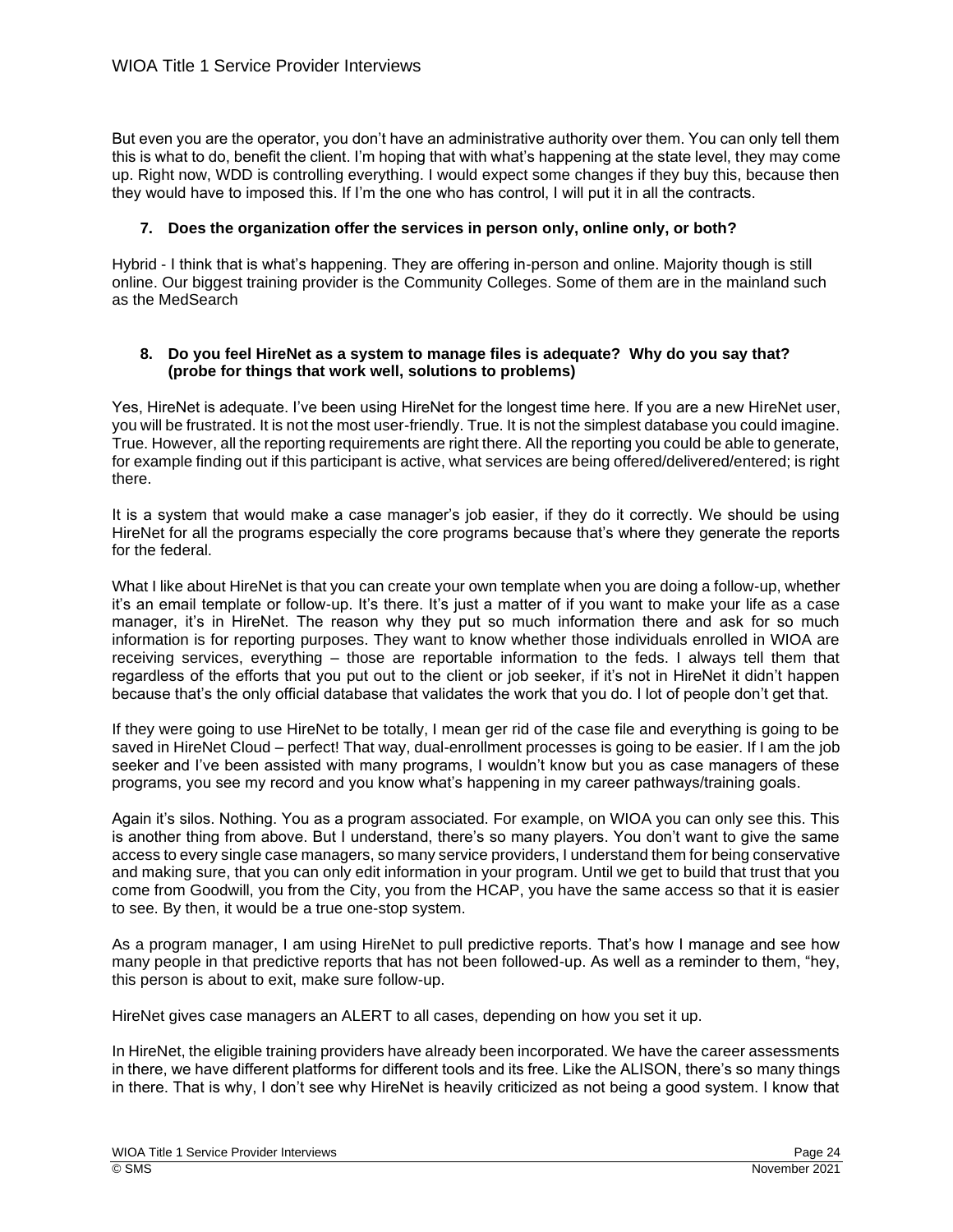it's not a very user-friendly system but for the purpose of case management and program reporting, I have no problem with it. Of course, there are some glitches like any other database

## **IN THE PROGRAM**

## **9. How do you track the attendance of participants in training? How did you assess/measure the development/improvement of the participants during the pandemic?**

There are two ways to track attendance. The case manager, once they enroll a person to a training. Before they can even submit an invoice for that particular person, I want to make sure that they follow-up that person attended the training first-day – depending on the training because there's a module, a semester. The community colleges is by semester, depending on what the training program is.

If it is by module, we require attendance sheet before they could continue to the second module. Part of our outcomes is measurable skills and in order for my staff to enter that gain, they need to be able to have the supporting documents that says that this person finished this module or whatever progress. We need to have that.

Unlike the Youth where they come here everyday and they have an attendance.

If it's a short training of a week or two, we'll probably get the certificate and attendance at the end if er are able to issue an incentive.

But for those that have modules that can be counted towards their progress into the measurable gains, we need to have those source documents.

The training providers and very good. We also pressure the participants that they cannot go to the next modules if they are not able to. I am not going to sign off the next purchase order if I don't see that. This is one of the internal control checks and balances that we have in place.

One of the things that I'd like my case managers to do is to go out there. I want them to be able to followup in person. One of the things that we incorporate in or intake process is provide the participant to provide three contact information so that we will be able to follow through. Also, it is stipulated in the participant agreement that they need to be able to communicate with their case manager while in the program and one year after they exited the program. But some for whatever reason, they don't. Maybe their situation changed or maybe moved out of the state or changed address but if they have that sheet of paper identifying emergency contact. If we are still unlucky to get hold of them, we go to the last address. But we haven't done that.

# **10. In what ways do you communicate with program participants?**

| In person             | Social media          |
|-----------------------|-----------------------|
| __x___ Via phone call | All of the above      |
| Via text messaging    | Other, please specify |
| Via email             |                       |

Letters.

We have process that if they have been MIA and they are not responding to emails or phone calls, we send them a letter of notice

## **EXITING THE PROGRAM**

**11. How often do you monitor the participants that have exited the program? How about those that did not complete the program?**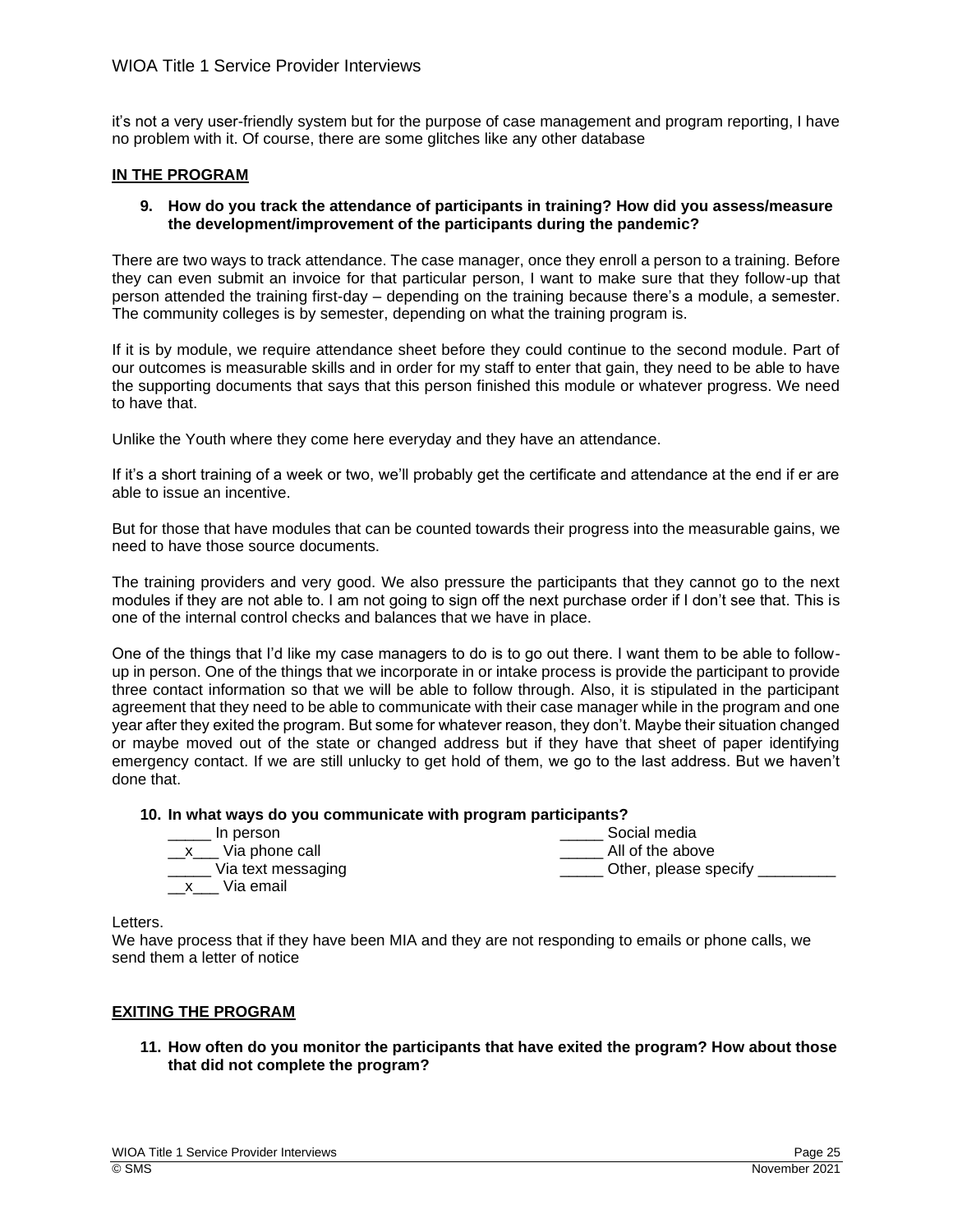We conduct monthly follow-ups as required.

As for case files, we don't do a thorough monthly monitoring. Aside from HireNet, we have an internal tracking system, where all the participants are listed and what services they are in, including the geographic area. I review that almost everyday and if I know that this participant has been there forever so I have a talk with the case managers. I do it randomly and my staff hates me because I would just ask for the file. That's how I am able to mentor and guide them. You always have to be ready the reason why I asked this file and they have been enrolled in the program for 2 years now and what's happening.

Each case managers has their own strengths and weaknesses. I just want to make sure that after they did the initial training with these individuals that they would be able to help them with their job placement, look jobs, help find opportunities or help with additional support. Perhaps identify their needs, maybe there are other underlying issues we don't know. Wholistically, you don't only help a person look for a job. I don't work that way. Because if something is going on with that person. How do you expect that person to hold a job when their primary focus is childcare and there is no support system, or that person has not been paying rent on time. You have to identify all of that but how are you able to identify all of that if you don't have a good rapport with them. One has to build trust first.

## **12. What do you consider are the strengths of your organization and the service/s you provide?**

Our ability to be able to collaborate with community partners. Not only the one we are co-located with because we have been established long been enacted. We already have this partnership with service providers. Now, it's just a matter of strengthening more and putting the best practices in order we can do more for the clients.

# **13. Are there any aspects of the service you provide that could be improved? In what way?**

Leadership communication. Communication from the top. That has to be improved. There's a lot of miscommunication of who's in-charge, who do we report to. That has to be streamlined as well. Not on our side, but from the top. From WDD, WDC because right now, we don't know who we need to report to.

I know we need to report to the Board but there are some things that come across. It's not clear.

There's supposed to be a communication protocol that should have been provided to the local areas as well as service providers so we know what part we communicate directly to the State as well as to the Board, same thing from the State to the Board to the service provider. That is not clear.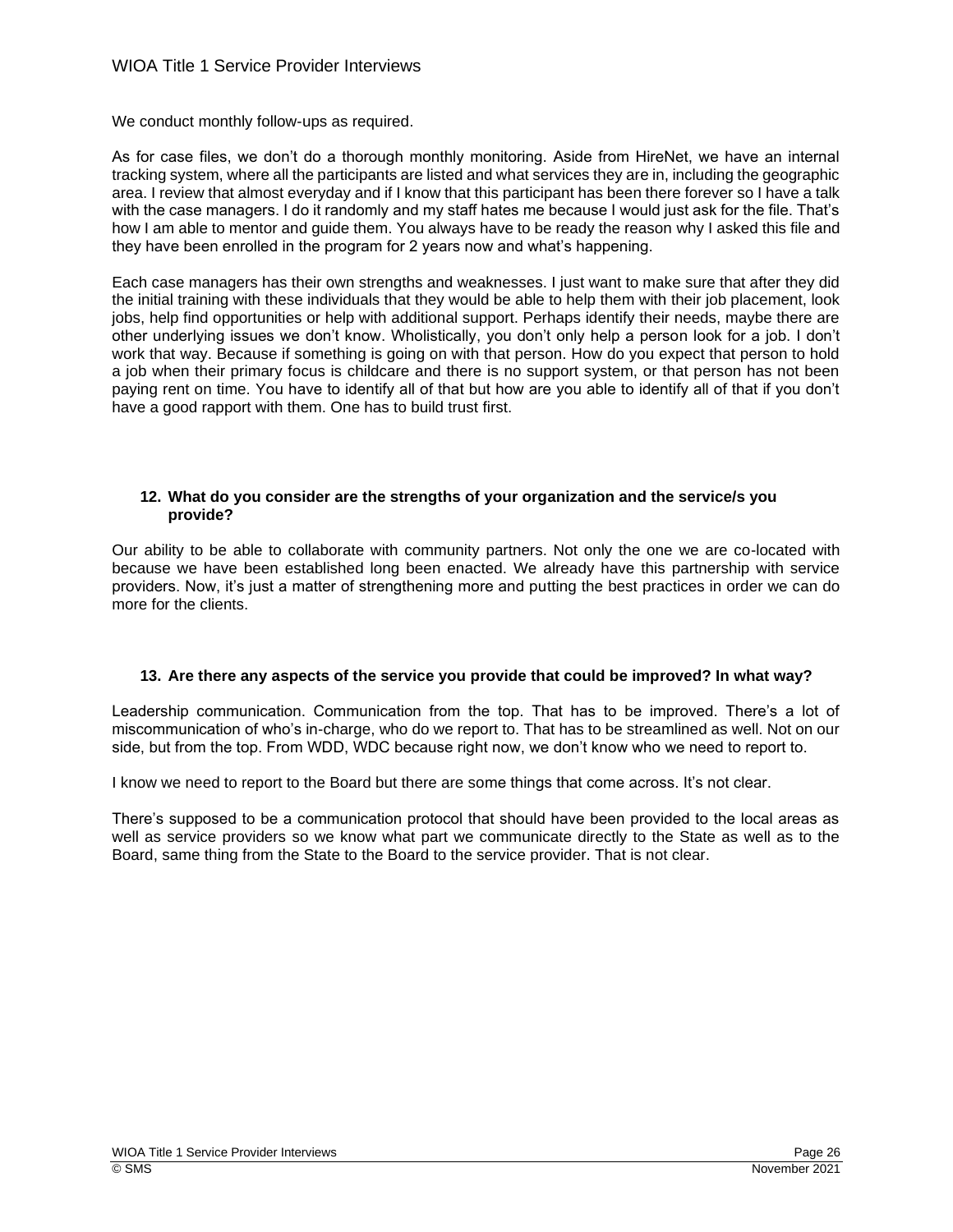| <b>Service Provider</b><br><b>WIOA Title 1</b> |                              |
|------------------------------------------------|------------------------------|
| Date 8/23/21                                   | Organization __Ku'ina c/o UH |
| Name Keku De Ponte                             | Location Maui                |
| Role Program Coordinator                       | Program Youth                |

## 24. **How many years have you been with the organization? Describe your role.**

For the Ku'ina Youth program we are housed at Maui college. Ku'ina means connect so our tagline is connecting to the future. We take the youth and we essentially connect them to the future whether in academics, training, or employment. Within employment, it includes military and any other employment that they would be out-of-state

#### **25. Have you had training within the past year to carry out the programs/s that you work in? If yes, briefly describe the training you have received.**

I have a BA through the University of Hawaii Hilo and currently finishing my Masters degree in Military Social Work. In turn, I would be working with veterans and their families.

I did serve in the military, did 10 years in the US military. I did one tour in Iraq, came back and upon returning decided to pursue school, which is when I went through my Associates Degree, Bachelors degree and now finishing my masters.

As far as training for the youth program, WDC did provide grants management training for us in partnership with the Department of Labor. They also do direct technical assistance with the providers. The procedure for that is that we go through the county liaison and the county liaison will directly contact us or we keep them in the loop or we would forward the question to them. I guess they are the chain. Because some of the technical stuff is sometimes too technical to explain. The county has been kind enough to allow us (or me) to directly go to the WDC folks to inquire. But give them a heads up that I would talk to somebody or HireNet.

I have been engaging with the memos that WIOA bulletins have posted. As far as any FYIs provided to me, I go through the county liaison, AJC or the WDC directly. In partnering with WDD on Maui, they also provide guidance and support as for the procedures in understanding the WDD system.

As far as training relative to social work, I was able to participate in Crisis Intervention Training which works with youth and adults that are experiencing/attempting suicide. I'm also working with Homeland Security as a partner with the crisis intervention team through the Maui college working on counterterrorism or any type of terrorism or bullying, which can apply to youth because some of them would apply as far as targeting is concerned.

Recently I attended a juvenile/judicial training with the county prosecuting attorney's office that works with youth that have experienced domestic violence or have experienced any sexual trauma that their perpetrator will be actually tried in court as an offender.

Annually, I attend the child welfare, they do have a refresher every year to provide providers in the community on updates in their processes, what they do. If there are questions on any of the clients that we are working with that are in child welfare services, the process on working with social worker/case manager.

# **26. Do you need additional training for current service/s or training for new service/s that you may be required to assist in the near future?**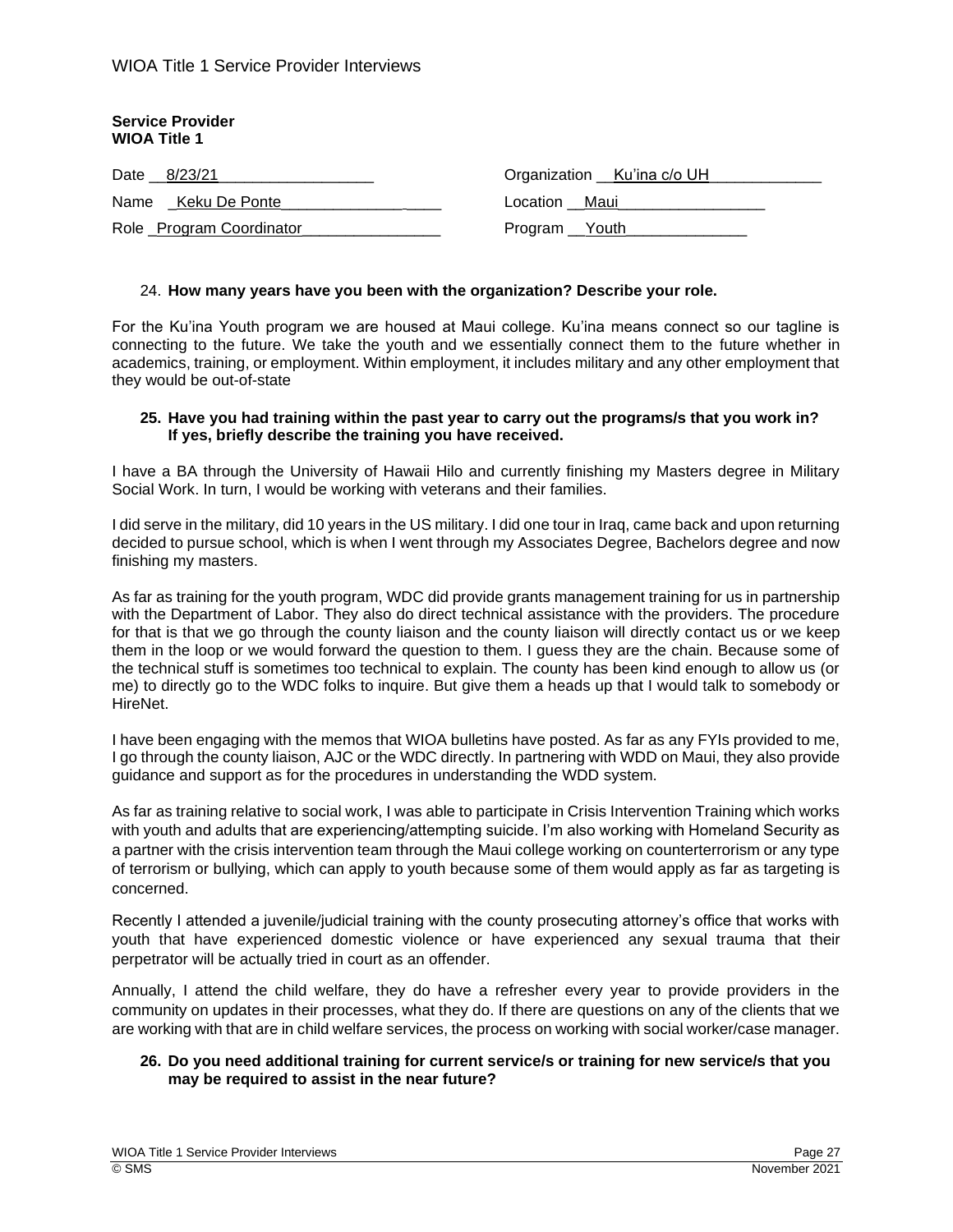For the youth program, I would definitely want ETP. Two years ago, WDC has been teaching me what they need as far as how to get the program on the list, the information they need, the type of reporting the training provider would have to provide them to maintain them on the ETP and to meet the WIOA requirements. But with the shift now of WDC being embedded into WDD, from April I had brought it up to our local workforce meeting to say that with the shift, is there going to be gap or a disruption trying to add more programs into the ETP list. I was told 'no' because this should be a fluid transition. Fast forward today, there's no opportunity for us to get more programs into the ETP. It's inconsistent as far what's been told to me. County tells me that WDC/WDD is hiring a third party to maintain the ETP list which is news to me because I haven't heard of any program that's paying a third party or subcontracted to maintain the ETP. That was the inconsistency of that aspect. Because of that the submissions we were trying to push such as trade (construction, electrician) because these trainings are not on the ETP and I want to get them into the ETP because I have participants interested in that. But it's expensive and they don't qualify for PAL/PEL??? Because it's non-credit. I want to get them as much support as they can plus we co-enroll them into the adult program. We get 3x funding for youth, adult, and DW. We can actually completely pay their full tuition but because of that inconsistency or thought, that has been a hindrance trying to get more programs that correlate with the county's in-demand high occupation plan so the ETP would be a good training and then more specific types of programs service training/more technical assistance such as how to ascertain this being completed employed that is actually on the reporting or if just the employment that we don't get credit for the report. But it's something the youth has completed. If this is something that we need to focus more at least we have a heads up or guidance. So I can have time to transition the participant.

More program-specific as they modify and ETP.

# **27. Please describe the training/career services that you provide.**

My active case load currently is 57.

# **28. Are you satisfied with the resources (financial, material and administrative) that are available to your program/s?**

I'm the only staff. It was by design only because of funding. Because of the limited funding provided for the youth program, we had to collapse the program assistant within the program coordinator position. Not only do I do case management, I also assist with the fiscal, administrative, outreach.

Right now, my supervisor is parsing out the fiscal and administrative parts to another entity within the college that works specifically with extra…programs that does administrative and fiscal support. She'll be paying them a portion based on limited hours, like 5 hours a week. They have a specified rate depending on the type of work that's been done. This only happened recently because of the barriers and the findings that they saw, the files weren't as prepared as properly as it should because I am prioritizing programmatic services than administrative. My fiscal tracking is a specific way that is relative to how they want it tracked but it's easier for me and I can easily go through it but it still tracks.

If I have my way, I would hire at least a case manager to be my back up in case I am out then the program can still push forward. But since I've been in the program from August 2018, I haven't really taken a vacation and my sick leave has been sparse only because if I take off, work will pile up, then services will not be delivered and processed.

# **29. How often do you meet with the AJC? Describe your relationship with the AJC.**

My office is still at Mai college but I am moving in AJC office, sometime this month. Because we are getting the movers try to transfer some furniture over.

In my current situation/office, to move here at AJC would be beneficial because the room I am in there's a lot of industrial issues, such as the AC does not consistently work (it's in an older building), and although it is centralized and ore opportune for a lot of the youth at the shelter because of the close proximity, at least here, if we can get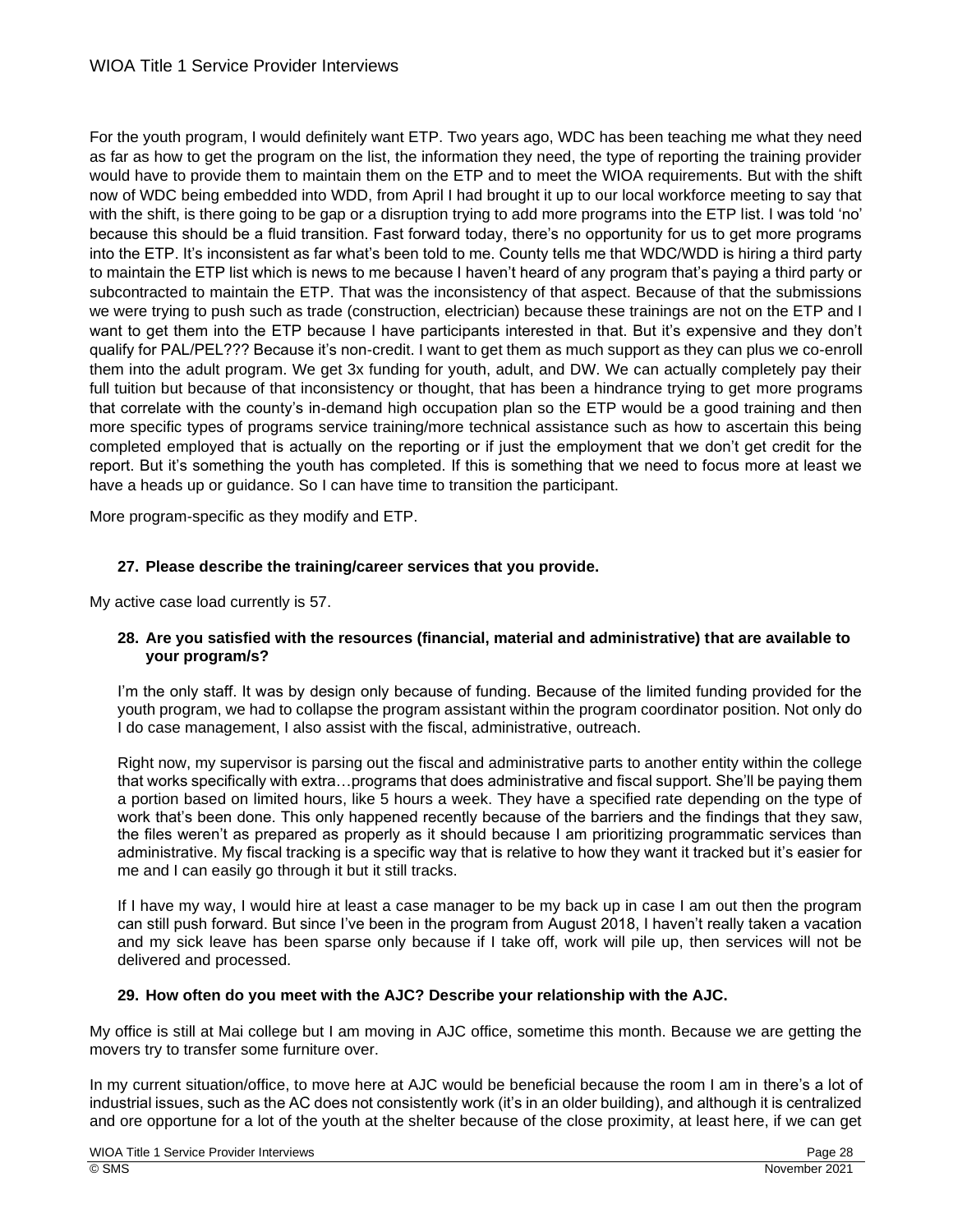them here, the adults and dislocated worker programs here then we have the TAA programs here as well, we can do a comprehensive co-enrollment, rather then meeting with me at the college then I refer them to the adult program.

My relationship with the other service providers has been very positive. I've worked with Goodwill previously with different programs at the campus. I have built a rapport with their new case managers although they are new to the WIOA program, their heart is wanting to support the community. For me, that's priority one. Teaching them and giving them guidance on the WIOA is isn't too bad of an idea vs teaching them how to work with the community.

The AJC manager is very flexible. She has been patient and accommodating with me when we have all these shifts and changes in the schedule. With the WDD folks here, I've had history with them and it's been positive. They have coached me when I started with WIOA. Gave me the basics and backbone of WIOA and gave me the courage to stand up. I felt inferior to WDC in the beginning because of their stance as an entity, superseding authority. Since I wasn't used to that kind of working relationship different from the military, I felt very reserved, retracted; but at least with WDD gave me the support stance. I had to built on that and through them I became more of an advocate of the youth in the community

# **OUTREACH**

## **30. How are you currently reaching out to individuals to encourage them to take advantage of your service/s?**

Even before I started with the youth program, I've built rapport with agencies outside within the community through my work in social work. That has helped me tremendously to get referrals, save time to do outreach, continue to collaborate with other agencies for co-enrollment/funds, etc.

As for platforms, we do have an Instagram but because of the timing I don't use it as much. When I get human services interns, to supervise, I ask them to do that as part of their job duties as well as I assign them 3-4 participants to do check-ins/case management to get their hours in. Those are all supervised , I don't allow them to do their own due to liability and risk.

As far as outreach, I have just been fortunate with the agencies that I work with. They been doing referrals and throughout the year, I do refresher presentations for some they may have new staff. I usually give a 15-min presentation and 30 minutes for Q&A. or hypotheticals because of the complexity of the WIOA youth program ; exceptions for in-school and out-of-school.

During the pandemic, there was a brief break of services in the beginning. It was at the end of March where UH had told everybody to work from home. Because some of my participants didn't have access to technology, and we didn't have a transition plan, it was very immediate I had to work to reach out to them that this is the deal we won't be able to meet in-person for a while, are you okay accessing telephone or zoom. How about your internet access or data. From there, if the participant didn't have access to technology or data, I would put a gap on services, essentially giving them a leeway that 'hey, it's not their fault they don't have access, we should not fault them for not being able to meet with us for the quarterly check-ins. I would document that I would give them a break for now until things get better of we can get them connected to adequate resources.

It wasn't an issue for those who have access to technology or telephone. We remained consistent except that the modality was different. We used video conferencing instead of in-person to do our meetings. We still use our telephones but I would call them block number using my personal phone. With the UH policy at the time, we wouldn't be able to get compensated for using our personal devices. Recently they did make a change but I never claimed for that because it is what it is I had to adapt.

Throughout the pandemic and 2019, that was our process. There were times that participants would cease communication so I would make any attempt to contact, email, call and as a last resort I would send a letter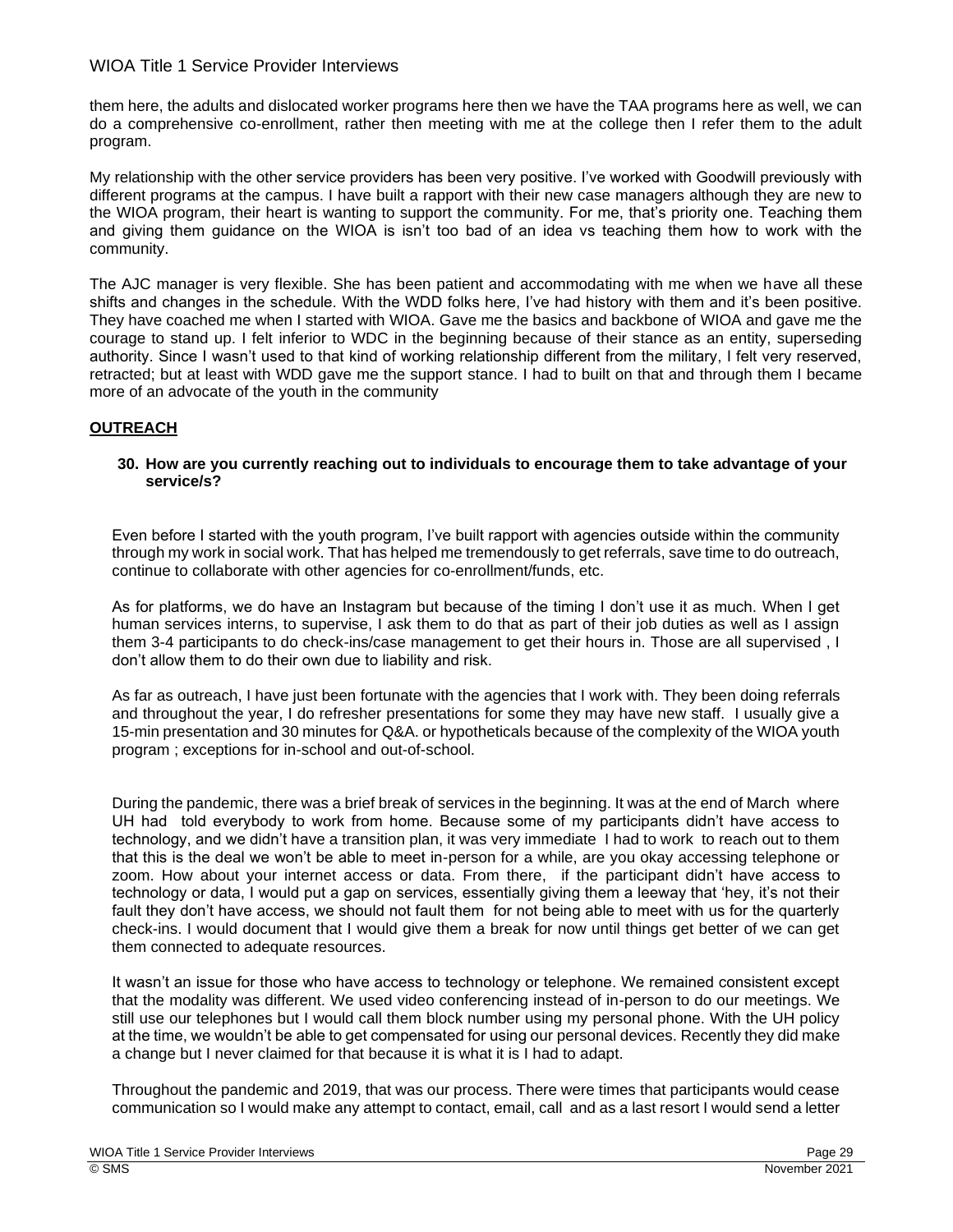and see if they would get it. With the college at the time, they didn't have signature certified so if I didn't hear back after sending the letter, maybe 2-3 months, then I'll just close them out.

Those who were inconsistent, I would try to identify what resources they needed, se if they could connect and since I was able to receive some feedback from them, I would plan accordingly and give them extension for those services provided because of access limitation.

Last year, when I was able to get the vaccine. I was fortunate to be able to get into the early group as part of the social work community. Two weeks after getting the second dose, I changed my process where I was meeting participants in-person again as long as they are comfortable. I had to clear with the supervisor. They did accept it as long as I was able to fulfill what was needed., sanitize the room, do temperature checks. Some of them had transportation issues because of the bus. Since I wasn't given permission to go to there residents or some place close in the public., those I had documented that they didn't access to mass transit.

This year has been a mixed bag. Recently, because the COVID cases have spiked tremendously, there has been more inconsistency with responses because , now the youth has to tend to family or their obligated to have drop-out of school to get employment to help with the finances at home, perhaps the parents cannot work because of underlying conditions or things have just been scarce for them. There have been inconsistencies with them meeting outcomes based on plans. I've been flexible in creating their employment plans, service strategies, not really making as finite as I used to do it because of the adaptations within the community because of covid.

Also of training opportunities because there is not a lot of service providers that can provide employment, that is on the ETP. We have reevaluated to see if we could work with them on still trying to find employment and training opportunities to get them livable wage vs. having them do 2-3 jobs to meet livable wage that is more entry level or beginner or career entry.

## **31. How are you currently reaching out to individuals with barriers to employment to encourage them to take advantage of your service/s?**

Yes. I was able to get new participants during Covid. That is one of the great parts with the agencies I work with. Because of the pandemic, it brought out a lot of barriers and gaps that youth weren't telling or sharing up front because of culture, etc. With that, the high schools were reaching out to me more, asking for support although our priority is out-of-school, we do have a percentage for in-school. However, because of funding our in-school support fund is zero. All I can do is case management for in-school in this program year.

But through collaboration with other agencies, I didn't have to do outreach. They pushed them forward to me. "Hey, I have 10 youth that have disabilities, how can we get them connected for support?" I reached out to each one of their families and see what I could do. If I can't enroll them in my program, then I would do an assessment with them and see what they would qualify for and based on those qualifications I would refer them to other agencies or other service providers. If I couldn't enroll them, I would not document them, but would just refer them over.

Once that I did outreach. The McKinley Community School for Adults I would reach out to them and let them know I have 10 OSY spots, send them over. What they would do is pick those who are wanting to succeed but have the most barriers. They could be English language learners, they could be low-income, or with disability or documented disability, basic skills deficient, those in foster care, child welfare services, or single parents. Those are the main ones that they would refer over to me. If there is no one, then they would at those who have a little bit lesser barriers – maybe their basic skills deficient only but they are high school drop outs; refer them because they want to succeed. The support will be minimal. From there, once they graduate from McKinley, we would identify if they want to college or to trade or enter the military. We just direct them that way.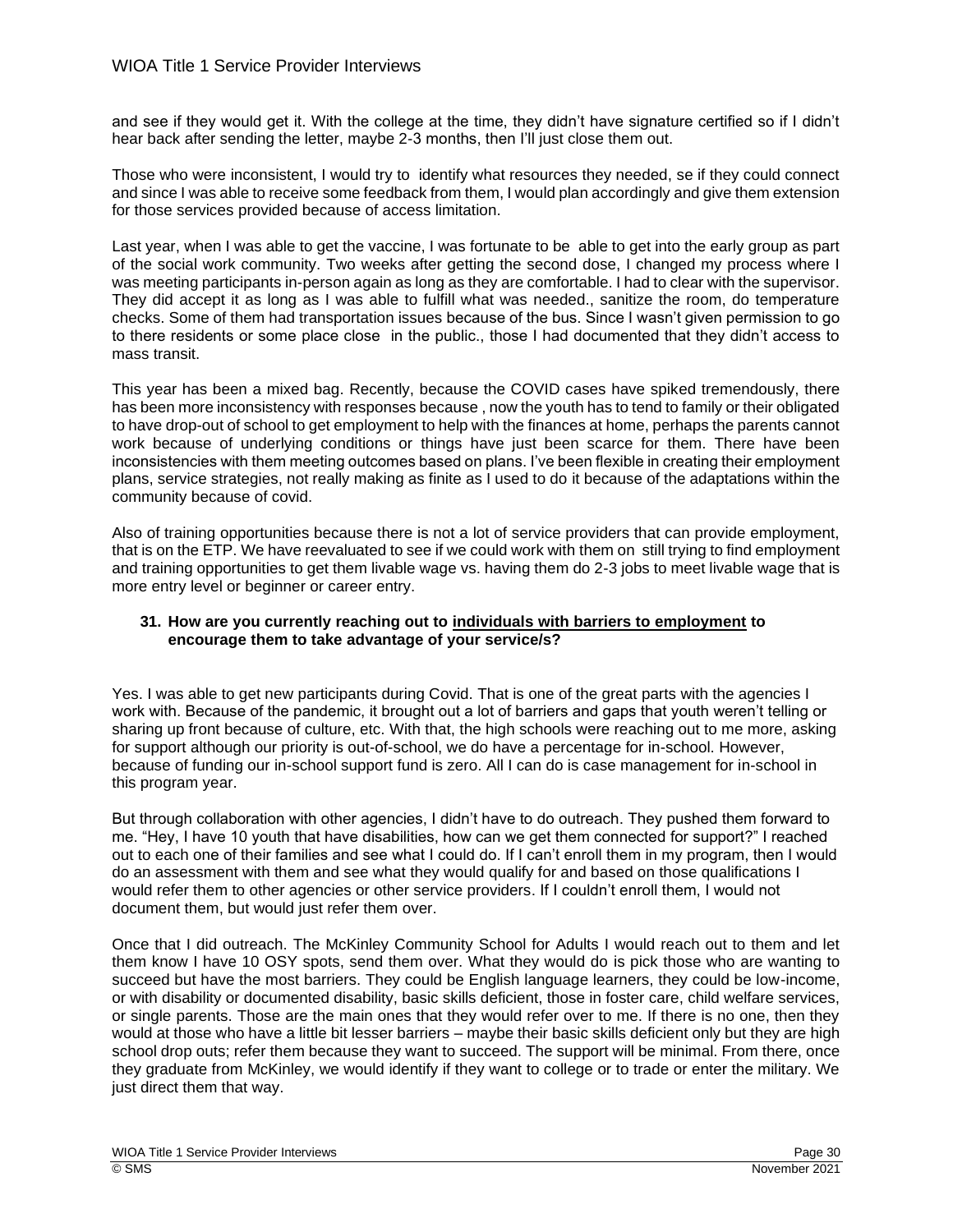As far as me doing outreach recently, I only did a few which are more feelers and refreshers. One was with the drug court because of their funding. I guess the state legislator had to scrap some of their fundings. So I reached out to them if they needed additional support. And with the probation's office to see if they have any youth or adults up 18 that were going to U Challenge at Hilo and returning to Maui once they're done. They could be connected with me and then we can get them either through college or getting them to trade or military.

# **ENROLLMENT PROCESS**

## **32. Please describe the enrollment process including the ways you assess the eligibility of each participant.**

It's case by case. But generally, they would get a flyer which has a QR code that links to a google form where they can put their basic information – first and last name, yes or no (14-24 age), yes or no (if attending school), yes or no (if documented disability). Doesn't ask what is their disability or if they think they have one. From there, I get the form feedback because it has their telephone and email, then I would provide them the application via email. The application is 14-pages long. That does include the EEO form and our fiscal form in UH to register them in our financial system so we can pay their stipend or tuition, etc. Because of Covid I had converted the form electronically so I can email it and they can use their tablet or phone or laptop or desktop. If they don't have adobe sign/docu sign, I would tell them don't worry about that, just send it back to me and I would work with them to see if we can meet for them to sign or I can mail it to them and they can mail it back.

HireNet has an e-signature process that they were using previously but isn't there anymore because of the term limit but they are thinking of bringing it back. With that, I heavily used that service. I was able to text it where they could use their smartphone to sign. Then I could send them the HireNet application instead of using the paper application. It was useful and helpful.

Because of access and limitations, I tell them to send me the supporting documents when they can. There were times when they couldn't get certain documents such as the SSN card, birth certificate, 4140, exemption for school, court records from probations or child welfare. I made conditions or exemptions since they told me need more time getting the documents. I didn't want to delay getting them enrolled. I did a conditional enrollment just to get them onboard. Once I got the documentation, I verify it, we did more of the financial support. During that waiting time, I did more case management, until I got everything the documentation needed to qualify them. If I have the basic ones like the SSN card, birth certificate, state ID, and 4140 to qualify them as a drop-out, then I would just qualify them as a drop-out, then later, if they need to provide me their SNAP benefit to show that they are low income then I'll add that barrier later on. But just to get the basic stuff to get them going.

I work with them on the most minimal documentation to get them in for the time being. So we can enroll them in the McKinley, start with the semester. If they are not able to provide the documents within a certain amount of time. I give them 2 weeks, I accept them conditionally but if I still don't receive all the documentation after a certain time, I don't push for the enrollment. There were times that happened and they have been in communication with on what happened. But if they send me poof that they've been finding the documents but needed more time, I add another week for them to comply.

Most common documentation that they have a hard time complying are the state ID, drivers license (because of inconsistency of mandates – expired license are "acceptable" for the state while county it should be unexpired). Because of the inconsistencies, I just took expired ones for now (pandemic); SS card is another one, 4140, then court documents from child welfare and foster care.

Pre-pandemic the hardest to get was the SS card (unaware how to do it), SNAP (because doing inperson), selective service letters or trying to find out how to get exemptions because some of them have severe disabilities, where they didn't feel comfortable having their male child enrolled in selective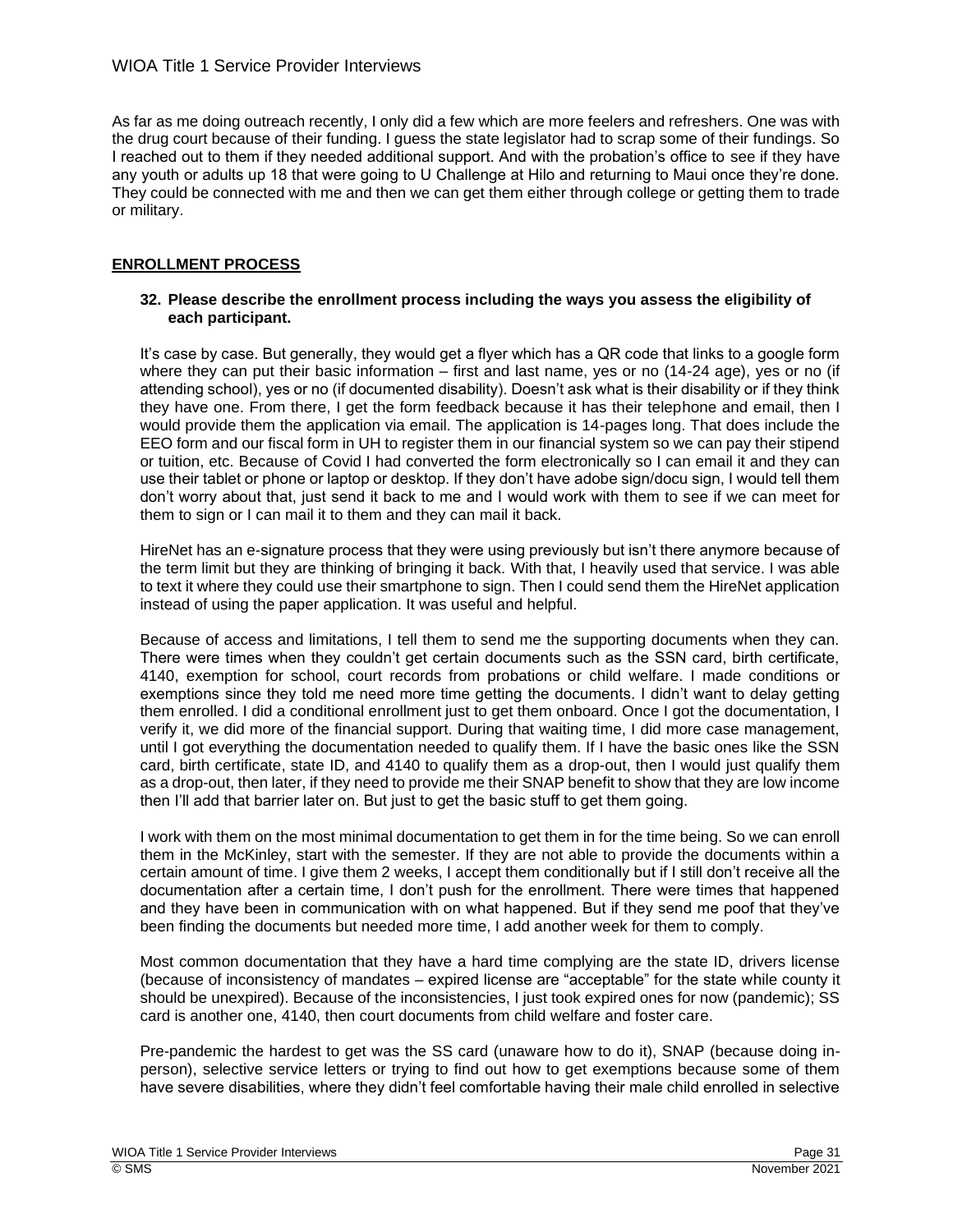service. There were issues on what would be deemed exempt for them to get services because they need to.

## **33. Does the organization offer the services in person only, online only, or both?**

In person and virtual

# **34. Do you feel HireNet as a system to manage files is adequate? Why do you say that? (probe for things that work well, solutions to problems)**

I would say no but I do know that it's a work in progress and I do understand that money is a significant factor because all these additional functions have cost. I always try to be flexible and I continuously provide feedback to the data coordinator as far as adding functions to do this subset. They have been very accommodating. But overall, no, because we're having to maintain these files yet (everything has to be in HireNet) and they tell us to maintain these files and with the files because I'm focusing more on HireNet ensuring everything is there, because that is going to be reported. Because that is so important, I put more focus and emphasis on HireNet. I've been getting a lot of findings with the case folders because it is poor. But if we want everything in HireNet, we have to make sure everything is in HireNet vs critiquing the file. It is just counterproductive. I can see the case files holding the supporting documents that we couldn't upload in HireNet yet.

With the added features, I am able to do more. For example, ETP. One of the youth activities is training and because we can only pay for training that's on the ETP list, having the function where we can actually choose the program that's on ETP in HireNet, we were able to put the cost in HireNet for the tuition, books, having them parsed out and putting it into HireNet to track in the case file. This has been a huge file. It's all in there. The activities are there tied into the ETP program. If the ETP program isn't on the list, it won't be in HireNet.

Also the cost tracking. Depending on the situation, we need to have ITAs. That's an example of a small tweak that they added on regarding co-enrollment that has helped me personally with managing the participants.

The other function that is not there yet but I think they are bringing back is the e-sign. If that can be embedded in the employment plan, service strategies, activities, etc, the would be a huge help especially the youth who mostly use their cellphones via text.

# **35. Data validation process? How often: within and outside annual audit?**

Because of the activities that needed to be reported on HireNet, presents those numbers vs having supporting documents in the file that yes we did this. But if we didn't report properly on HireNet then they don't count. In that sense, I would say I'm hoping that at least with the academic or at least them obtaining at least a HS equivalency or Associates Degree or industry recognized credential, I am hoping that at least I met the minimum.

For work experience, this past year, I just met it. We've never met before and I'm fortunate because the amount of participant we could pay out the business and agencies we could that has been all good contributions. As far as them obtaining employment, I do believe that we would not have met because a lot of the participants were not getting jobs because there were no jobs. For some of them because they have higher expectations because of their Associates Degree. And now AD is pretty much a HS diploma. For that, they felt inadequate for even some of the entry-level jobs. At least for the minimum I met this.

I believe for the employment part, I didn't meet because I didn't exit that many participants and those that exited were non-compliant or volunteered not to participate anymore in the program.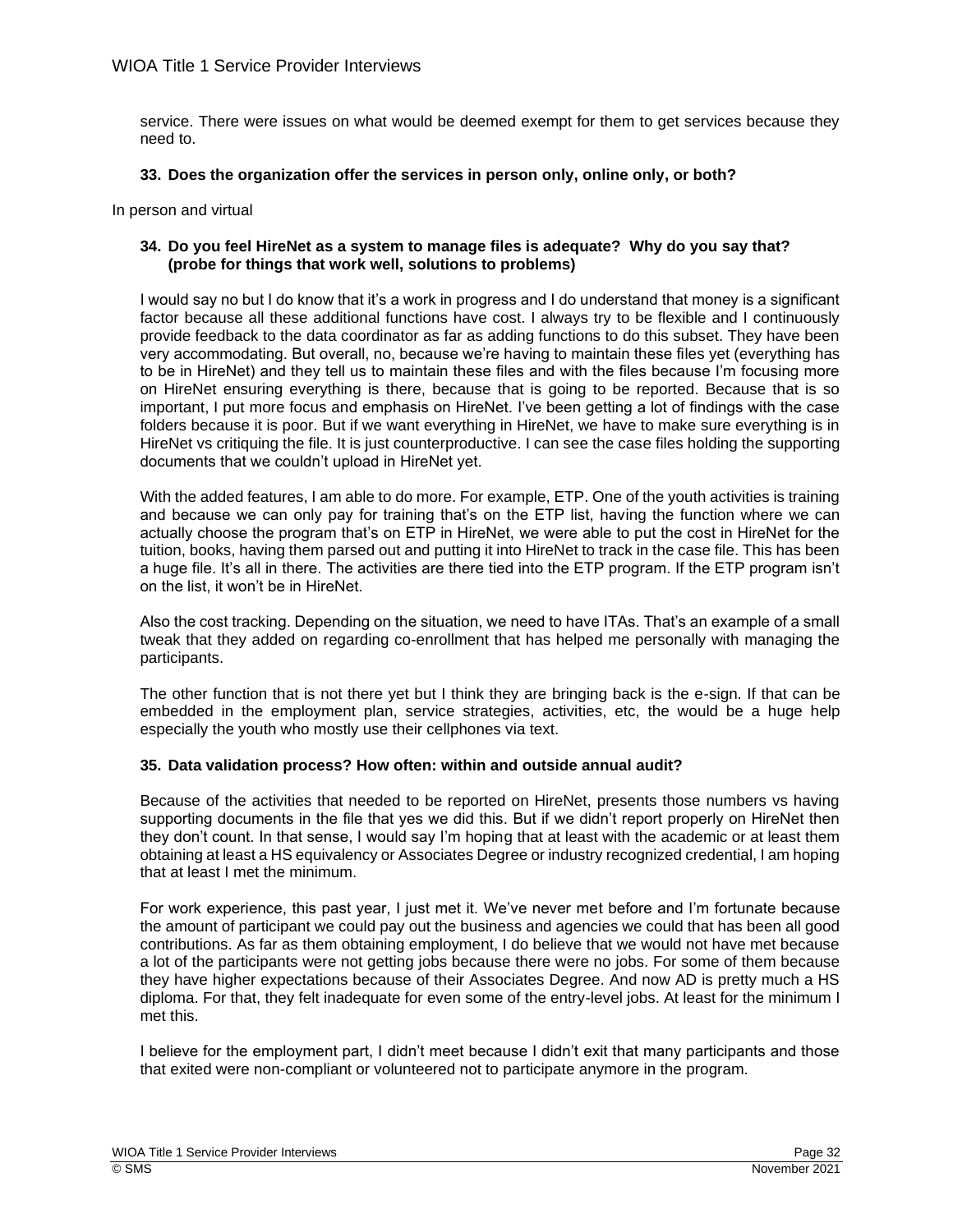## **IN THE PROGRAM**

#### **36. How do you track the attendance of participants in training? How did you assess/measure the development/improvement of the participants during the pandemic?**

When I first explain to them the program, I tell them straight up what the expectations of the program are. Gives them a fair sense if they want to apply or not. I don't wait until they apply to give them the spiel. When they do enroll, I reinforce. Communication and documentation are important.

I give them the gist upfront. When they complete the packet and enroll, I send them a congratulatory email saying that they have been accepted and date of enrollment and schedule an assessment, when I go through and identify their barriers not only the youth barriers but also the household. Because if it affects the family, it's going to affect the youth. Instead of part-ways, I try to be collective and holistic. I try to refer the family to services but my focus is on the youth

## **37. In what ways by which the program participants communicate/engage with the case manager?**

Email just to get communicated and use this as the foundation of my case notes Through zoom or in-person. Many want the fac-to-face and talk to me. So they can see the facial expression Telephone – if I'm having to use the telephone I have to prepare everything and block out time and focus on that.

They want texting but since program doesn't have smart phone he will email. Zoom or in-person. Telephone (3rd): but difficult because have to prepare ahead and commit time. Don't use much snail mail only for last resort (exhausting all other options).

Participants want to text or meet in person. In-person – comfortable to share personal issues Email

# **EXITING THE PROGRAM**

## **38. How often do you monitor the participants that have exited the program? How about those that did not complete the program?**

If exit in good status: only the minimum 3 months 15 minutes. Call or meet in-person. Sometimes they remind him. There have been situation where the participants remind Keku to check-in. If not working then asks youth to email with a statement that they are not working.

For those who exit with no communication with no contact info he doesn't try to follow-up or make attempts unless the person contacts him or the contact is still valid. I document those in case notes. I'm supposed to make attempts but I always refer on exit notes

## **39. What do you consider are the strengths of your organization and the service/s you provide?**

## Focusing on youth with barriers

Allows implementation of social work practices for youth and family to build resiliency and advocacy for them in the community. Even though this is an employment and training program, hopefully there is a shift towards identifying more of the personal/foundational barriers of the individual vs the problem to help them get and keep the job. There are these foundational barriers such as shelter, food. Support services and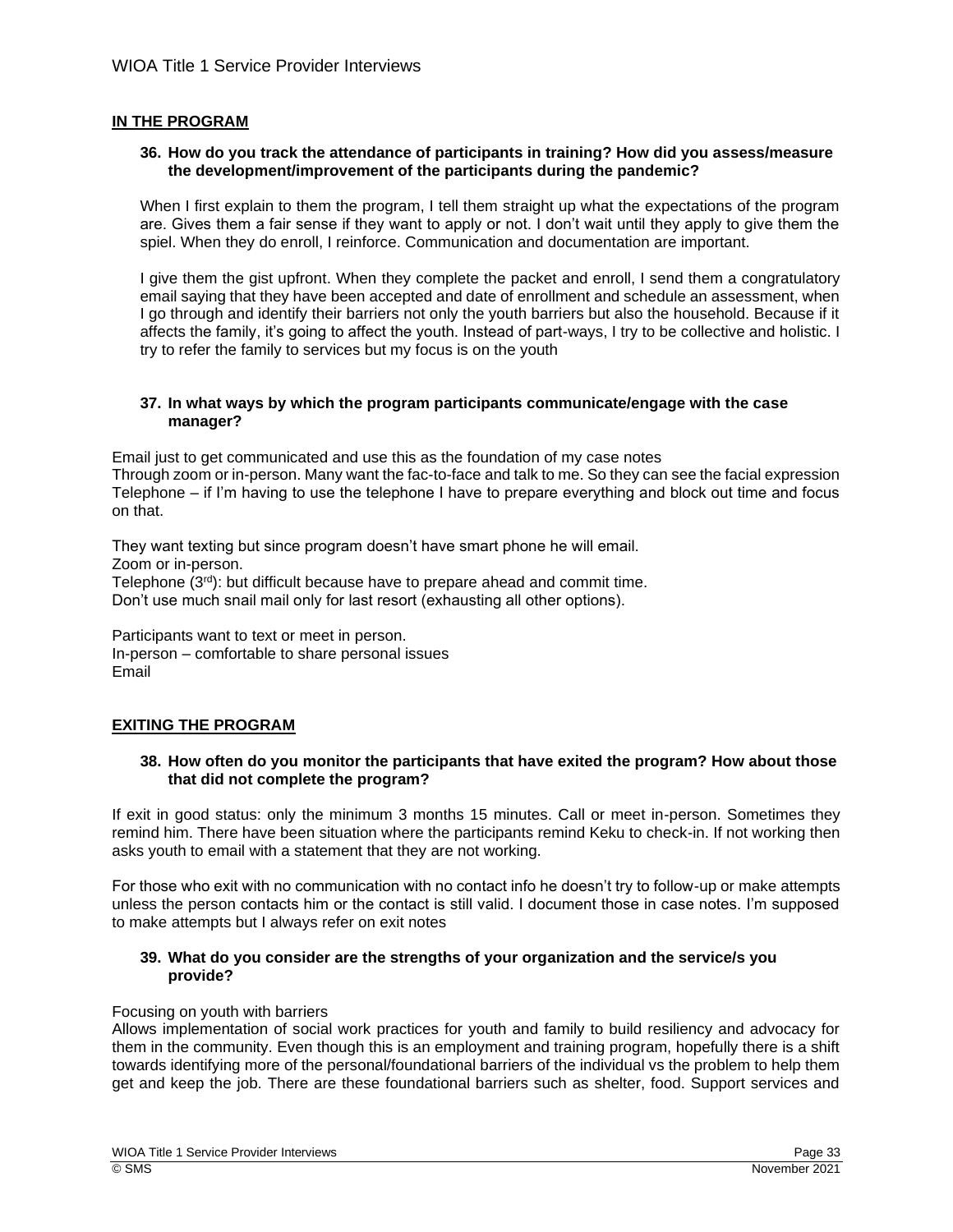comprehensive assessments (health, hygiene, food, transportation, housing, access to technology), address their needs. So they don't act out, act tough.

Because of the support, they would not be worried or anxious to do interviews with potential employers.

## **40. Are there any aspects of the service you provide that could be improved? In what way?**

Could be bias because just him. I do my best to make impartial decisions based on evidence-based that were taught and utilized in the community. Trying to use the models from other agencies in the community and try to incorporate that. In trying to advocate for the youth he can push back. I am heavy set in ensuring that my participants are not being taken advantage of, that they have a voice. I could be hardheaded in pushing back against the county and state only because how they present themselves is almost like discounting the Maui youth.

Funding. I do understand that WIOA has a formula, feels the formula needs to change. But he doesn't even know what the formula is. Allocation for each state, distributed in Hawaii based on population. Shifted to looking at areas that don't have resources, not just population. Oahu is heavy with resources. Not having DOD on Maui County limits resources. Since more rural then should have more funding. Then reassess to see how money is spent.

## **Business Engagement**

I've been doing recently. It was before the pandemic started. The reason I was not able to do it previously when I started with the program was a lot of the youth I had there were more focused on their academics first – getting their HS equivalency or Associates Degree so they could be more competitive in getting employment. Their focus was wanting to get one job that pays more vs. them getting 2 jobs that would equal one full-time. Because of that, I told them to focus on their education instead.

I started business engagement because work experience numbers were low. With the work experience, I reached out to some businesses and it was a mixed bag. The good thing was that the agencies I worked with like the Maui Family Support Services, Maui Economic Opportunity, Hooikaika Partnership – they had contacts with these businesses. They were the ones helped me because I never did work with the only ones I could directly get them in were with social work agencies. When I had to be more diverse with the participants I needed to pull them to get what they want. I did get a handle that wanted trades. But I didn't know anybody in trades. When I reached out to the agencies, they connected me. From there, I made sure that I found out everything – union and non-union – requirement, pathways etc. The I would work with the youth to get the placement. Then in turn we can subsidize the pay. Talk about the timeline. I tell the businesses they will not be forced to hire or their own and they can terminate anytime as long as it's reasonable cause and documented.

These businesses were private, public, state. They had people, they could refer. I am still lacking with some field like construction but I have connections with electrical. Retail I don't have because that is not the interest of my participants. Culinary is a gap

## **COMMENTS/SUGGESTIONS**

## **OUTREACH**

Would send letters if didn't hear back for 2-3 weeks then terminated. After 2<sup>nd</sup> dose vaccine he started in-person meetings again. Some didn't have access to mass transit (bus limited). He logged as gap in services.

Youth are dropping out of school to work/help out because parents cannot work due to underlying conditions or they are unemployed.

Was able to gain during pandemic

WIOA Title 1 Service Provider Interviews **Page 34** Service Provider Interviews **Page 34** Service Provider Interviews © SMS November 2021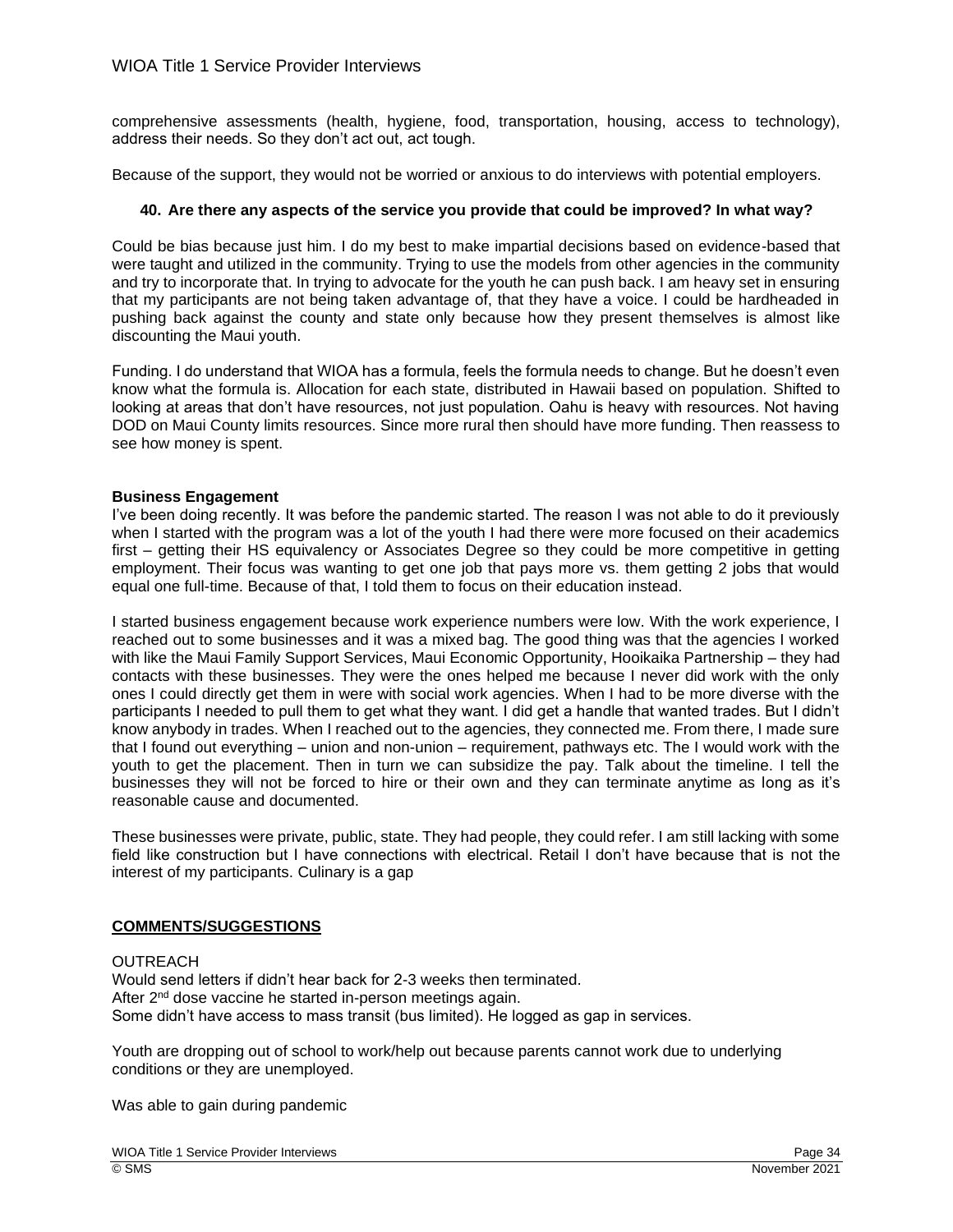Pandemic brought out the gaps and issues

- HS were reaching to them (didn't have to do outreach)
	- o No in-school funds so can only do case management
- Also reached out to McKinley
	- o They provided most willing to succeed but had the most barriers.

# **Direct engagement outreach**

Drug Court

Reached out to them because they had some cuts in budget Probation Officers

- Youth challenge in Hilo, since no follow-up provided

# **Business engagement:**

- Only recently because youth were wanting more to complete academics
- Reached out to agencies to help connect to the actual trades and businesses.
- Did research of MQ and then work with youth
- Asked businesses to take on youth in a real situation (program pays salary) but hiring and firing process was practical
- Lacking in construction but have good contacts with plumbers, pipefitters, electricians, etc
- Also connections with the Unions.
- Not too much interest in retail.
- Gap with Culinary but now working with college culinary program to match up with restaurants.

Try to do something that the youth are interested in.

Meeting criteria:

- Academic: should have met but depends if they were able to put enough into HireNet
- Work experience just met the criteria because they were able to pay out

Employment criteria: didn't meet because didn't exit that many and many did not meet follow-up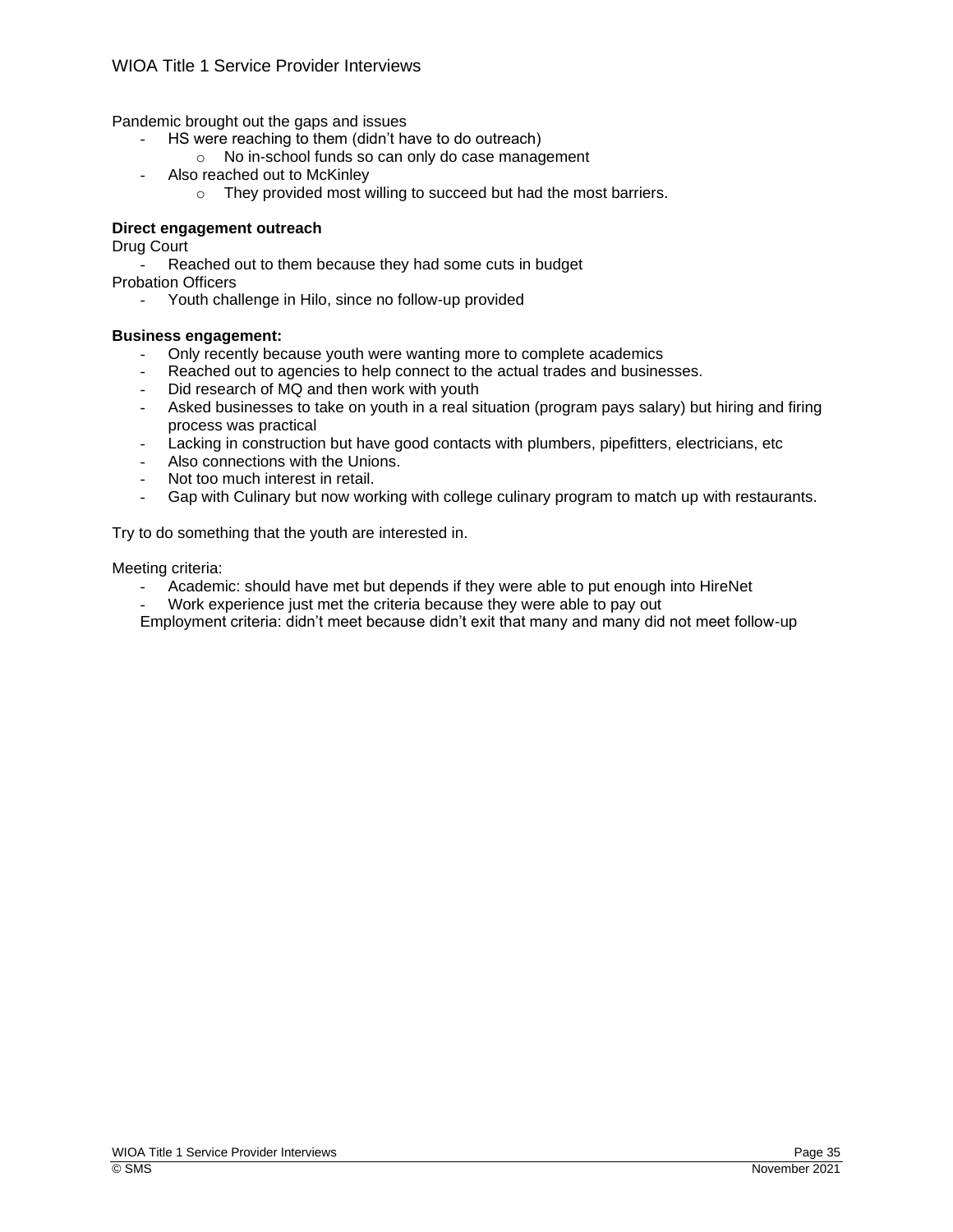| <b>Service Provider</b><br><b>WIOA Title 1</b> |                                  |  |
|------------------------------------------------|----------------------------------|--|
| Date 8/23/21                                   | Organization Goodwill Industries |  |
| <b>Chentelle Rowland</b><br>Name               | Location Maui                    |  |
| Role _Program Manager_                         | Program __ Adult & DW            |  |

#### 1. **How many years have you been with the organization? Describe your role.**

Went to school to become an optometrist (biology degree). Life had different plans. My grandma was a social worker and that was part of our upbringing. When a position opened that was servicing native Hawaiians (NH), which was funded by the Department of Hawaiian Homelands to get NH back into the work field and into their homes. Ultimately we were looking at the beneficiaries list and why they were not taking that, why homeownership was such a toll task for them. It was because of lack of training, lack of job placement, other barriers such as substance abuse. When that position came up I said yes, this is my way of serving my NH community.

I've been Goodwill for 13 years, but that program went to another management. When there was a change in management the program ended. I went into worksite funded by the Department of Human Services. Up until last year when we got the WIOA contract, I was overseeing the First to work program and SNAP program. Again identifying barriers to employment – working with my community and sharing the resources with the Maui county as we oversee Molokai and Lanai.

I've been here since and the reward is seeing our clients succeed, going point A to whatever journey they are on.

#### **2. How many years has the organization been offering services (Adult/DW)?**

Goodwill took over the Title 1 contract in March 2020 from WDD. In the middle of the pandemic, we are learning this new program. AJC shutdown for about a month bust still open remotely. Our Goodwill office was still open remotely.

For the transition, we did a site visit. Linda she's been great in bridging the gap with meeting. We were able to meet before the pandemic. Because we were all in the same building. They are here. They are still a service provider. Theya re accessible. If we ran into issues, we can ask them. It is good to have a warm hand-off so we wouldn't have hiccups.

## **3. Have you had training within the past year to carry out the programs/s that you work in? If yes, briefly describe the training you have received.**

As for training, we have internal training whether it's on the technical side – with HireNet and we also have our case management training, providing individualized services to our clients. Data entry, career goal setting.

All of the job readiness training that we do is more less like train the trainer. We have resume writing, interviewing skills, digital literacy, financial literacy.

There is no cookie-cutter client so our day-to-day challenges we see it as a challenge on how we can improve our services. Everything is actually training.

Our two staff are relatively new. We do quarterly trainings. Kalai started in July 2021. She's new here but she used to be my case manager in the SNAP program. Kurt came on board in June.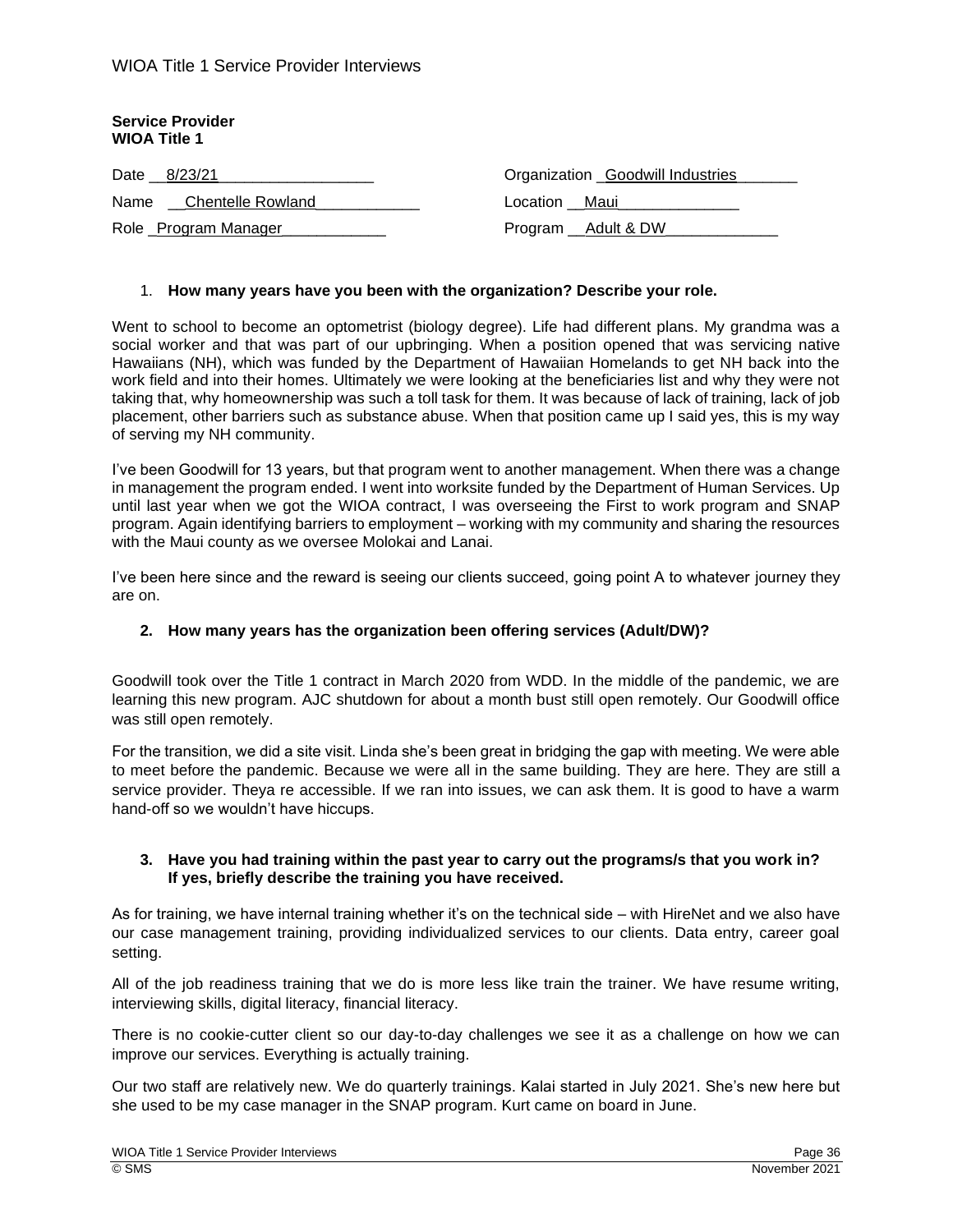# **4. Do you need additional training for current service/s or training for new service/s that you may be required to assist in the near future?**

HireNet. They continue to make modifications on it. Just a quick intro of what are the changes or modifications. How can we maximized its features to the benefit of the clients.

I like to take advantage of all of these trainings. Additionally, I'm also doing an online training on employer engagement, ethics. My supervisor sets it up for me.

My case managers are sometimes with me in these training. Definitely take bits and pieces to appropriately train my staff.

# **5. Please describe the training/career services that you provide.**

Definitely our services are individualized, group is a possibility but because of Covid, we identify there needs and where they are at. If they have a resume, they can come in person or we can send documents via mail or email.

The great thing about Goodwill being a statewide program is my peers and I take turns in holding virtual job readiness training courses, digital literacy, financial literacy. There is a link that we can send to all our clients to participate. There is no general database for these trainings, because it depends on the needs of our clients. The core of supervisors have been meeting monthly and we discuss what trainings are needed to roll-out. This is Goodwill.

# **6. Are you satisfied with the resources (financial, material and administrative) that are available to your program/s?**

There are no issues as far as access to resources. My supervisor always scolds I take…I don't need a lot to execute a program. It's really doing…leveraging what we have. Our clients. There was no in providing services to clients.

I don't get to see the financials because we have our workforce development supervisor and VP on Oahu. I don't get to see the backside of that but we did purchase laptops. AJC have computers for our clients to use but I already access from my Goodwill side to provide these services. A lot was over the phone and we already have phones in placed.

# **OUTREACH**

## **7. How are you currently reaching out to individuals to encourage them to take advantage of your service/s?**

Maui County virtual job fair website. We have our HR department, our talent specialist who sends out job postings. But as far as programs, I am thankful for the connections that I've already made over the years.

I have strong community foundations prior to the program. I also have a strong connection with Keku, the youth program and he has a lot of connections; with the shelter. We have Maui Food Banks – looking into our rolodex of resources. and just sharing it.

Prior to the pandemic, I was going out there, in-person, to share our services. Now it's just our rac cards. I would drop it off. Email as well.

Social media through the county. There's a Facebook which I believe Karen is managing. Goodwill marketing department. We have our website. Hi.goodwill.org. listing all our services.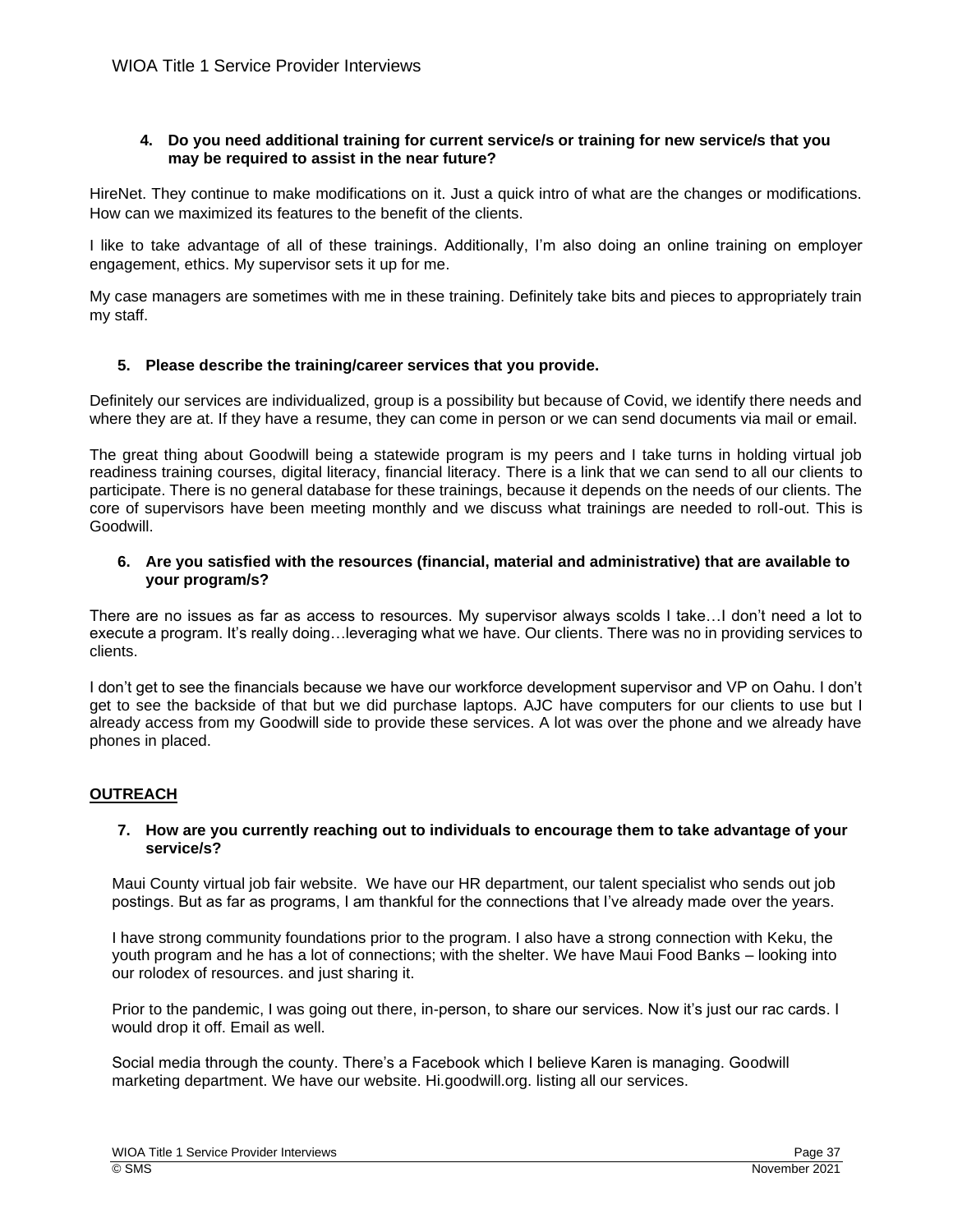I was part of the recent AJC video. We have shared the links to our clients and peers. I've done radio plugs with KISS FM, KPOA. Through our marketing department on Oahu. In addition to radio plugs, Linda has set-up a akaku. That's another TV station on Maui. I sat on that with Keku, AJC, Rapid Response. We are only as strong as our community resources.

## **8. How are you currently reaching out to individuals with barriers to employment to encourage them to take advantage of your service/s?**

As they come in, we address it every client that comes through our door. We don't discriminate or turn away clients. If there is a person who needs housing, while we don't do housing, we refer them to the shelter resource center; food we don't provide but we can assist.

Many of those we are serving now are the unemployed, primarily in the hospitality industry. Over the past year, in terms of barriers, we have served more those with school-age children because schools were affected; finding childcare, motivating them to go back into the work field; those who have no family to assist with childcare; even the kupuna whose digital literacy is not their strength.

Things that were beyond our control is the scheduling of the schools

Transportation, food medial – those we can all adjust. Because health insurance can be expensive, we refer them to MedQuest and we help them fill out the application as well as SNAP for food.

# **9. What were the challenges faced because of the pandemic in relation to the outreach and delivery of services? Coordinating with other service providers?**

My staff and I were able to use Zoom, Microsoft Teams. We have access to those as the AJC was able to open up

Between client and staff there was a lot of phone and email, not too much at the beginning.

There was no challenge in terms of communicating with training providers. I speak so highly of AJC service providers because honestly to have survived the year together, it just amazes. At the beginning, we have weekly integrated resource meetings, this is with AJC service providers. Then it became every other week – We have Kuina program, DVR (Division of Vocational Rehabilitation), WDD. We also have the McKinley there which is the community school for adults. We had a triple enrolled client – with adult, Keku's program and McKinley. There is no challenges in that, we were able to provide services no hiccups to our clients, who actually even comes for tutoring because he needed access to the tutoring site so he would come weekly, we set him up and that is to get his GED.

# **Did the transfer from Maui mall to the new office affect the participation? Is there a difference with the participants' satisfaction?**

Our main concern was that there is transport or bus hub, which there is outside this building. There is a bus stop right across the mall. My concern was accessibility and I'm sure that was thought of. We don't definitely have that foot traffic where people just walking, window shopping. We just have to advertised elsewhere, virtually, radio plugs, AJC videos, website, recently we participated with the job fair at the UH, with rac cards, physical representation – we were there.

# **ENROLLMENT PROCESS**

.

**10. Please describe the enrollment process including the ways you assess the eligibility of each participant.**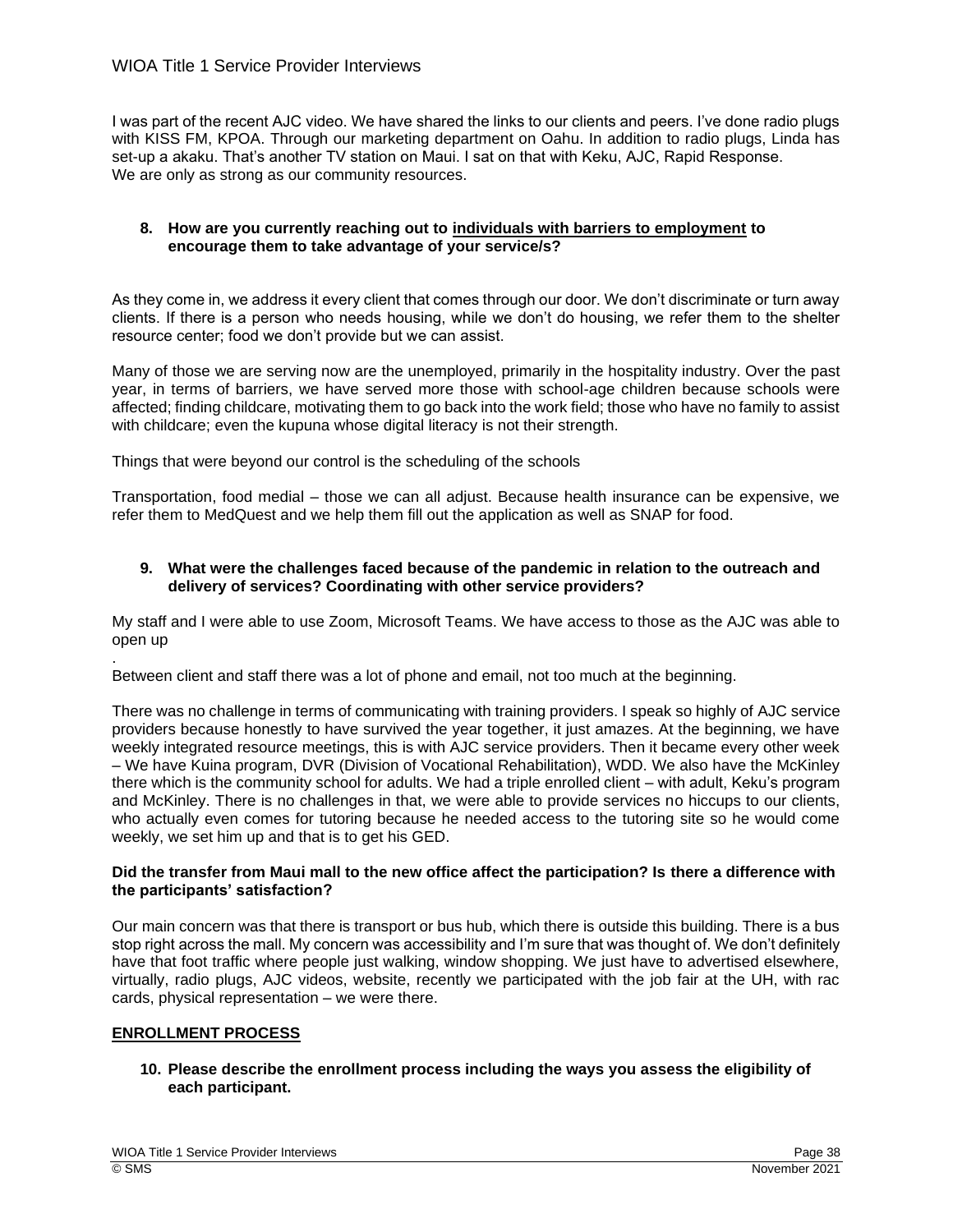At the mall, it was also the Maui County Business Center – there was also where you can pay the water, hub for everything in the county. There is Jelyn on the front and the service providers at the back with Karen and the main conference room at the middle. She would be the first person of contact, based on their needs we also have rac cards or she would get one of us to be able to do some gaging interest: what are you looking for? What are the barriers of employment? What are your needs?. Right now there's the WIOA and WDD programs

These are the list of acceptable source documents for eligibility. We would check of and physically verify the eligibility. From there, we schedule an appointment with our case managers once we verified the documentation.

From the point of interest to the time the client registers, the timeline depends on the client when they are able to bring in the documents. We've actually seen it within that week they provide the documentation and we can schedule the appointment the following week already.

At the beginning, one of the challenges is getting their warn letters from the employers, letting them know their lay off date. But there are some companies that shut down or the HR department is shutdown and there was no way to get the documentation or there was a delay in getting it. Those were some of the challenges but they were able to secure it so that can affect the time of interest to the time of having our intake and initial orientation.

I've gotten referrals or I would call the client letting them know that I will be following up with an email with this list. If they are not able to physically get this paper, I'll email it to them as well as the application. They have the option to send it electronically, but if they feel comfortable because of privacy reasons (ex SSN), we schedule a time to come in person and make copies. Everything is by appointment because of COVID, we just let Karen and Jelyn know as a courtesy, who we are expecting. Assuming we have everything, we can schedule based on the availability of our case managers.

## **11. Does the organization offer the services in person only, online only, or both?**

Both. Good thing training with MedCerts were done remotely so our clients can do it from home. Because UH closed for a bit.

# **12. Do you feel HireNet as a system to manage files is adequate? Why do you say that? (probe for things that work well, solutions to problems)**

I'm still learning HireNet. I have nothing to compare it to other than DHS, my Hanna side. I've utilized that system for over then years and they continuously making improvements. I really don't have complains about HireNet. It has everything that I need. If I questions (for example, printing the report), I can call Jason. If I do need assistance in accessing that.

Outcomes we used HireNet looking at the follow-up stage. Print that out monthly. What is required, what is complete. I'm a more tangible person so yes I can see it in front of me but I also want to make notes. It's pretty well-laid out, case notes is there, I know how to navigate. There's a lot in there that I haven't touched on but for reporting purposes or case management, I know how to navigate.

We had our audit two weeks ago and we had to send 27 files to Oahu and that was great training for Kalai – for her to familiarize the files (data validation put the labels on) and familiarize with HireNet – know what files to be printed out. That was her training. Any issues that they have they are not afraid to ask me.

We do monthly file audit using file audit sheet, chosen randomly. Two per case manager. We have a quality assurance team on Oahu that I send the audit sheet. My random checks. I have told them I want to see the source documents first to see if they are really eligible for the program. We cannot enroll unless they submit proper document. That will go through me then I spot check the file. Monthly file audits are due every 5<sup>th</sup> of the month to our quality assurance team on Oahu. The QA team also conducts a file team every six months.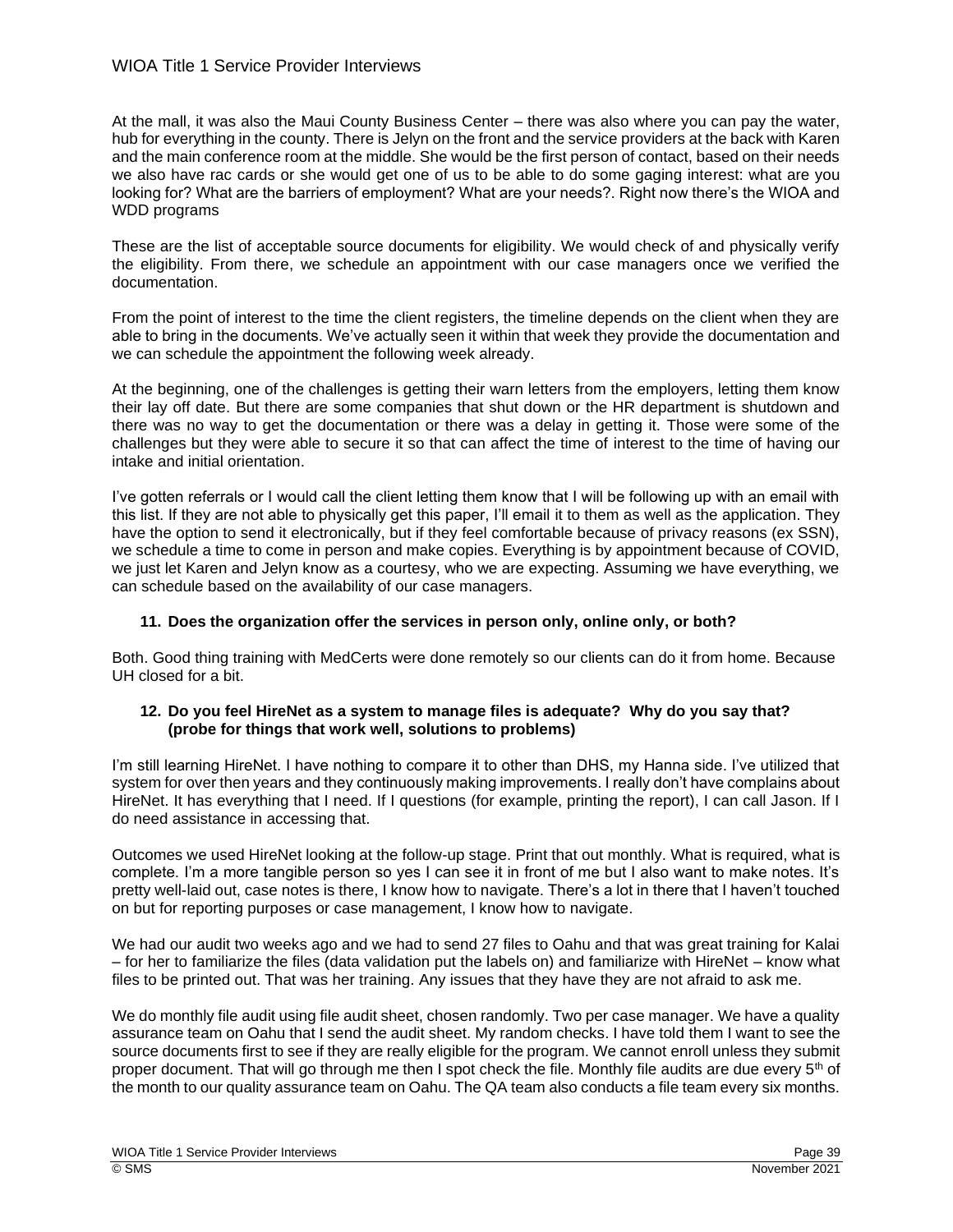# **13. Data validation process? How often: within and outside annual audit?**

Each case manager has their own internal client tracker in an excel spreadsheet. I'll do my monthly reports to Linda which then Goodwill has a quarterly report that we report -how many were enrolled in Adult and DW. We even have a narrative – how many are enrolled, how many ere carried over from the previous one. We talk about what's in que for next month, our highlights and services. Employers we have added in the Job Lead List we have for our clients. Who we specifically spoke to from employers, community partnerships – what resources we have reconnected with or new resources that we found for our clients.

# **IN THE PROGRAM**

## **14. How do you track the attendance of participants in training? How did you assess/measure the development/improvement of the participants during the pandemic?**

Resume writing is followed up with a case note. We don't have a sign up sheet. As far as a training like MedCerts, something in the ETP list, there's the progress report that is sent in by the institution/ETP (e.g. UH or MedCerts) will progress checks on the client and we file. We case not our receipt on it and we file.

I have two in Behavioral Health, medical billing and coding. That came with a front desk administration.

We are able to provide training providers as long as they are in the ETP approved list. Of course, it has to be in alignment of their goals.

For example, CDL. UH was providing it but for some reason that stopped. We would just communicate with Keku, with Linda, our funder, expressing the needs of our clients. While that is in the process of approval, we send that to Linda, we look for other resources – Alulike has a training for CDL and they provide funding for that, again leveraging resources. If we can't provide it here, we are looking outside.

For ETP, there's an application that goes to Oahu, I don't get to see that part. And our clients are very understanding and we don't make any promises to them.

The processing of ETP cannot be immediate. I understand that they have their own process. It has lead to occupation-in-demand. I'm sure they have their checklist to ensure that it gets approved. I'm not sure what the turnover is. If it's not set, maybe we could do a policy or guideline on that. For example, SNAP and MedQuest have 45 days to determine eligibility. I don't know if ETP has something like that.

## **15. In what ways do you communicate with program participants?**

In-person, emails, phone calls. Our Goodwill expectation is that if our clients are job searching that there should be daily or weekly check-ins. More so now that the State has opened up, there should be daily check-ins on their progress.

## **16. In what ways by which the program participants communicate/engage with the case manager?**

No texting. Email, phone-call, in-person. We ae always open if they want to come.

# **EXITING THE PROGRAM**

**17. How often do you monitor the participants that have exited the program? How about those that did not complete the program?**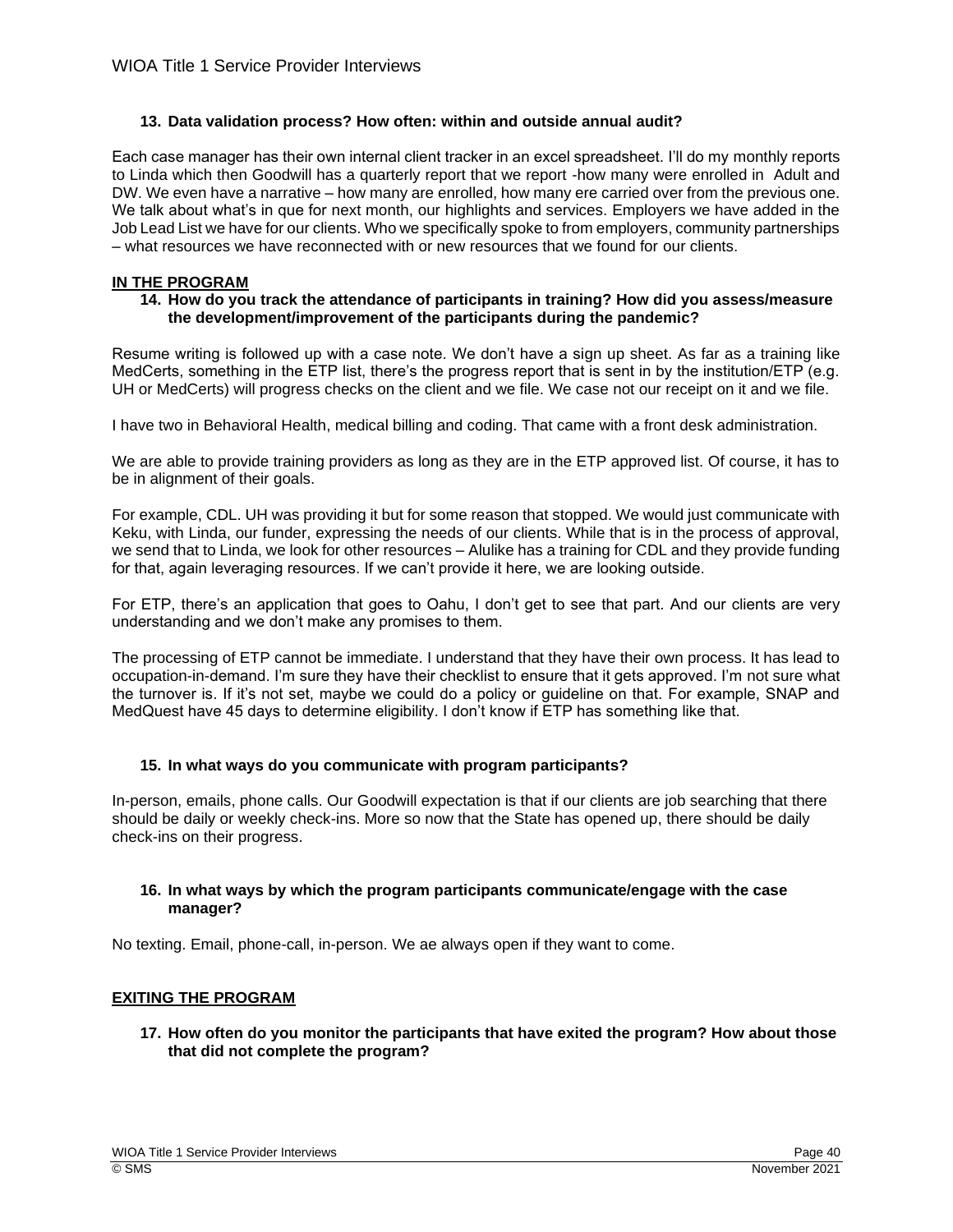Every quarter for the next year. Some clients exit but not in the middle of training. They stop responding to us. But I always tell my case managers to exhaust all efforts through phone, email, mail in the system. Guidance from Linda to let the system exit them out.

When we first started, there was one client we took over from the previous who thought we were a scam. Rightfully so, because at the middle of a pandemic, they are getting a call. I just did a follow-up email to let that person know that we are not a scam and I case-noted everything.

It seemed like the previous service provider was also monitoring the clients regularly because when we took over we immediately made calls and sent out mass mail to let them know that we are now the new service provider, our contact information, our hours of operation.

## Business Engagement

We have an internal spreadsheet where we list all our employers and even on my monthly reports to Linda – employers that I spoke to. I will also share that too with Rapid Response because that's their responsibility to talk to employers. So as not to duplicate as well.

Goodwill also has a SEE program – Supporting Employment Empowerment. We have an individual in Maui. Their job is to be a liaison between clients and employers. They will share that information as well.

Goodwill has this one mission, one team mentality. Regardless of funder, if there is a position or job openings that's available they will share to all of us.

#### **18. What do you consider are the strengths of your organization and the service/s you provide?**

Strengths. We are only as strong as our community resources.

Leveraging what is available because there are clients with multiple barriers so the success of our clients. There is no one provider who can provide all barriers so the strength of that is our partners as a whole.

## **19. Are there any aspects of the service you provide that could be improved? In what way?**

I really don't have complaints. I put together first and foremost and what we can provide to them. The resources are there for them, its whether or not they want it for themselves.

With the schools opening, we are looking to co-enroll to maximize funding as much as possible.

## **COMMENTS/SUGGESTIONS**

My mom is in the tourism industry and they were waiting for the hotels to be over 60% capacity. It's getting there. Maui has over 1,000 visitors a day. I think the concern is to make sure that there are resources for the locals. We just don't want to deplete. But tourism. One thing the service providers were thinking was how can we flip this around on not relying too much on tourism but on agriculture, rural areas engaging other areas with limited resources. When we are not so dependent on tourism. Linda is a great leader because she has led a farm (background) Seeing where we can flip that and create jobs elsewhere.

Participants survey we have conducted. Employers survey our director does all that. Share if there are complaints and I guess there are no complaints because I haven't see one.

But checks in with our clients. Would love to see, not only the goal of obtaining employment but also maintain it, what does it look like. What are the issues we need to look at such as time management, conflict management or what's the next for you to take the management position. My supervisor will handle the employer side and we'll handle the client.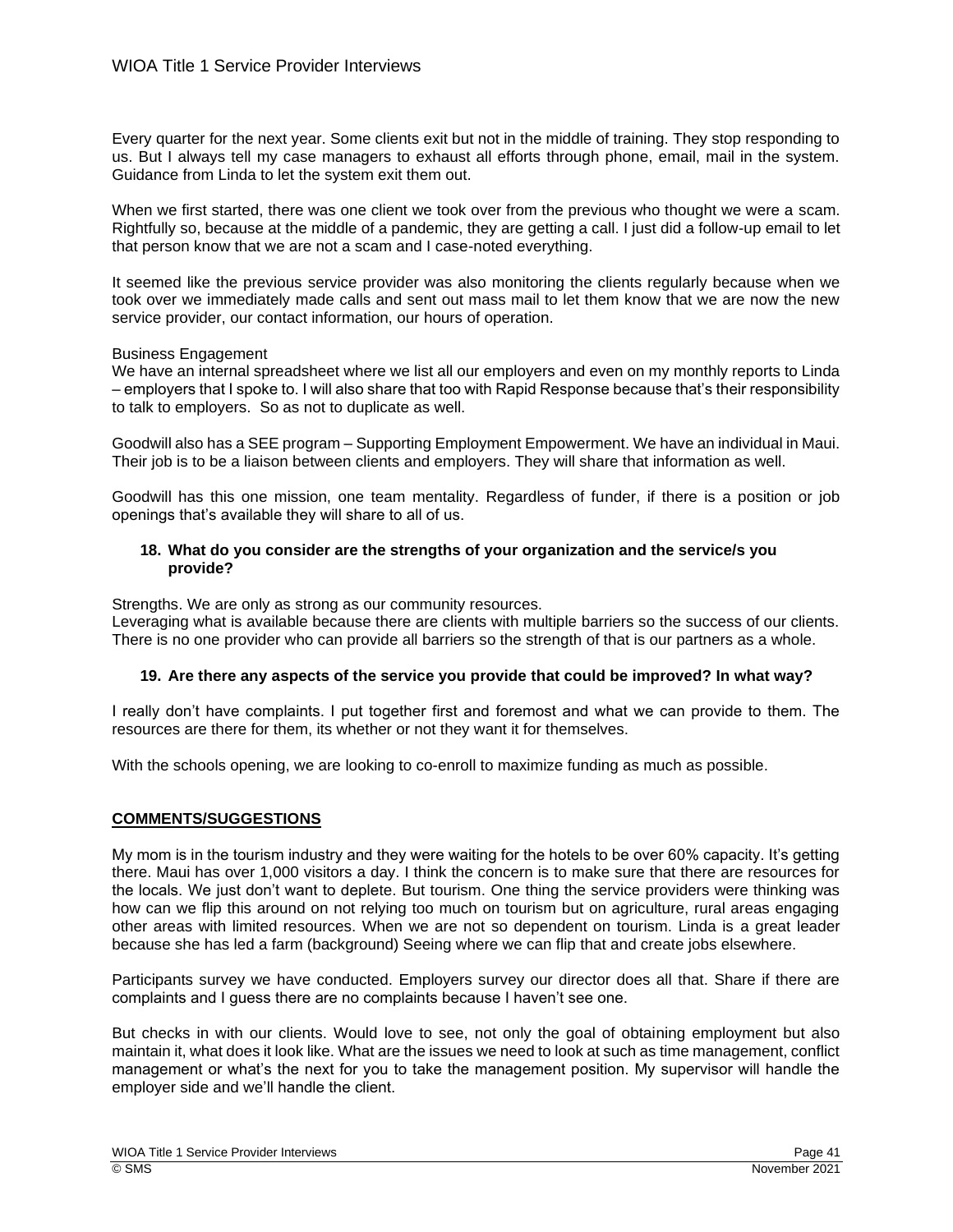| <b>Service Provider</b><br><b>WIOA Title 1</b> |                        |
|------------------------------------------------|------------------------|
| 8/25<br>Date                                   | Organization Hale Opio |
| Name                                           | Location Kauai         |
| Role                                           |                        |

## 1. **How many years have you been with the organization? Describe your role.**

Maya programs director:2 years from psychology background with experience with non-profit First Jobs Academy in place already – curriculum to teach youth about resume etc., HS youth and schools.

1 hour per week. Joined WDC council. 2020 April. Only had two months to use funds. Then ended latest year. Just starting to set up networks especially with Covid

Tiffany Youth empowerment specialist – October 2020. But only had limited hours (less than 12 hours to bill to the contract). Community program assistant – 4 hours per week.

#### **2. How many years has the organization been offering services for the youth?**

1975. Tiffany been here for 13 years and always had First Jobs Academy Started as group home foster care and then treatment. Homeless. Multiple programs to provide service

## **3. Have you had training within the past year to carry out the programs/s that you work in? If yes, briefly describe the training you have received.**

Webinars and training on their own. Also on boards and committees in community. Received very little guidance.

One 14 elements training. One HireNet training. One Federal for performance measurements. Felt that there should be a template or standard to use since it is a federal program. That's what set them back. They had to create the eligibility guidance,

Oahu had provided some training and guidance but nothing from state or fed level.

Had to develop all the forms themselves.

Just understanding what WIOA was took time. Not until the most recent NADA conference

Didn't understand the process.

Didn't receive any hand overs from previous Salvation Army

## **4. Do you need additional training for current service/s or training for new service/s that you may be required to assist in the near future?**

Starting at the very beginning. What is WIOA. How is it supposed to be run. What is intent. Forms. Need reporting format and standardized training and orientation.

## **5. Please describe the training/career services that you provide.**

First jobs academy. Would refer any youth from that program.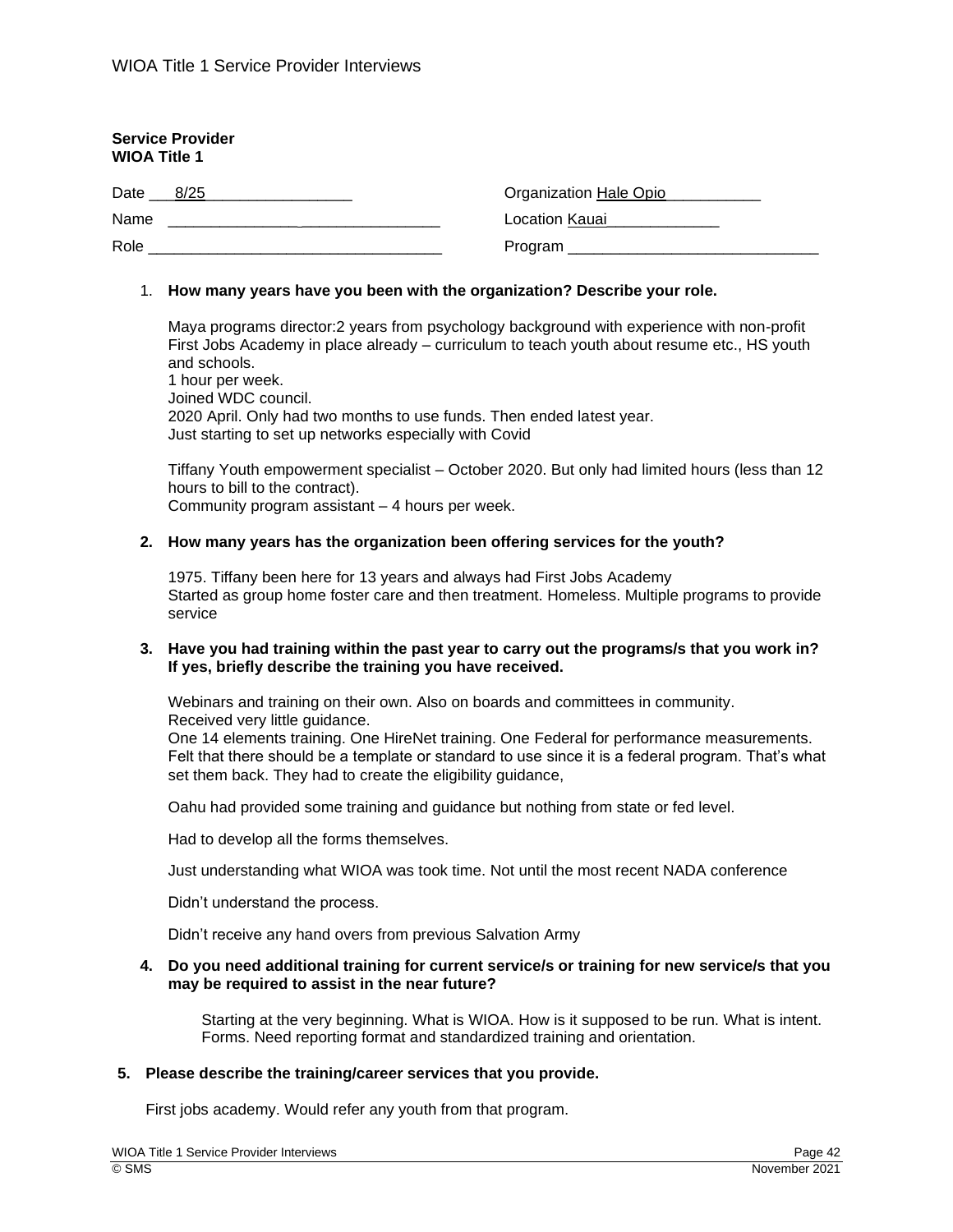Networks with KCC Office of Continuing Education.

Did three intakes but 0 showing because not all documents are in place

Networking with employers and partners groundwork

# **6. Are you satisfied with the resources (financial, material and administrative) that are available to your program/s?**

Had the money for supplies and the staffing. With Covid and not knowing what the objectives should be. 3 enrolled and 2 pending but getting all of the documents. Foster kids , homeless– don't have SSC Getting them in person during Covid was difficult. Youth don't want to be that response.

# **7. How often do you meet with the AJC? Describe your relationship with the AJC.**

Going there once a week to be present and recruit. 4 hours a week. They would share documents Adele came over to help with HireNet Had desk for them. Adele made herself available, also learned a little about the orientation. Thinking about shadowing with Oahu office but couldn't do that for Covid.

They have great partners on Kauai but felt like starting from ground zero.

# **OUTREACH**

## **8. How are you currently reaching out to individuals to encourage them to take advantage of your service/s?**

Through other Hale Opio programs and outreach to communities Most difficult was getting people to come in and the paperwork

# **ENROLLMENT PROCESS**

## **9. Does the organization offer the services in person only, online only, or both?**

Live 2x week 6 people. In person. 22 in 2021. 2020 6 people starting from October. Once a quarter and workshops once a quarter.

## **10. Do you feel HireNet as a system to manage files is adequate? Why do you say that? (probe for things that work well, solutions to problems)**

Able to log on an enroll into WIOA - add. Can't go beyond that. Can't really do reports. Bi-weekly reports done manually, keeping stats external on your own.

# **11. Data validation process? How often: within and outside annual audit?**

Consumer survey – internal. After completing the program. Pre and post test also done (Hale Opio internal forms). All cabinets locked. And separate drive with password protection just for this program.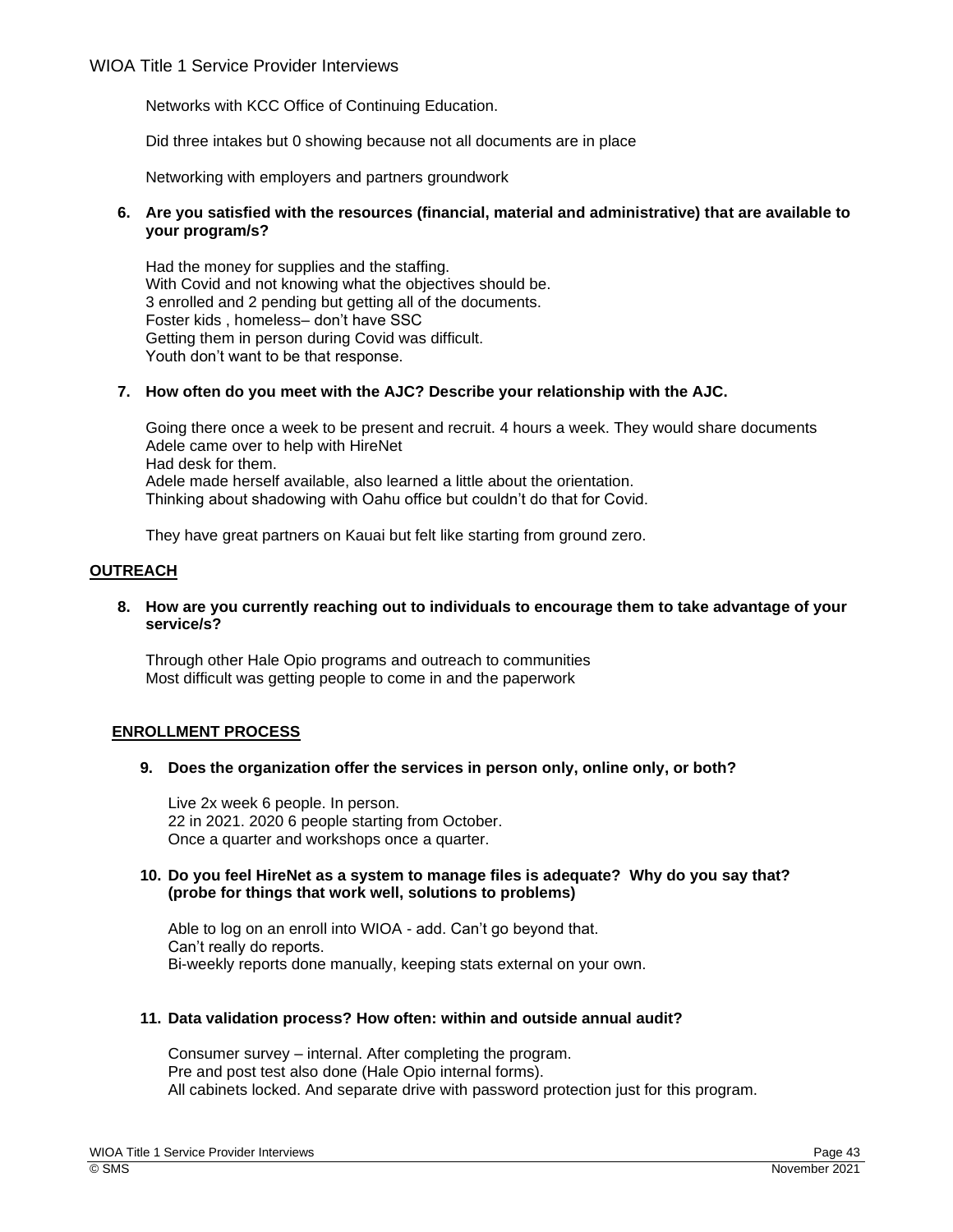# **IN THE PROGRAM**

## **12. Please describe the organization and case managers' capacity to work remotely before COVID-19? During COVID-19?**

Youth can drop in at anytime. Had Thursday office hours. Once computer is available in conference room for the youth. 8-4:30 Training done upstairs. Starting to set up mentoring

#### **13. Do you feel the program participants have adequate capacity to access the service/s remotely before COVID-19? During COVID-19? What are the challenges, if any?**

Most of the youth were not prepared for the pandemic. Missed the social interaction. Still struggling.

Tried to keep them engaged with whatever opportunity was available.

Building up confidence/self-sufficiency programs. Because they have a lot of Foster kids Have a voice in their future. Can choose on their own.

## **14. In what ways do you communicate with program participants?**

Texting. Cell phone. Use the work staff phone. SEL platform for them to journal. Many will just stop in during the week or volunteering.

## **EXITING THE PROGRAM**

## **15. What do you consider are the strengths of your organization and the service/s you provide?**

Organization: focused on doing the mission. Do what we say. Staff is very passionate but also collaborate and partner. Community is a strength in terms of partnerships. Willing to share and allow other partners to do if they can provide better.

Hale Opio has the ability to find and engage the foster youth. One of the only agencies that has continued and even increased during Covid. Could do online and also more create.

## **16. Are there any aspects of the service you provide that could be improved? In what way?**

Training: should have been a manual handed over. Monthly template. Accountability from the outside – more guidance. Someone at the national level to take through step by step.

Didn't know the goals and the priorities.

Scared of enrolling someone and then getting dinged for doing something wrong so they decided to be cautious and ensure the program processes were in place.

## **COMMENTS/SUGGESTIONS**

Don't have much to show in HireNet. We did a lot but don't have evidence. Did the best with what we have given the time frame and where they were starting from.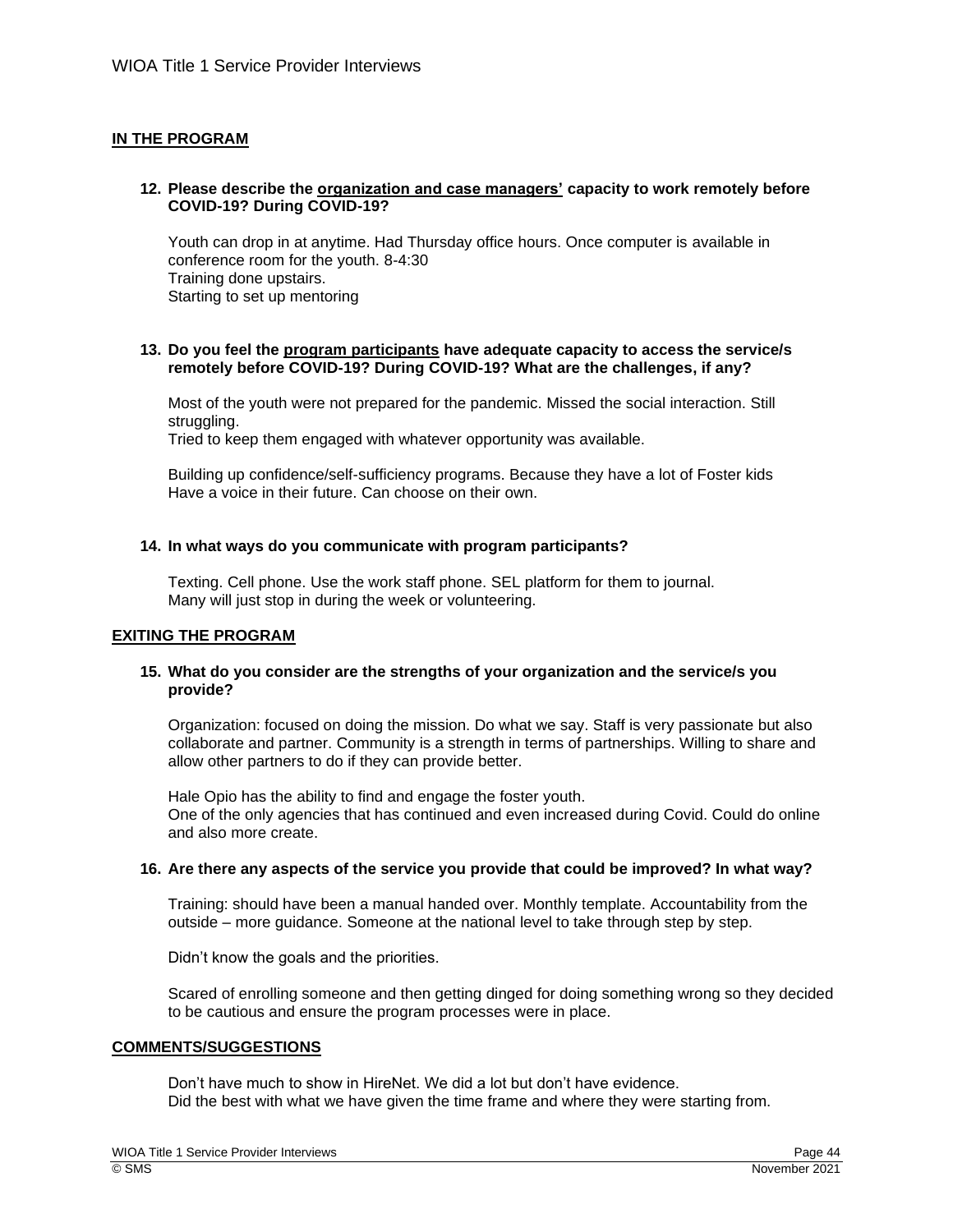Try to find a mentor for the kids but they needed a mentor to check in with them monthly to make sure to help them along. The outside focus was only looking for the numbers.

Workforce Development Board stopped meeting. Dan had better understanding of the adult program not the Youth. So they called Oahu program. Tried to set up monthly check in but didn't workout with scheduling. There was some towards the end but was almost too late.

Misconception that it would be easy to pick up where other's left off.

Would be nice to have a check in statewide or regional national.

Maybe breakouts at conferences for regional providers.

If could just shadow for a couple of weeks on the forms and procedures.

First Job Academy incentive is interview clothes.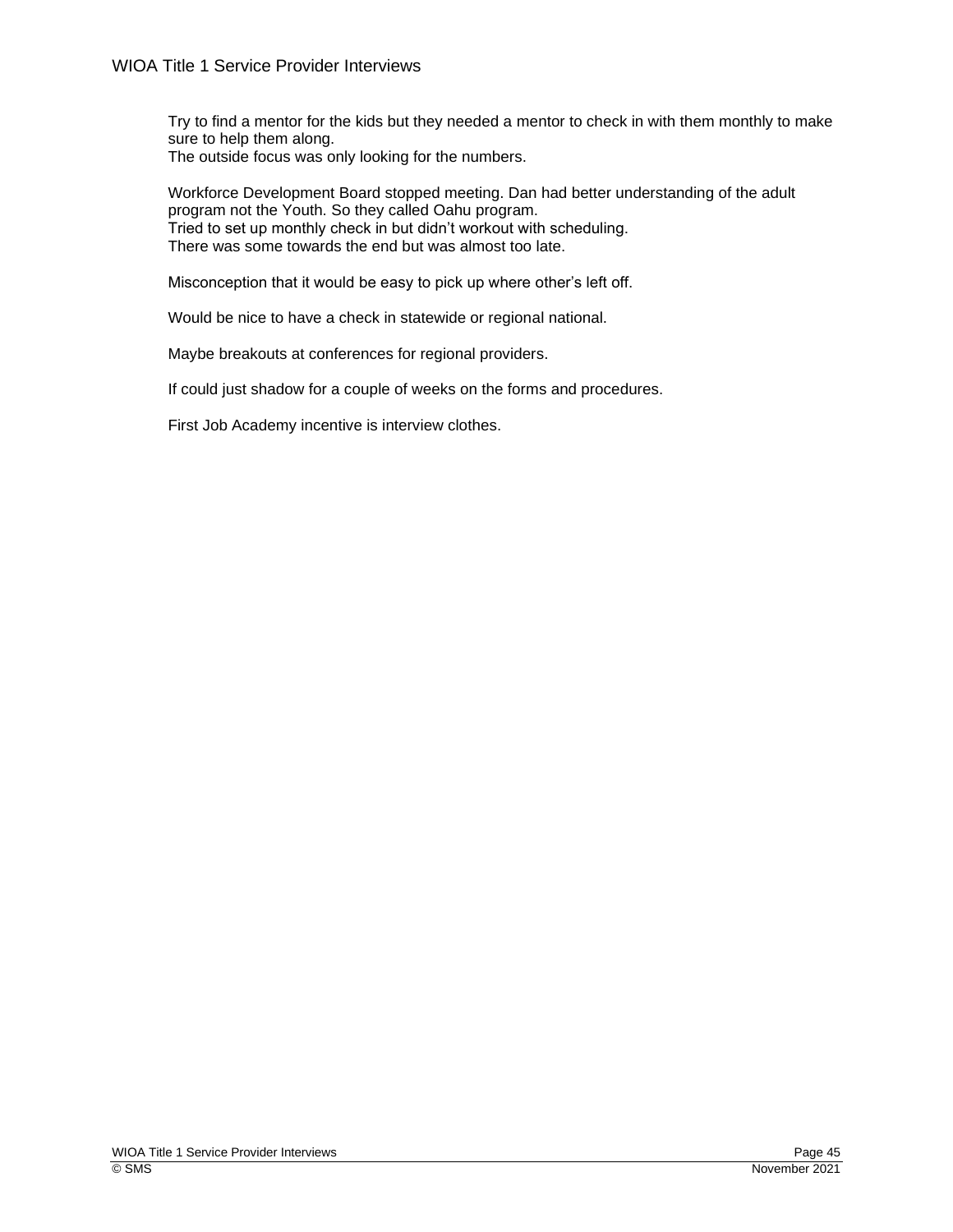| <b>Service Provider</b><br><b>WIOA Title 1</b>                |                                                                                                                                                                                                                                     |
|---------------------------------------------------------------|-------------------------------------------------------------------------------------------------------------------------------------------------------------------------------------------------------------------------------------|
| Date 8/25                                                     | Organization WDD                                                                                                                                                                                                                    |
| Name Adele<br>the contract of the contract of the contract of | Location Kauai <b>Alexander School School</b> School School School School School School School School School School School School School School School School School School School School School School School School School School |
| Role                                                          | Program Adult & DW                                                                                                                                                                                                                  |

## 1. **How many years have you been with the organization? Describe your role.**

12 years including 89 3-4 years management 3 in ADJ plus two out station – VHS for first to work and SNAP. 1 assigned to Title 1: Altima

## **2. How many years has the organization been offering services (Youth/Adult/DW)?**

Prior to 2010

## **3. Have you had training within the past year to carry out the programs/s that you work in? If yes, briefly describe the training you have received.**

With board: used to have training for everyone 2014 to learn about WIOA didn't really get into to 2018. Not all partners agreed Because all small agencies Also Hirenet Hawaii training. How to input and utilize system

Every year update on HireNet from Jonie

TEGLs updated and information. But feel not always in the loop when the info goes directly to Dan administrator but when he does get it, he forwards to Adele.

## **4. Do you need additional training for current service/s or training for new service/s that you may be required to assist in the near future?**

Provide information to the staff (new updates and scenarios, how to manage, case notating).

## **5. Please describe the training/career services that you provide.**

Current due to covid:

Email and phone and since Sept 2020 by appt only. Utilize resource room for job searches and resume assistance. ETP: KCC is main partner. Employer Training Fund – Leadership Kauai and KCC. KCC Adult education for credit and non-credit. Then KCC for ETF Hawaii Employer Council and Carnegie for online training course – May 2020.

## **6. Are you satisfied with the resources (financial, material and administrative) that are available to your program/s?**

Should be more, Kauai County allocation is so small can't do much \$65K Adult \$47K for DW. Then within that amount includes staffing and benefits so not much allowed for training and travel. ASMT NPS. So left with \$10K so work experience not always allocated. 2018- 2019 didn't even do work experience. OJT not done but desired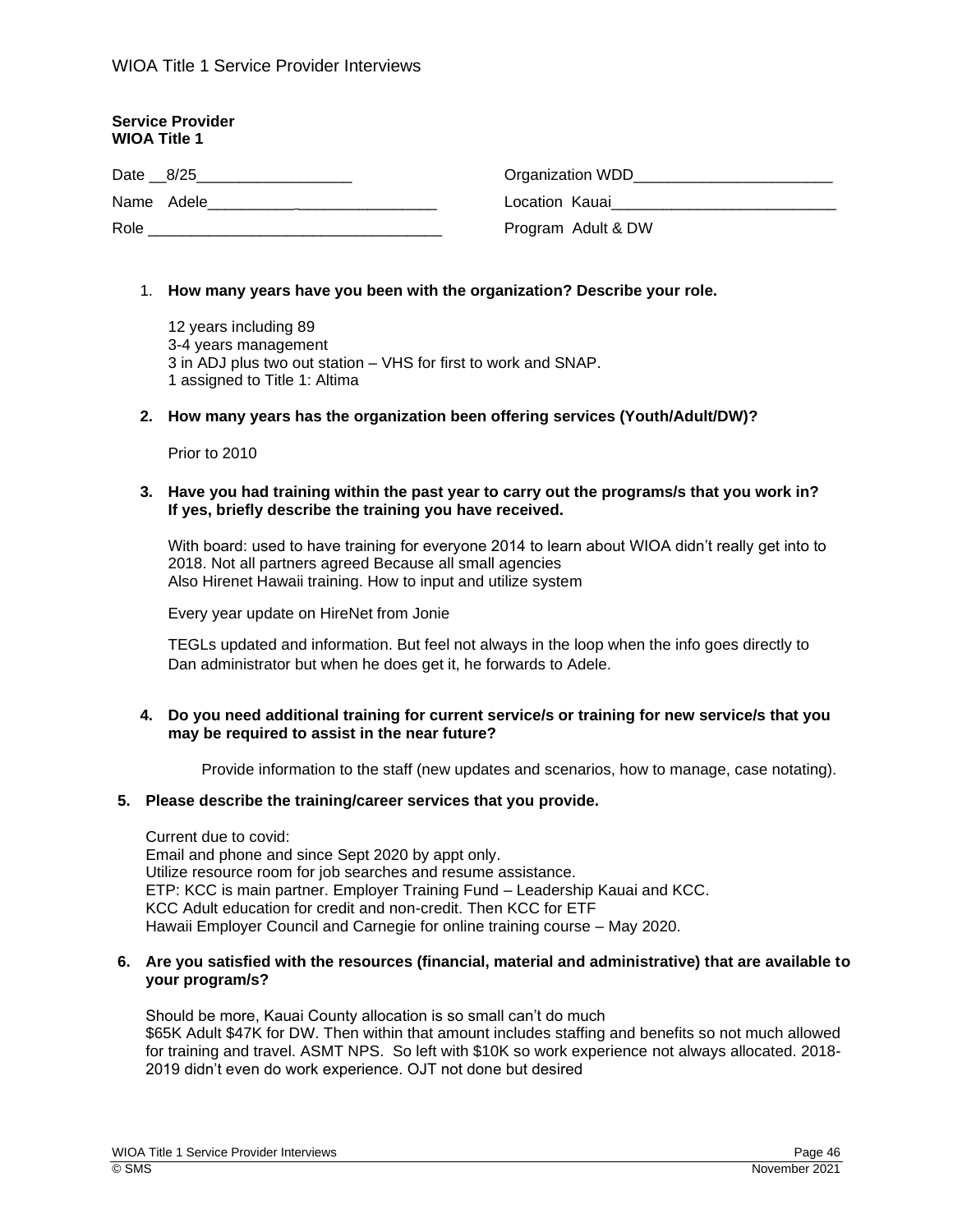# **7. How often do you meet with the AJC? Describe your relationship with the AJC.**

AJC run by County. Dan is in charge of WIOA. WIOA is only partner located in the AJC with one other county worker answering phones sometimes. No DVR no KCC or Youth provider haven't been company PY 2019 just completed but waiting for PY2020 but haven't been submitted.

Notified all participants that it would not be continued. Just a few still needing services mainly medical field

# **OUTREACH**

# **8. How are you currently reaching out to individuals to encourage them to take advantage of your service/s?**

(DW) RESEA program – at orientation they would talk about

(Adult) usually person at KCC and KCC sends them to WIOA. Try to look for dual enrollment with senior programs

The youth provider came on late so no dual enrollment this program year.

Sometimes employers hear about OJT so they will send a candidate to see if they qualify

# **9. How are you currently reaching out to individuals with barriers to employment to encourage them to take advantage of your service/s?**

Veterans are first priority but don't do targeted outreach – because of the limited funds cannot do broad outreach because can't help everyone. Have to be selective. But then at end have to spend money but don't have

KCC classes get cancelled for under enrollment, so they lose the service and the applicant For basic office skills class they will do a waitlist and contact applicant when available

# **10. If necessary, how do you prioritize serving individuals with barriers to employment?**

Veteran and most needed. Used CARES Act money referred to County to help DW. At KCC: computer skills, no credit course

## **11. What were the challenges faced because of the pandemic in relation to the outreach and delivery of services? Coordinating with other service providers?**

Email only. Not doing Zoom except for the RESEA But tough to follow-up with a telephone call. By appointment

The telephone number shows a blocked number so they have to leave a phone message. If they can't reach then they will use their personal phone for texting. Haven't used FB or Instagram

# **ENROLLMENT PROCESS**

## **12. Please describe the enrollment process including the ways you assess the eligibility of each participant.**

Last enrollment was fall of 2020. In person and telephone. Drop off documents.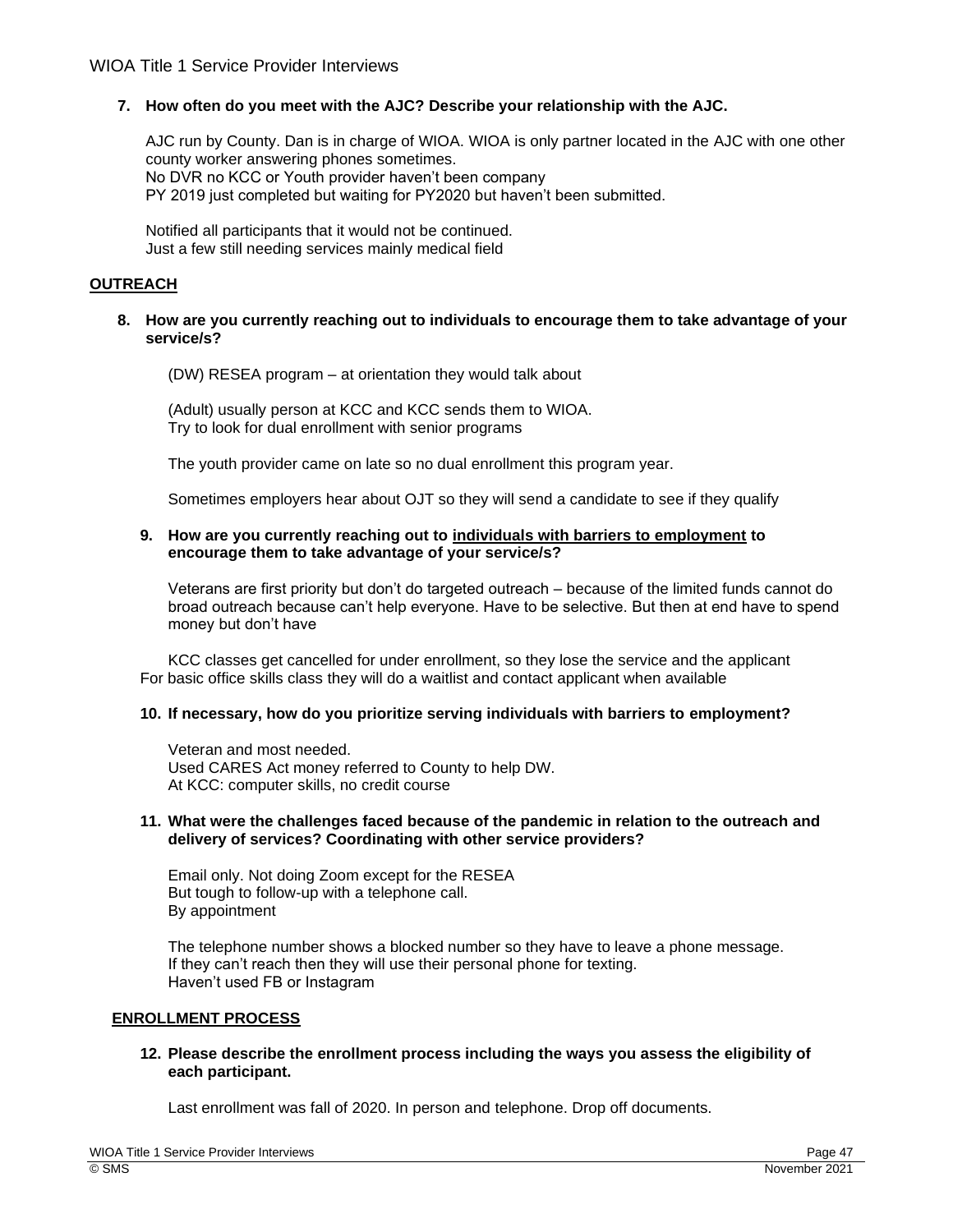Birth certificates for older usually don't have so have to request BC but there is a fee. Request for Income.

UI provides form to be filled out by WIOA. So individual doesn't have to go to UI to make the request. UI provides documents.

Barriers: N1927 – have doctors' documentation.

# **13. Do you feel HireNet as a system to manage files is adequate? Why do you say that? (probe for things that work well, solutions to problems)**

Run reports and summaries and can few groupings and how many registered and how many employers.

Not user friendly on how to navigate especially the report. Learning what to printout.

# **14. Data validation process? How often: within and outside annual audit?**

In HireNet the alerts are set up to allow case manager to go back to case and do follow-ups. If nothing comes up then shorten the period for follow-up. Especially if short training. Education they will put 2 years. So don't end up self-exiting.

The most problematic issue is putting in the wrong date, so the case is locked 20 days.

Or close the case then realize they want to go back and add more: especially if they are working part time then need to decide if they need more training or close record.

No formal process for Manager to check work. But case manager will ask if there are questions

## **IN THE PROGRAM**

**15. How do you track the attendance of participants in training? How did you assess/measure the development/improvement of the participants during the pandemic?** 

Rely on provider to send attendance. Sometimes provider needs a reminder call.

## **16. Please describe the organization and case managers' capacity to work remotely before COVID-19? During COVID-19?**

In the office full time only one day was closed Helping with the UI calls

DHS used to come twice a month but now they work remotely. So no one comes to the AJC McKinley not here either. DVR or KCC

#### **17. Do you feel the program participants have adequate capacity to access the service/s remotely before COVID-19? During COVID-19? What are the challenges, if any?**

Communicate via phone. Didn't lose anyone.

## **18. In what ways do you communicate with program participants?**

By phone mainly and email. Some personal texting. Ones without email difficult.